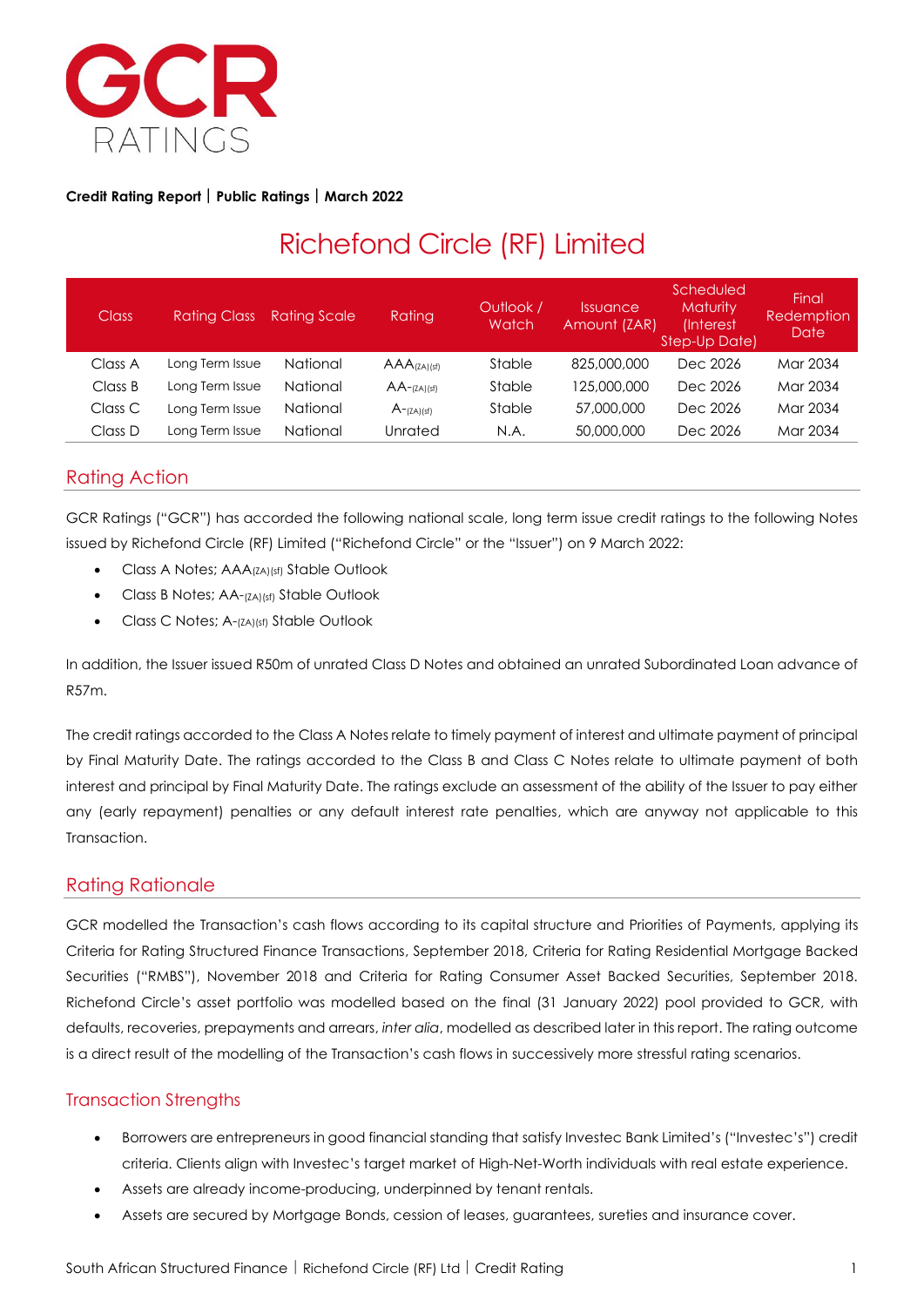- Historical defaults are low. Recoveries on defaults, driven by low loan-to-value ratios, are high.
- Credit enhancement will be available to the Notes through subordination of the Subordinated Loan and junior classes of Notes as per the Priority of Payments, and possible excess spread to be earned.
- A Stop Purchase Event will lead to early redemption of Notes should certain characteristics of the Transaction reach pre-defined levels.
- The Principal Deficiency mechanism allows for interest deferral and deployment of excess spread towards acquisition of Additional Assets (during the Revolving Period) or redemption of Notes (after the end of the Revolving Period).
- The asset pool's short weighted average remaining term covenant of 3.5 years, Maximum Term of five years and Final Loan Maturity Date of seven years from Initial Issue Date, along with the long Notes maturity of twelve years and high modelled recovery rates implies that substantial recoveries on defaults are deemed likely to be realised in time.

#### Transaction Weaknesses

- The replacement of the primary Servicer with a Standby Servicer is provided for only on termination of the appointment of the primary Servicer or a Servicer Event of Default, and not by a prior rating- or performancebased trigger. GCR deems this to entail some risk of cash flow disruption.
- The asset pool is concentrated, with only 47 loans
- Loans are relatively short-term (up to five years) with residual payments due at maturity that may be large. Refinancing risk may be associated with these residuals.
- Time to realisation of recoveries on defaulted loans may be long as a result of protracted legal processes. Average time to recovery on property liquidations as reflected in Investec data and as modelled for this Transaction is 45 months.

#### Transaction Structure

#### Summary

Richefond Circle has issued Notes under its newly established R7bn Commercial Property Loan Mortgage-Backed Securitisation Programme.

Using the proceeds of the Notes issuance, the Issuer will acquire an initial portfolio of Participating Assets, incorporating income-producing Commercial Property Loan Agreements originated by Investec and their Related Security, which includes Mortgage Bonds. The date of acquisition of each asset is to be the date of registration of its related Mortgage Bond in the name of the Issuer. The entire proceeds of the Notes issuance, R1.057m, are therefore held in the Capital Reserve as the Asset Acquisition Pre-Funding Amount, to be deployed towards the Purchase Price of Participating Assets as and when Mortgage Bonds register. The Asset Acquisition Pre-Funding Period ends on 9 September 2022. Any surplus of the Asset Acquisition Pre-Funding Amount on this date will be released from the Capital Reserve and will form part of Available Funds to be applied in accordance with the Priority of Payments.

While the Transaction makes provision for a Warehouse Facility provided by Investec, which would be repaid in full using the proceeds of the issuance, to be used to fund acquisition of assets by the Issuer prior to the Initial Issue Date, this has not been utilised for the initial issuance.

The Issuer will make payments in terms of the Pre-Enforcement Priority of Payments until an Enforcement Notice is delivered following an Event of Default under the Notes, after which the Post-Enforcement Priority of Payments will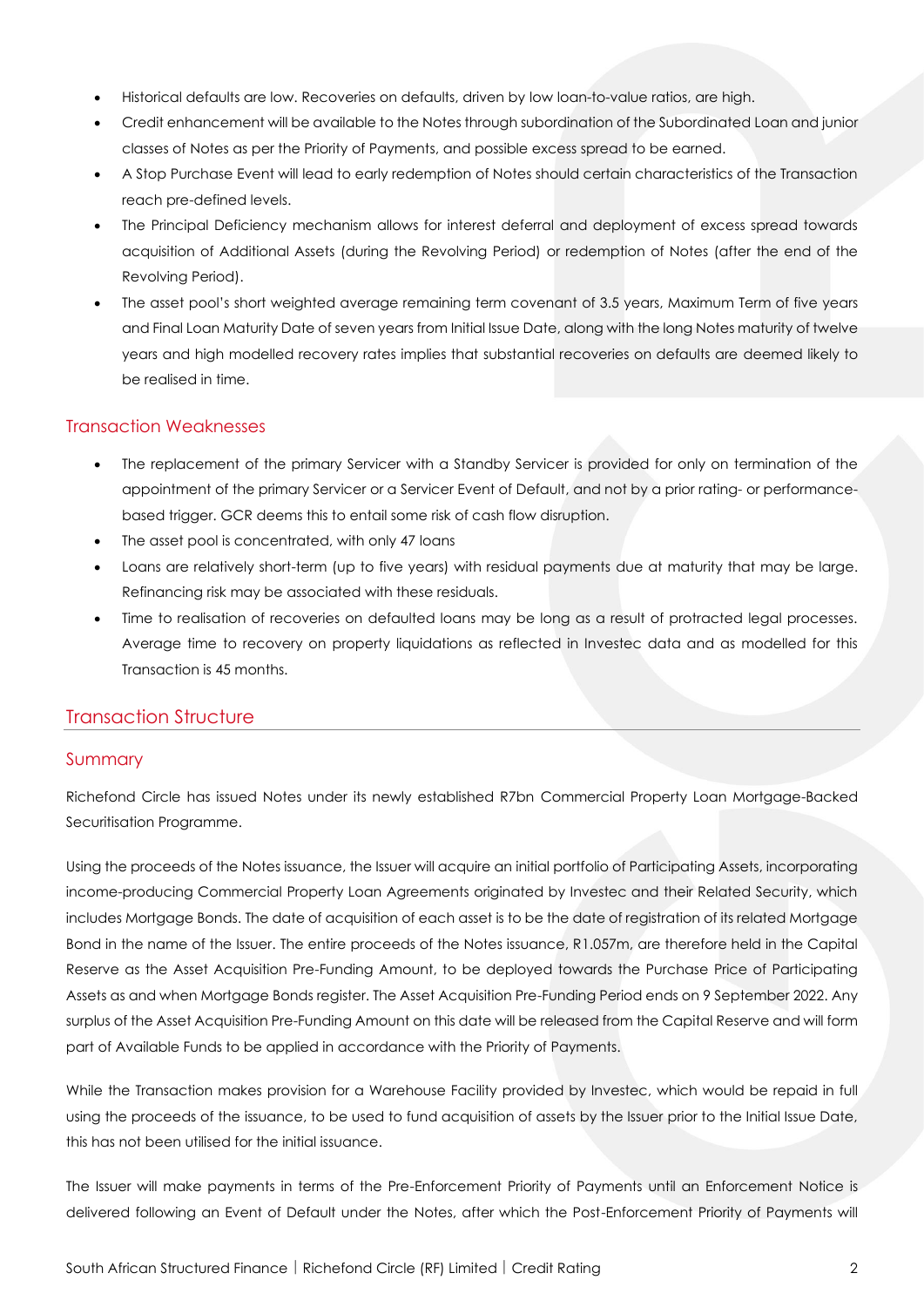apply. Both Priorities of Payments provide for Notes interest payments that are sequential by Class, *inter alia*. The Pre-Enforcement Priority of Payments provides for acquisition of additional Participating Assets during the Revolving Period using cash collections of a principal nature. Such acquisition is subject to Eligibility Criteria and Portfolio Covenants. The Revolving Period will end on the occurrence of a Stop Purchase Event. After such event, all funds available at the relevant stage of the Priority of Payments will be used to redeem Notes.

Investec has been appointed as Servicer and Administrator of the Transaction. Investec is also the Redraw Facility Provider, Hedge Counterparty, Account Bank and Guaranteed Investment Contract ("GIC") counterparty.

Redraws and Further Advances which may be granted on the Participating Assets may be funded using funds available in terms of the Priority of Payments that are derived from collections of a principal nature, the Redraw Reserve and/or the Redraw Facility.

Reserves include the Liquidity Reserve, Redraw Reserve, Capital Reserve and Mortgage Bonds Registration Costs Reserve. The Liquidity Reserve and Redraw Reserve will be funded, subject to funds being available in terms of the Priority of Payments, up to their Required Amounts on each Quarterly Payment Date during the Revolving Period. They will no longer be funded after the end of the Revolving Period. The Capital Reserve holds the Asset Acquisition Pre-Funding Amount.

The Security SPV has been incorporated for the purposes of holding and, after delivery of an Enforcement Notice, realising Security for the benefit of the Secured Creditors (including Noteholders). The Security SPV has executed a Guarantee in favour of Noteholders and other Secured Creditors. The Issuer has indemnified the Security SPV in respect of claims that may be made against it arising out of the Guarantee. The Issuer's obligations under the Indemnity are secured in terms of the Security Agreements.

#### **Notes**

The Notes constitute direct, limited recourse, secured obligations of the Issuer. The Notes were issued in four Classes: Class A, Class B, Class C and Class D.

The claims of the Noteholders (whether in respect of principal, interest or otherwise) shall be subordinated to the claims of higher-ranking creditors in accordance with the relevant Priority of Payments.

#### Subordinated Loan

In addition to the proceeds of the Notes issuance, the Issuer received an advance under the Subordinated Loan, which has been used to fund the Reserves. The Subordinated Loan Provider is Investec. Interest and principal payments on the Subordinated Loan are subordinated to those on the Notes in terms of the Priority of Payments.

#### Priorities of Payments

#### *Pre-Enforcement Priority of Payments*

The Pre-Enforcement Priority of Payments directs the use of all Available Funds in the Transaction Account, including collections of both interest and principal on the Participating Assets, and the Reserves. Following the payment of senior expenses, interest on the Notes is to be paid sequentially by Class. During the Revolving Period, Available Funds that come from collections on the Participating Assets that are of a principal nature are to be applied towards the acquisition of Additional Assets. The Revolving Period will continue indefinitely until the occurrence of a Stop Purchase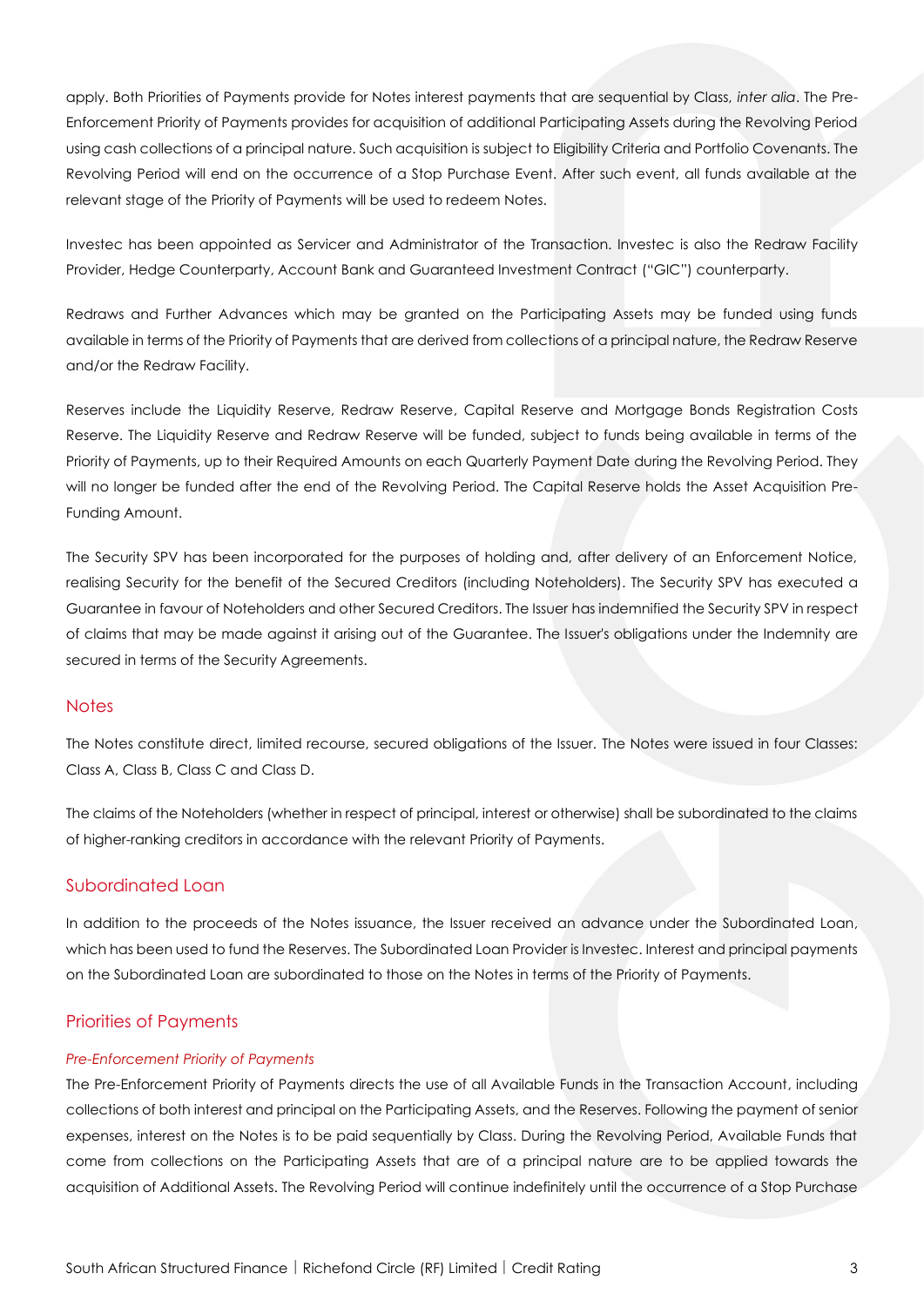Event, after which all Available Funds at the relevant point in the Pre-Enforcement Priority of Payments are to be used to redeem Notes sequentially by Class.

#### *Post-Enforcement Priority of Payments*

Should an Event of Default occur, the Controlling Class of Noteholders would decide whether the Notes shall become immediately due and payable and an Enforcement Notice would then be delivered to the Issuer and the Security SPV. In such event, the Issuer may sell the Participating Assets in order to realise security and perform in terms of the Indemnity. After the delivery of an Enforcement Notice, all payments will be administered in accordance with the Post-Enforcement Priority of Payments. The Events of Default are outlined in Appendix F. The two itemised Priorities of Payments are outlined in Appendix G.

#### Principal Deficiency

The Principal Deficiency Ledger ("PDL") will record the Principal Deficiency, defined as 100% of the defaults that occur in the pool of Participating Assets. The PDL will be divided into sub-ledgers. First, a Principal Deficiency will be recorded in the Subordinated Loan Principal Deficiency Sub-Ledger. Should the balance of the Subordinated Loan Principal Deficiency Sub-Ledger be greater than zero, interest on the Subordinated Loan will be deferred and will not be paid during the period under consideration. When the Principal Deficiency exceeds the outstanding balance of the Subordinated Loan, the Class D Principal Deficiency Sub-Ledger will begin to record a positive balance and interest on the Class D Notes will be deferred. The same will follow for the Class C and Class B Notes.

Additionally, during the Revolving Period, excess spread is directed towards acquisition of Additional Assets as the PDL is cleared as per the Priority of Payments.

#### Stop Purchase Events

On the occurrence of a Stop Purchase Event that is unremedied, the Revolving Period will end. Stop Purchase Events thereby facilitate the beginning of the amortisation of Notes as soon as the Transaction exhibits certain characteristics. See Appendix C for a list of the Stop Purchase Events.

In addition to the Stop Purchase Events, a Cash Trigger Event will ensure that the cash in the Transaction Account is not greater than 25% of the Participating Assets outstanding balance by providing for any cash in excess of 25% to be applied towards Notes redemption, even prior to the end of the Revolving Period.

GCR estimated the return on the Participating Assets and cash held by the Issuer in relation to the cost of funding of the Transaction in a scenario that mimics a simultaneous occurrence of all Stop Purchase Events as well as a Cash Trigger Event. GCR found that the Stop Purchase Events effectively ensure that the Revolving Period ends at a point before the Transaction might begin to earn negative excess spread.

#### Reserves

The Transaction makes provision for four Reserves. The Mortgage Bonds Registration Costs Reserve, Liquidity Reserve and Redraw Reserve are funded using the proceeds of the Subordinated Loan advance.

- The **Mortgage Bonds Registration Costs Reserve**, funded to an amount of R50,000, will be available to fund the registration fees and costs in the event of the cession of the Mortgage Bonds in favour of the Security SPV being perfected upon the occurrence of an Issuer Insolvency Event or an Event of Default under the Notes.
- The **Liquidity Reserve** is funded to an amount of R36,950,000, approximately R4.8m in excess of its Required Amount (equivalent to two quarters of expected senior expenses and Notes interest plus R1m) and will be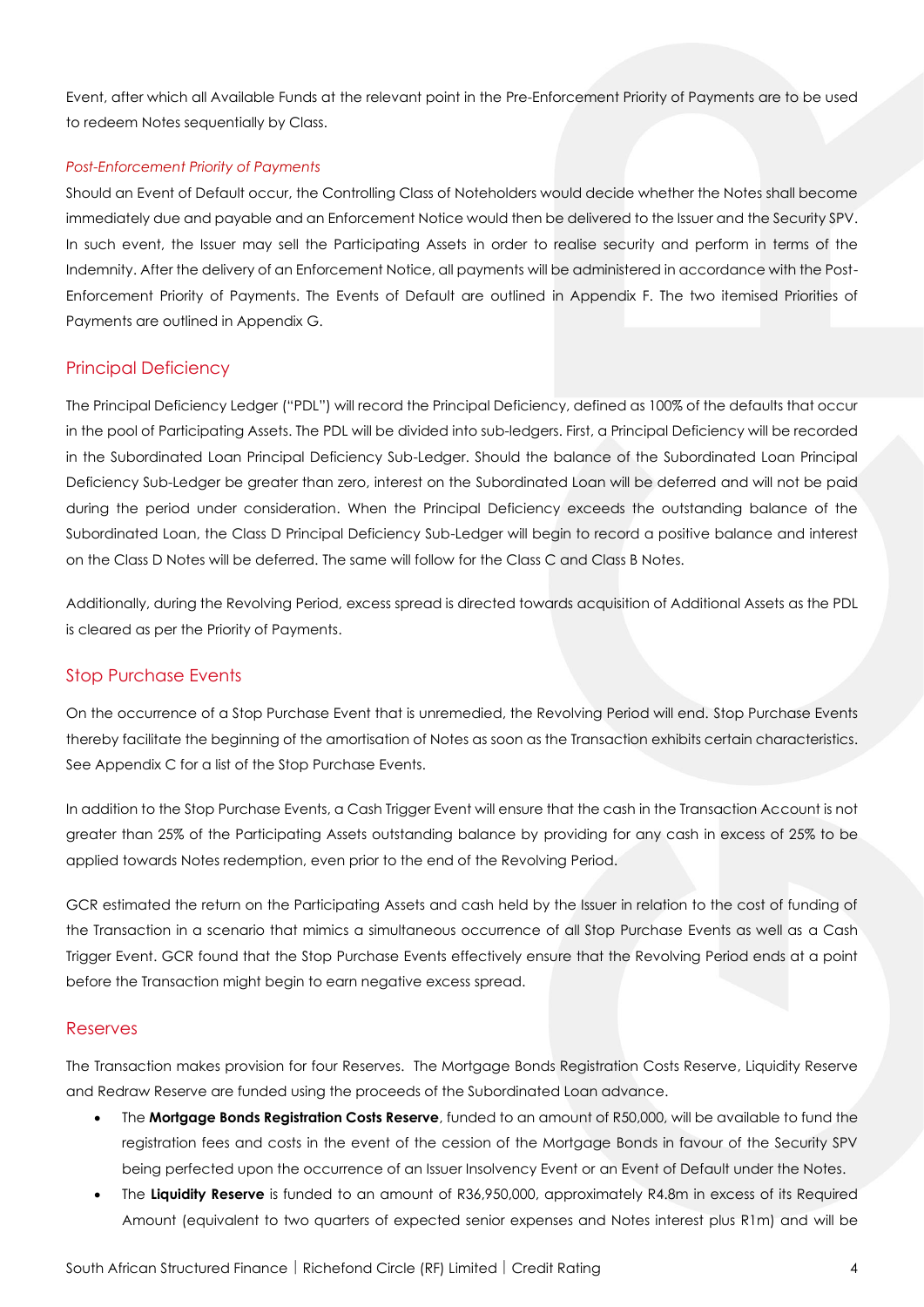refunded each Quarterly Payment Date during the Revolving Period subject to Available Funds in terms of the Priority of Payments. Funds in the Liquidity Reserve will be available to pay senior expenses and Notes interest, in terms of the Priority of Payments, to the extent that Available Funds (excluding the funds in the Liquidity Reserve) are insufficient.

- The **Redraw Reserve** is funded to its Required Amount of 1.892% of Fully Performing Assets, or R20m, and will be refunded quarterly during the Revolving Period subject to Available Funds. The Redraw Reserve will be available to fund Redraws and Further Advances to the extent this may be required.
- The **Capital Reserve** holds the Asset Acquisition Pre-Funding Amount which is equal to the entire R1.057m proceeds of the Notes issuance. The Issuer will be entitled to use the Asset Acquisition Pre-Funding Amount on any day during the Asset Acquisition Pre-Funding Period to pay the Purchase Price of Participating Assets. A final earmarked pool of assets, of principal value R1,044,913,727 as at 31 January 2022, is expected to be acquired as and when their Mortgage Bonds are successfully registered in the name of the Issuer. The excess of the Notes issuance proceeds over the Purchase Price of the earmarked pool, approximately R12.1m, may be used to acquire additional assets during the Asset Acquisition Pre-Funding Period. At the end of the Asset Acquisition Pre-Funding Period, the surplus, if any, of the Asset Acquisition Pre-Funding Amount, will be released from the Capital Reserve and will form part of Available Funds to be applied in accordance with the Pre-Enforcement Priority of Payments.

After the Revolving Period ends, the balances of the Liquidity Reserve, Redraw Reserve and Capital Reserve will be released and will similarly form part of Available Funds to be applied to meet any item in accordance with the applicable Priority of Payments.

#### Redraw Facility

A loan facility is provided to the Issuer in terms of the Redraw Facility Agreement to fund Redraws and Further Advances from time to time to the extent needed. The Redraw Facility Provider is Investec. The Redraw Facility Limit of R175m is the maximum aggregate amount that can be drawn at any time under the Redraw Facility. Payments of interest on the amount drawn under the Redraw Facility are senior to payments of interest on the Notes and principal repayments on such amount are senior to the application of cash towards the acquisition of Additional Assets during the Revolving Period and the redemption of Notes after the Revolving Period End Date respectively. See Cash Flow Model section below for the modelling implications of the Redraw Facility.

#### Security Structure

The Security Special Purpose Vehicle ("Security SPV") has issued a limited recourse Guarantee to each of the Secured Creditors, whereby it undertakes to pay any amounts owing by the Issuer after an Enforcement Notice is delivered. In turn, the Issuer has indemnified the Security SPV against claims made by Secured Creditors arising out of the Guarantee. The Issuer's obligations in terms of the Indemnity are secured by the Security Cession in terms of which the Issuer cedes the Participating Assets, the Mortgage Bonds, Insurance Policies, Insurance Proceeds and other Related Security, as well as the Bank Accounts, Account Monies, the Permitted Investments, the Business Proceeds and the Transaction Documents to the Security SPV. In addition, a Suretyship has been granted to the Security SPV by the Issuer Owner Trust, secured by a pledge of all the shares held by the Issuer Owner Trust in the Issuer. The Security SPV's liability in terms of the Guarantee is limited to the amounts recovered pursuant to the Indemnity.

While each Class of Notes will share in the same security, if the security is enforced by the Security SPV, subordination provisions will be in place as per the Post-Enforcement Priority of Payments.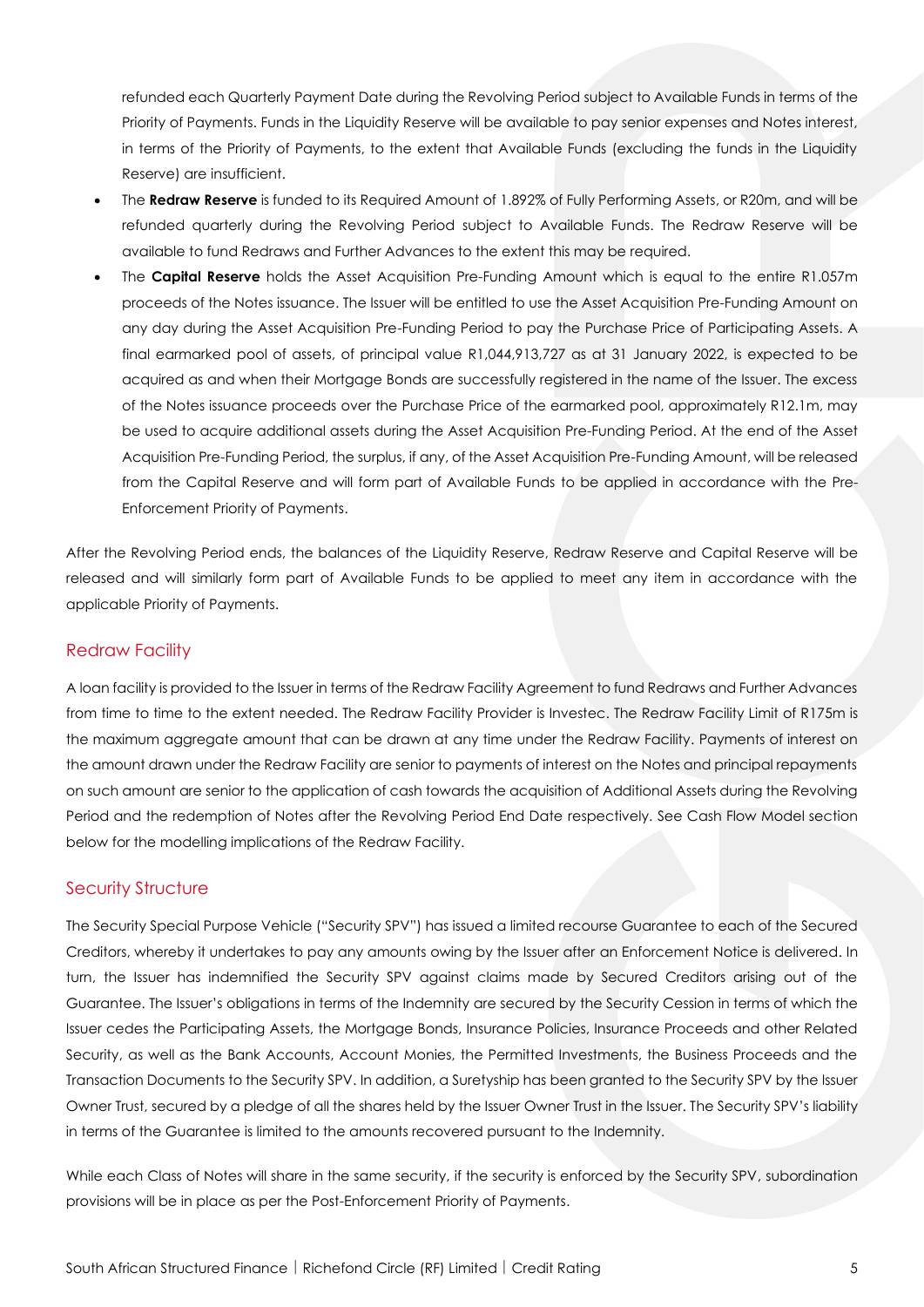#### Cash Management

Amounts paid by or on behalf of Borrowers in respect of the Participating Assets will be paid into the Collections Account(s) of the Servicer and transferred to the Transaction Account on a daily basis.

Prior to the delivery of an Enforcement Notice, the Administrator has signing authority in respect of the Transaction Account. After the delivery of an Enforcement Notice, the Security SPV will have sole signing authority in respect of the Transaction Account.

Upon the occurrence of a Borrower Notification Trigger, defined as when the Servicer is downgraded below its Required Credit Rating of BBB-(ZA), the Servicer shall notify Borrowers in writing of the sale and transfer of the Participating Assets to the Issuer and to make payments directly to the Transaction Account.

The Reserves are held in a Reserve Account in the name of the Issuer.

In the event that the Account Bank ceases to hold its Required (short term) Credit Rating of A1 $_{[ZA]}$ , a replacement Account Bank is to be appointed within 30 calendar days.

The above provisions comply with GCR's Criteria for Rating Structured Finance Transactions in respect of cash management.

#### Key Transaction Parties

Key counterparty roles in the Transaction, many of which are played by Investec, are described below. Note that this list is not exhaustive.

#### The Issuer

The Issuer has been incorporated and registered as a public company with limited liability and has been structured as an insolvency remote, ring-fenced Special Purpose Vehicle in accordance with Securitisation Regulations. The ordinary shares of the Issuer are held by the Issuer Owner Trust and the single preference share is held by Investec.

#### Security SPV

The Security SPV, Richefond Circle Security SPV (RF) Proprietary Limited, has been incorporated and registered as a private company with limited liability. The Security SPV has been structured as a ring-fenced, insolvency remote Special Purpose Vehicle with the main purpose of issuing the Guarantee and exercising its rights under the Transaction Documents, enforcing security on behalf of the Noteholders and other Secured Creditors should an Enforcement Notice be delivered. The ordinary shares of the Security SPV are held by the Security SPV Owner Trust.

#### The Originator and Seller

The Commercial Property Loans constituting the portfolio of Participating Assets are originated by Investec, which is also the Seller of the Participating Assets to the Issuer.

GCR held an operational review with Investec and its Income Producing Real Estate ("IPRE") team on 14 December 2021.

Investec targets a niche market of customers with its private banking offering. The target market that forms part of Investec's private banking, and, more specifically, its IPRE client base includes high-net worth employed individuals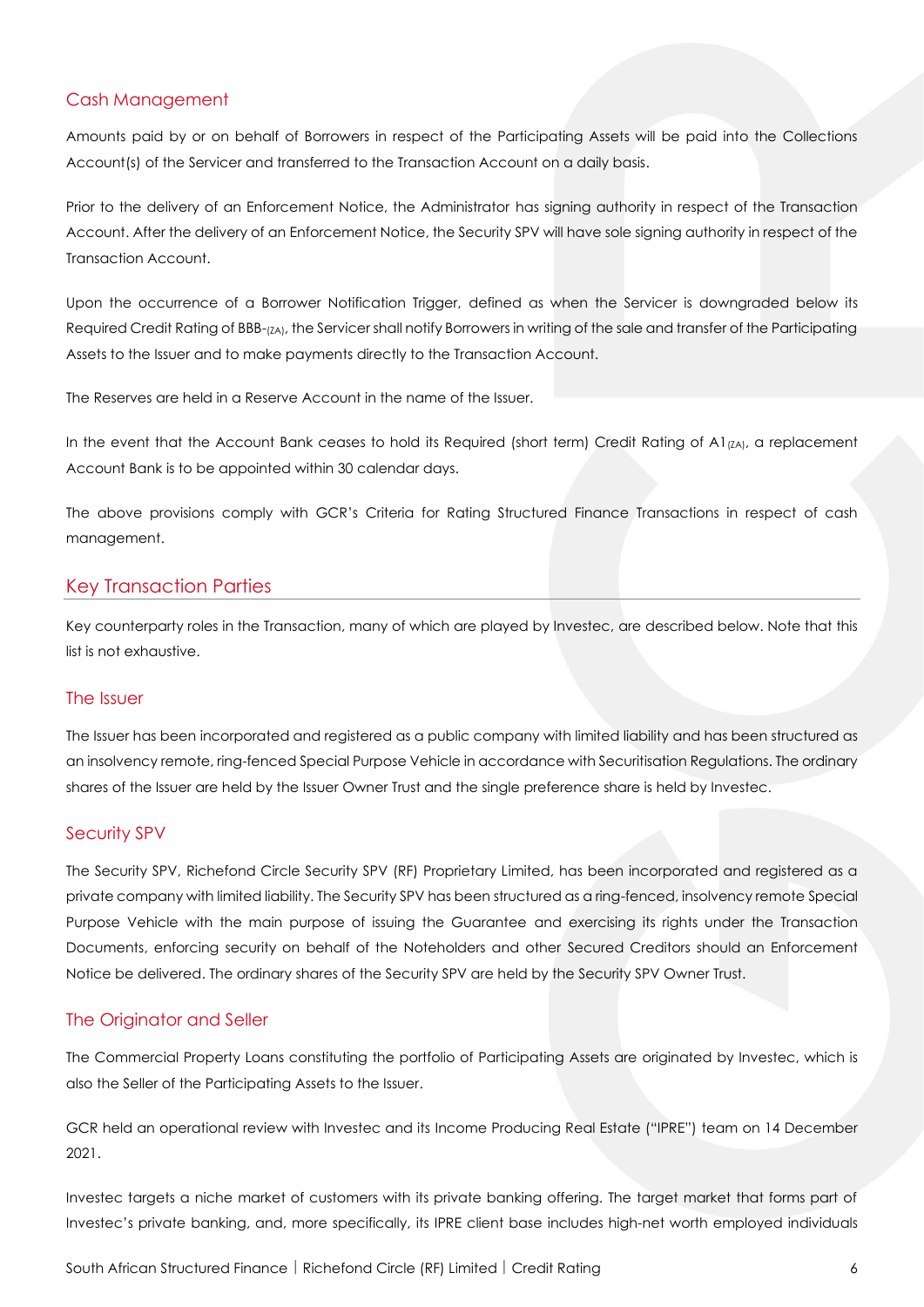and very high-net worth entrepreneurs with commercial property experience. The Participating Assets are originated and managed as part of Investec Structured Property Finance's IPRE portfolio, which finances commercial property in office, retail, industrial and residential sectors. Private client relationships and engagement are emphasised.

Investec views the following trends to be important in its IPRE business:

- While the macro-economic environment is improving, Investec is cautious in its credit vetting process due to general market uncertainty emanating from the Covid-19 pandemic.
- Covid-induced payment relief grants no longer exist on book.
- Clients continue to preserve liquidity, with some taking advantage of the current interest rate environment by acquiring properties at an attractive yield.
- While most sectors have seen a recovery in rentals post 2020, with decline in property valuations slowing across most sectors, net rental income remains under pressure. Office and large nodal retail sectors remain under stress.

Credit vetting occurs between geographical branches, Private Bank and Investec group level depending on the size and complexity of the transaction. The client's character and financial position, the cash flow generation of the property and the collateral are assessed, *inter alia*. Internal credit scores are produced by Investec's Probability of Default model, which predict default within 12 months (but are converted to through-the-cycle probabilities) and are used for regulatory capital requirements and as one input to the credit approval process.

Operations units include the Property Risk Team, Credit Team, Legal Risk Team and Recoveries Team.

Property valuations are performed internally by regional property risk teams, with outsourced valuations being performed if needed. Valuations are performed at origination and at discretion thereafter. A review of all property valuations takes place yearly, which may lead to new valuations being undertaken.

Credit monitoring is continuous and includes monitoring of portfolio mix and concentration, qualitative and quantitative trends and early warning signals.

Loans are characterised by short tenors (generally up to five years), with extension or refinancing subject to a new credit approval process by Investec. Residual amounts due at maturity are large.

Various committees and forums constitute a governance structure. Systems and processes conform with various policies and frameworks.

Collections and recoveries are conducted regionally, with arrears management/rehabilitation attempts migrating if unsuccessful to legal/workout processes. Recovery approaches are client-centric. Any possible restructuring is subject to credit approval. Legal proceedings and liquidation are pursued should no other resolution be viable.

#### The Servicer

The Issuer has appointed Investec as its agent, in accordance with the Servicing Agreement to: (a) manage the Issuer and Borrowers relationships; (b) implement collections, cancellations and arrears procedures in respect of the Participating Assets and, where applicable, enforce and implement foreclosure procedures; (c) manage and advance Redraws and Further Advances and the acquisition of additional Participating Assets by the Issuer; and (d) comply with all obligations imposed on the Servicer in terms of the Transaction Documents.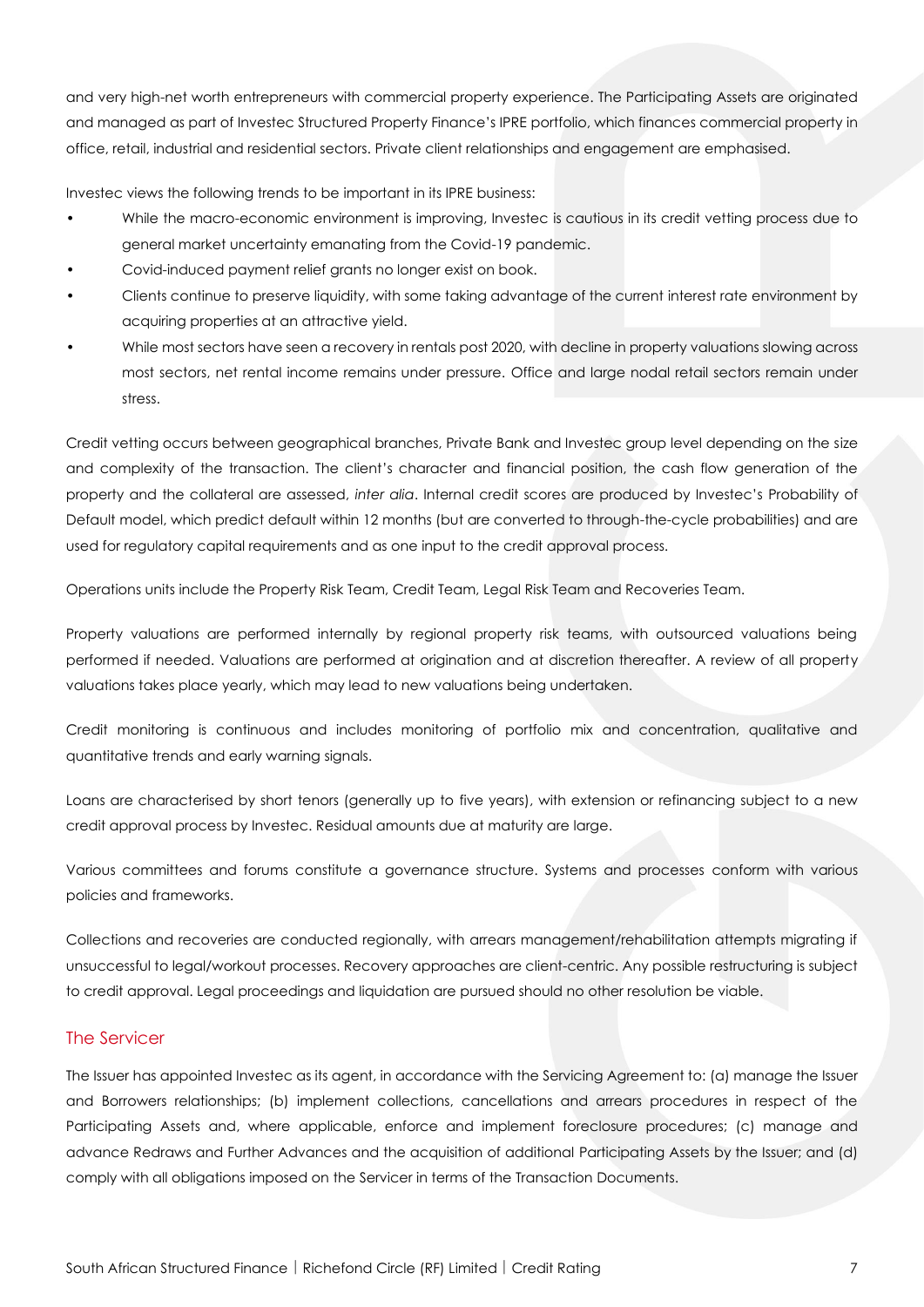GCR has assessed Investec's operational capability, including its operational continuity and data and systems backup in a disaster event, as well as its arrears management and recovery and foreclosure procedures.

The Servicer may delegate its functions subject to certain conditions. The appointment of Investec as the Servicer may be terminated on certain Servicer Events of Default or Insolvency Events. The Servicer is entitled to resign with no less than twelve months prior written notice to both the Issuer and Security SPV, or a shorter mutually agreed period, subject to a replacement Servicer being found.

Investec is currently rated AA $_{(ZA)}$  and A1+ $_{(ZA)}$  by GCR on the long-term and short-term issuer national scale respectively.

See Cash Flow Model section below for the Servicer's influence on the ratings of the Notes as a key counterparty to the Transaction.

#### The Administrator

The Issuer has appointed Investec as the Administrator, which will be responsible for managing day-to-day operations of the Issuer, including secretarial, reporting and accounting duties, administering the Priority of Payments, acting as the Calculation Agent and ensuring all-round compliance and reporting on the Transaction.

#### The Bank Accounts

The Transaction Account and Reserve Account have been established in the name of the Issuer with Investec in its capacity as the Account Bank. The Account Bank is required to have a (short term) credit rating of at least  $A1_{(ZA)}$  and is to be replaced within 30 days of ceasing to hold such minimum rating. The Issuer will earn interest on cash at the rate of the GIC, with Investec as GIC Provider. Additionally, the Issuer will be entitled to invest cash standing to the credit of the Bank Accounts from time to time in Permitted Investments, which are subject to Required Credit Ratings and replacement provisions that satisfy GCR's Criteria.

#### Derivative Counterparty

The Issuer has entered into a derivative contract, with Investec as Hedge Counterparty, to mitigate the interest rate risk arising from Participating Assets that bear a reference rate (Prime) other than the reference rate of the Notes (3 month JIBAR).

Swap documentation provides for the posting of collateral, calculated according to defined formula, in the event that the rating of the derivative counterparty is downgraded below A1<sub>(ZA)</sub> or A<sub>(ZA)</sub>. On downgrade below A3<sub>(ZA)</sub> or BBB-(zA) and as soon as reasonably practicable, documentation requires that a counterparty that has these minimum ratings will guarantee the obligations of the Hedge Counterparty or a replacement derivative counterparty with such ratings will be procured.

#### Counterparty Required Credit Ratings

As mentioned, Transaction documentation makes provision for counterparties to the Transaction to have minimum Required Credit Ratings, and for their replacement within defined time periods should their ratings fall below such thresholds. Such provisions for the Account Bank, Permitted Investments and Derivative Counterparty are consistent with GCR's Criteria for Rating Structured Finance Transactions. See below Cash Flow Model section for further detail, particularly with respect to the Servicer and GIC Provider.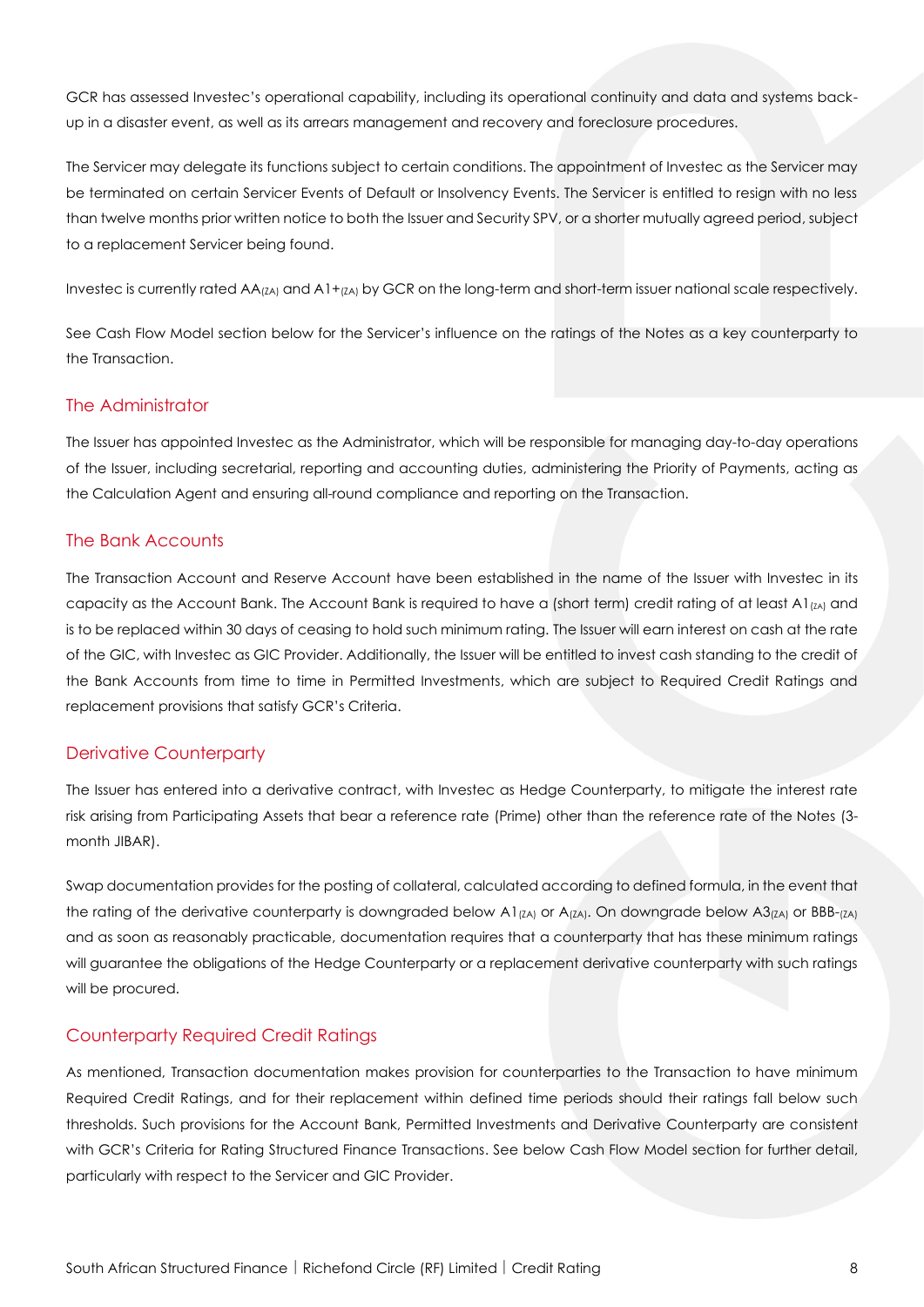# Participating Assets

Richefond Circle's final pool of 47 loans of aggregate outstanding balance R1.045bn as at 31 January 2022 has been provided by Investec to GCR.

A Participating Asset is defined as all right, title and interest in and to a Commercial Property Loans, a Commercial Property Loan Agreement and the Related Security in respect of such Commercial Property Loan. Characteristic of the Participating Assets is their short tenors along with their high residual payments due at maturity. Many loans are refinanced by Investec or another provider at maturity.

From time to time, a Borrower may request a Redraw or a Further Advance in accordance with the terms of their Commercial Property Loan Agreement. However, the Issuer shall be entitled, on prior written notice to a Borrower, to suspend any Redraw and Further Advance facility.

The Seller shall be obligated to repurchase Participating Assets from the Issuer in the event of a breach of a Seller Warranty or a breach of the Weighted Average Discount to Prime Ratio, a Legal Maturity Breach or a Credit Limit Breach, as defined in the Applicable Pricing Supplements.

The Originator shall have the right to repurchase up to 10% of the aggregate Principal Balances of the Participating Assets when certain conditions are met that apply to Performing and Non-Performing Assets respectively.

The Originator shall have the right to substitute Participating Assets by purchasing and replacing them subject to satisfaction of the Portfolio Covenants and provisions that ensure that the Replacement Asset is comparable to and of similar or better credit quality than the Predecessor Asset.

Eligibility Criteria and Portfolio Covenants which apply on acquisition of Additional Assets constrain the makeup of the Participating Asset portfolio.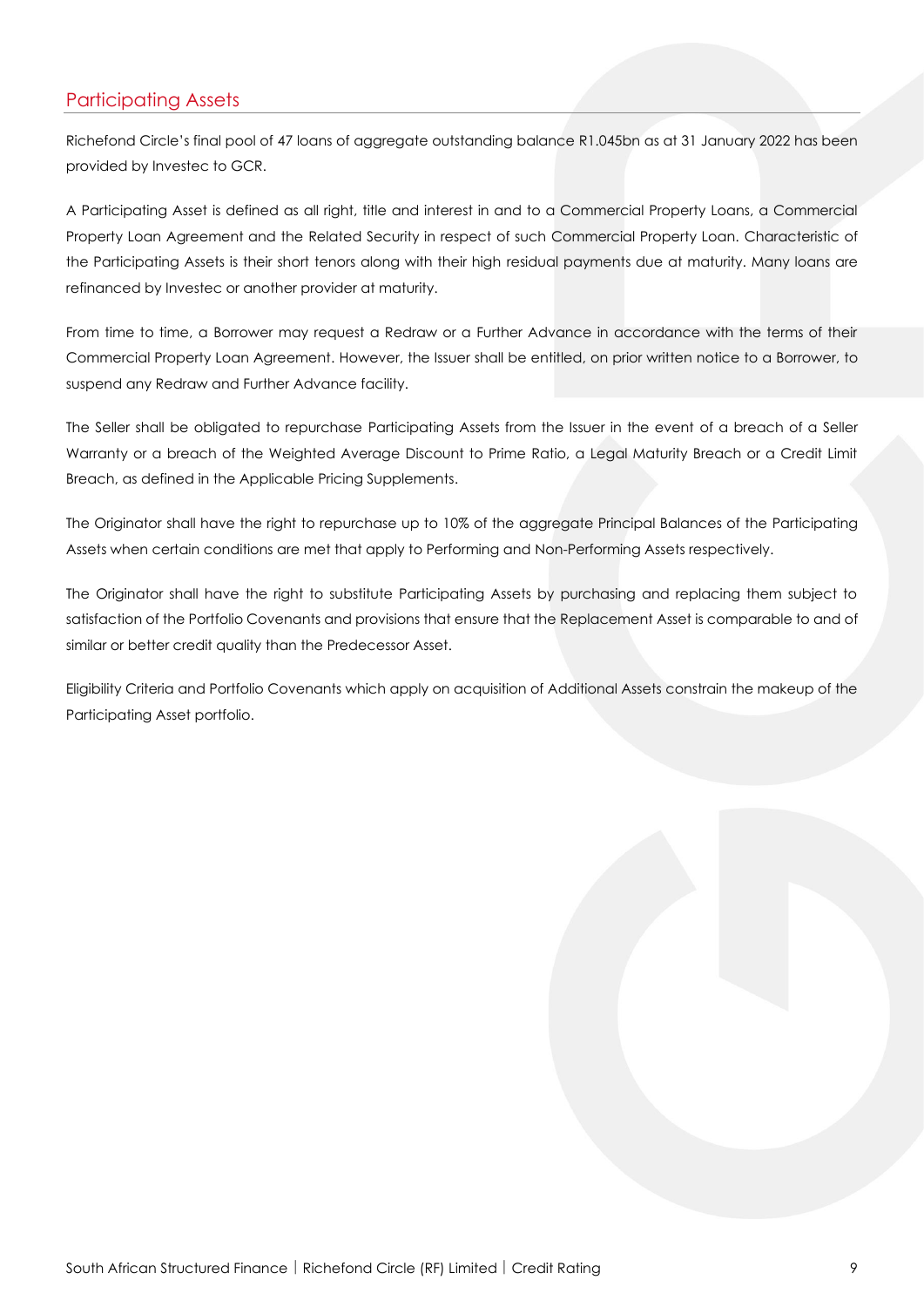# Asset Portfolio

The table below exhibits the main characteristics of the Participating Asset portfolio as provided by Investec to GCR.

| <b>Table 1: Indicative Participating Assets</b>            |                                                           |          |
|------------------------------------------------------------|-----------------------------------------------------------|----------|
|                                                            | <b>Actual</b>                                             | Covenant |
| <b>PORTFOLIO</b>                                           |                                                           |          |
| Cut-off Date                                               | 31 January 2022                                           | N.A.     |
| Number of Loans                                            | 47                                                        | N.A.     |
| Aggregate Principal Balance                                | R1,044,913,727                                            | N.A.     |
| Aggregate Current Credit Limit                             | R1,277,190,180                                            | N.A.     |
| Aggregate Residual at Maturity<br>(as per Loan Agreements) | R995,809,213<br>(or 95.3% of Aggregate Principal Balance) | N.A.     |
| BORROWER GROUP CONCENTRATION (% of Current Credit Limit)*  |                                                           |          |
| Largest 7                                                  | 31.29%                                                    | 32.50%   |
| Largest 6                                                  | 27.53%                                                    | 28.50%   |
| Largest 5                                                  | 23.67%                                                    | 24.50%   |
| Largest 4                                                  | 19.78%                                                    | 20.50%   |
| Largest 3                                                  | 15.87%                                                    | 16.50%   |
| Largest 2                                                  | 11.36%                                                    | 12.00%   |
| <b>SECTOR CONCENTRATION (% of Principal Balance)</b>       |                                                           |          |
| <b>Industrial Sector</b>                                   | 31.07%                                                    | 35.00%   |
| Office Sector                                              | 16.02%                                                    | 20.00%   |
| Retail Sector                                              | 21.40%                                                    | 40.00%   |
| <b>Residential Sector</b>                                  | 8.51%                                                     | 15.00%   |
| Student Accommodation Sector                               | 4.75%                                                     | 10.00%   |
| Other Sectors                                              | 18.26%                                                    | 20.00%   |
| <b>LOANS</b>                                               |                                                           |          |
| Average Principal Balance                                  | R22,232,207                                               | N.A.     |
| Median Principal Balance                                   | R15,907,761                                               | N.A.     |
| Maximum Principal Balance                                  | R75,876,148                                               | N.A.     |
| Minimum Principal Balance                                  | R2,077,960                                                | N.A.     |
| <b>RATIOS</b>                                              |                                                           |          |
| WA Current Loan-to-Value                                   | 52.83%                                                    | 57%      |
| WA IB Risk Grade Score                                     | 11.88                                                     | 15       |
| WA Margin against Benchmark                                | $-0.45%$                                                  | $-0.50%$ |
| WA Remaining Maturity (in years)                           | 3.28                                                      | 3.5      |

\*Borrower concentration covenants apply to groups of Borrowers. Any Borrowers which are considered by Investec to be related (group) entities will be grouped together as one for the purposes of this covenant. *Source: Investec*

| <b>Table 2: Participating Assets Eligibility Criteria</b>     |                  |
|---------------------------------------------------------------|------------------|
| Minimum Principal Balance (ZAR)                               | 1,000,000        |
| Maximum Principal Balance<br>(% of current principal balance) | 7.30%            |
| Maximum Remaining Term (years)                                | 5.00             |
| <b>Final Loan Maturity Date</b>                               | 28 February 2029 |
| Maximum Current LTV                                           | 100%             |
| Maximum Investec Risk Grade Score                             | 18               |

*Source: Investec*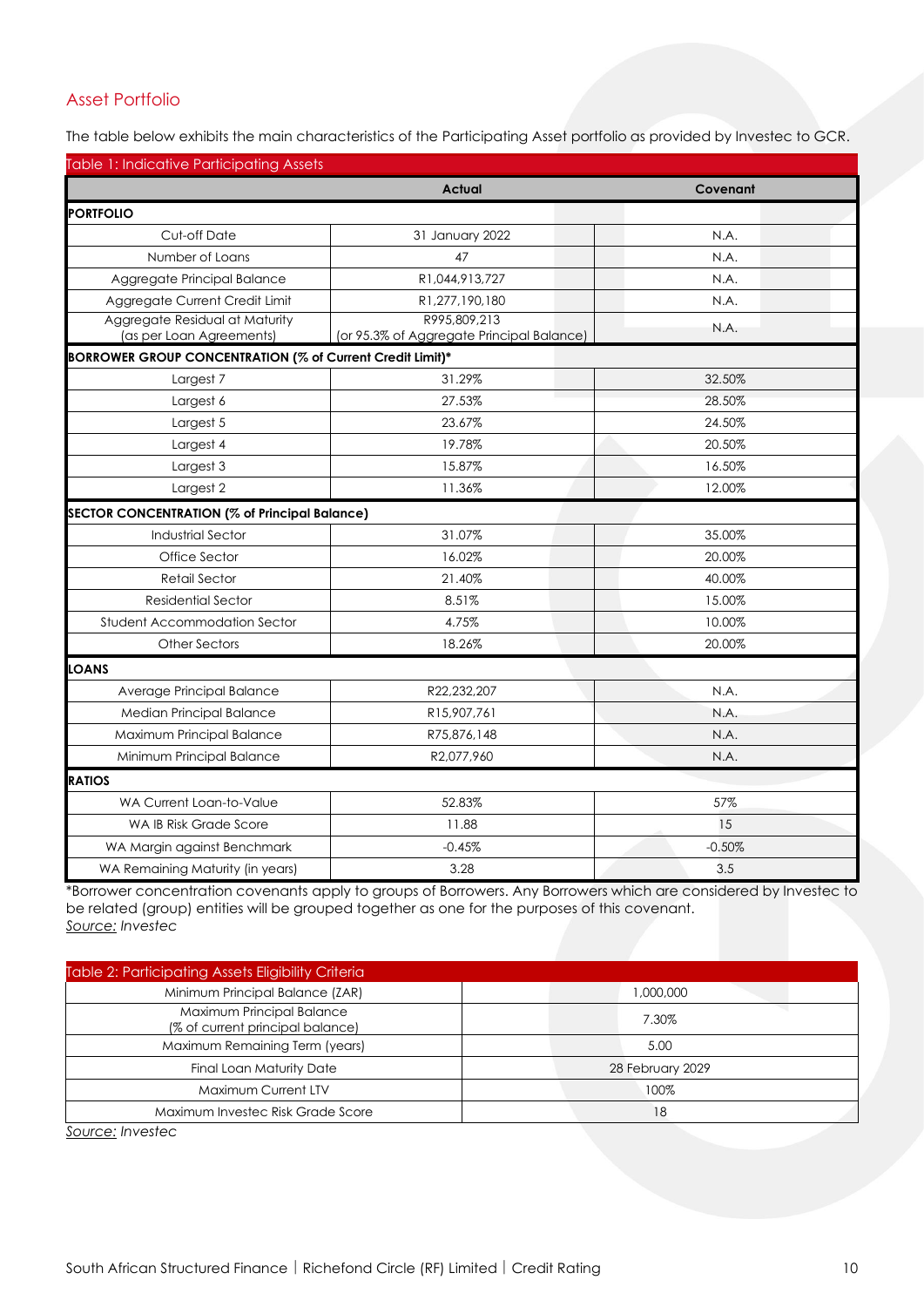## Cash Flow Model

GCR modelled the Transaction post the Revolving Period End Date. While this implies that the Transaction is modelled at the point of breach of one of the Stop Purchase triggers, zero default, delinquency or cash levels were modelled at model start as the model behaves in a more conservative fashion when defaults, delinquencies and cash are simulated as accumulating going forward.

#### Pool of Participating Assets

For the purposes of its model inputs, GCR adjusted the existing (31 January 2022) pool of assets to reflect covenant levels, in order to cater for the possible change in its composition over the Revolving Period. The Weighted Average Current Loan to Value Ratio of the pool was increased to covenant level by increasing outstanding loan balances by a constant factor, impacting modelled recoveries. The Weighted Average Asset Margin was decreased in a similar fashion. The Weighted Average Remaining Term to Maturity was increased by extending the remaining terms of several of the loans in the pool and estimating their adjusted amortisation profiles and residual payment amounts due at maturity. GCR notes in this regard that refinancing by the Issuer will not be allowed post the end of the Revolving Period, hence the covenanted Weighted Average Remaining Term to Maturity is the maximum possible at the Revolving Period End Date, barring slight deviation that may arise through exercise of the Originator's Replacement Option.

#### **Defaults**

Default inputs to GCR's cash flow model were derived based on the maximum of (1) extrapolations of observed historical default rates times a multiple that increases by rating level, and (2) Borrower concentration Portfolio Covenant levels; with (3) an adjustment to cater for refinancing risk.

#### (1) Extrapolated Cumulative Defaults ("Base Case x Multiple Approach")

GCR received historical performance data relating to Investec's Income Producing Real Estate portfolio covering eleven years from origination. Although loan terms do not exceed five years, loans are often refinanced by Investec at maturity, hence the extended performance period of eleven years. GCR analysed cumulative defaults, extrapolated default curves and calculated a weighted average extrapolated cumulative default rate of 3.78%. The standard deviation of extrapolated cumulative defaults of yearly originations is 2.62%. GCR used the extrapolated cumulative default rate plus a volatility adjustment of 0.5x standard deviation to reach a model base case (i.e.,  $B_{(ZA)(sf)}$ ) cumulative default rate of 5.09%. Note that GCR elected to use this 5.09% despite the fact that it represents defaults that occur over eleven years in scenarios where term extensions of loans at maturity are taking place, which extensions will not be possible post the Revolving Period End Date as modelled.

| Table 3: Default Base Case: (1) Extrapolated Historical Data                               |       |
|--------------------------------------------------------------------------------------------|-------|
| Extrapolated 11-year cumulative default rate (% of origination amount)                     | 3.78% |
| Std deviation of yearly extrapolated cumulative default end points                         | 2.62% |
| Base Case cumulative default rate based on (1) extrapolated historical data<br>[A + 0.5xB] | 5.09% |
| - - -                                                                                      |       |

*Source: Investec data, GCR calculations*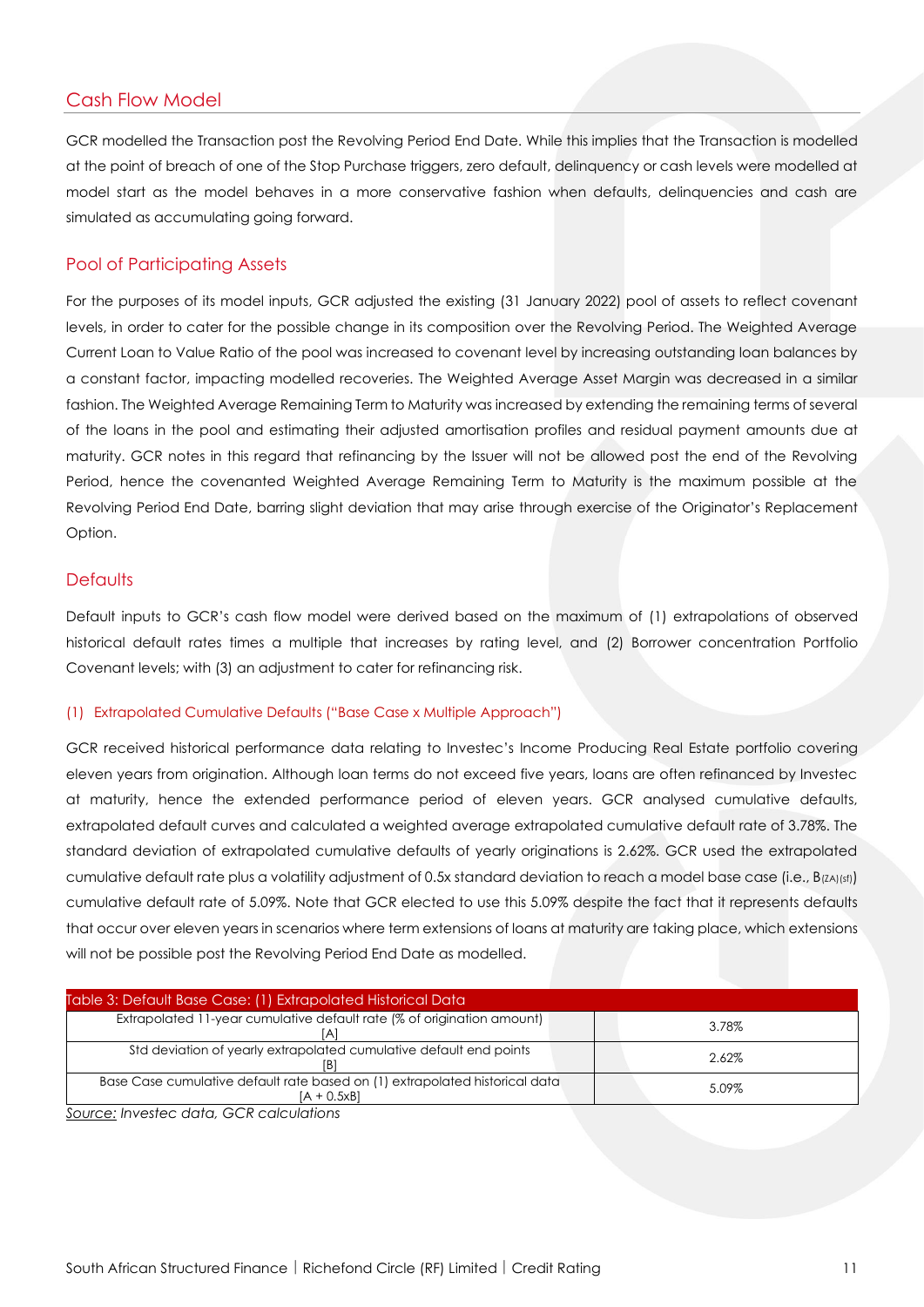

*Source: Investec data, GCR calculations*

#### (2) Defaults Based on Borrower Concentration ("Borrower Concentration Approach")

To address portfolio concentration, GCR simulates a higher number of largest Borrowers defaulting at each successively higher rating level. GCR used the Borrower Group Concentration Covenant levels to resemble concentrations at their highest possible level, seeing as the Transaction is of a revolving nature. It is worth noting that the Borrower Group Concentration Covenants are based on Credit Limit, not principal balance. It is possible that actual Borrower concentrations (based on principal balance) are slightly higher than Credit Limit-based covenants. Nevertheless, GCR used the Credit Limit concentrations for its modelling. Borrower concentration covenant limits lead to higher modelled defaults at every rating level than what would result from the base case-times-multiple approach described above. The Borrower concentration covenants are therefore the ultimate basis of modelled default rates (with the adjustment for refinancing risk as described below).

#### (3) Adjustment for Refinancing Risk

The assets are of high credit quality and are not expected to experience difficulty refinancing at maturity, when substantial residual payments are due, even in scenarios where market liquidity is somewhat strained. Nevertheless, some differentiation between this Transaction, which depends on some level of refinancing of the assets at their maturities, and others which do not have this reliance, is in order. GCR added a stress to modelled default levels to account for this refinancing risk. This stress implies an additional quantum of default that is deemed equivalent to a single extra Borrower defaulting, as a differentiating factor. In AAA<sub>(ZA)(sf)</sub> scenarios, an additional 4.64% of the portfolio (the eighth-largest Borrower's maximum possible portion, calculated as 32.5% divided by 7) is modelled as defaulting, leading to a final AAA( $Z_A$ )(sf) default rate of 37.14% (32.5% + 4.64%). The same concept was applied at all rating levels, where an extra Borrower is assumed to default as a stress to recognise the inherent dependence of this Transaction on some refinancing of assets at maturity.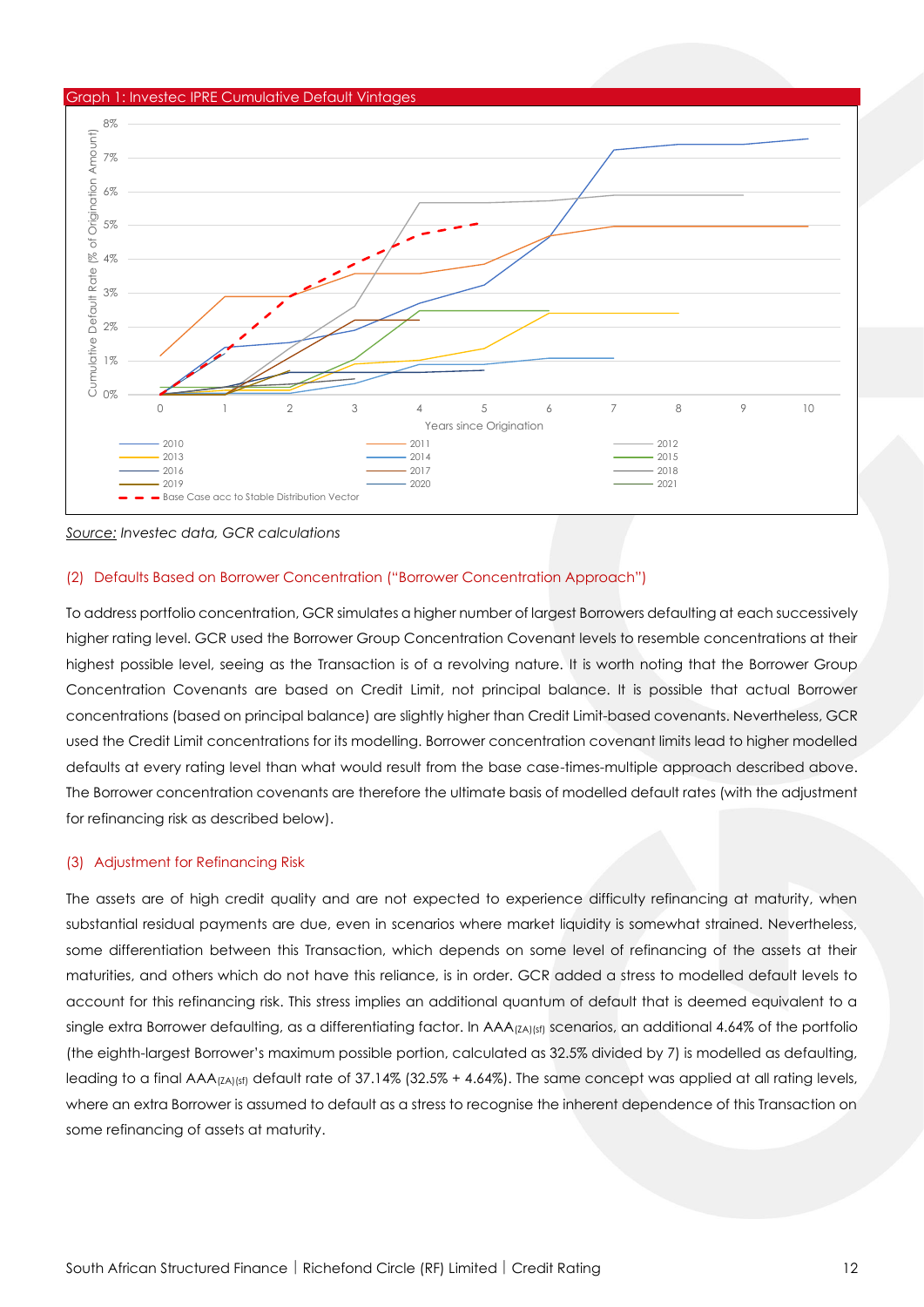| <b>Table 4: Modelled Cumulative Default Rates</b> |                                   |                                                              |                                           |                                                                            |                                           |                                                                                      |  |
|---------------------------------------------------|-----------------------------------|--------------------------------------------------------------|-------------------------------------------|----------------------------------------------------------------------------|-------------------------------------------|--------------------------------------------------------------------------------------|--|
|                                                   | (1) Base Case x Multiple Approach |                                                              |                                           | (2) Borrower Concentration Approach                                        |                                           | (3) Post Adjustment for Refinancing<br><b>Risk</b><br>(Final Modelled Default Rates) |  |
| <b>Rating Level</b>                               | Multiple                          | <b>Base Case x</b><br>Multiple<br>(implied default<br>rates) | No. of largest<br>Borrowers to<br>default | <b>Borrower</b><br>Concentration<br>Covenant<br>(implied default<br>rates) | No. of largest<br>Borrowers to<br>default | Post adj. for<br>refinancing risk<br>final modelled<br>default rates)                |  |
| $AAA$ (ZA)(sf)                                    | 3.40x                             | 17.3%                                                        | $\overline{7}$                            | 32.5%                                                                      | 8                                         | 37.1%                                                                                |  |
| $AA+_{(ZA)(sf)}$                                  | 3.00x                             | 15.3%                                                        | $6.5*$                                    | 30.5%*                                                                     | $7.5*$                                    | 34.8%*                                                                               |  |
| $AA$ (ZA)(sf)                                     | 2.85x                             | 14.5%                                                        | 6                                         | 28.5%                                                                      | $\overline{7}$                            | 32.5%                                                                                |  |
| $AA$ - $(ZA)(sf)$                                 | 2.70x                             | 13.7%                                                        | $5.67*$                                   | $27.2\%$ *                                                                 | $6.67*$                                   | $31.2\%$ *                                                                           |  |
| $A + (ZA)(sf)$                                    | 2.40x                             | 12.2%                                                        | $5.33*$                                   | 25.8%*                                                                     | $6.33*$                                   | 29.8%*                                                                               |  |
| $A$ (ZA)(sf)                                      | 2.30x                             | 11.7%                                                        | 5                                         | 24.5%                                                                      | 6                                         | 28.5%                                                                                |  |
| $A - (ZA)(sf)$                                    | 2.15x                             | 10.9%                                                        | $4.67*$                                   | 23.2%*                                                                     | $5.67*$                                   | $27.2\%$ *                                                                           |  |
| $BBB+(ZA)(sf)$                                    | 2.00x                             | 10.2%                                                        | $4.33*$                                   | 21.8%*                                                                     | $5.33*$                                   | 25.8%*                                                                               |  |
| BBB(ZA)(sf)                                       | 1.85x                             | 9.4%                                                         | $\overline{4}$                            | 20.5%                                                                      | 5                                         | 24.5%                                                                                |  |
| $BBB - (ZA)(sf)$                                  | 1.70x                             | 8.7%                                                         | $3.67*$                                   | 19.2%*                                                                     | $4.67*$                                   | 23.2%*                                                                               |  |
| $BB + (ZA)(sf)$                                   | 1.40x                             | 7.1%                                                         | $3.33*$                                   | 17.8%*                                                                     | $4.33*$                                   | $21.8\%$ <sup>*</sup>                                                                |  |
| BB(ZA)(sf)                                        | 1.30x                             | 6.6%                                                         | 3                                         | 16.5%                                                                      | 4                                         | 20.5%                                                                                |  |
| $BB - (ZA)(sf)$                                   | 1.20x                             | 6.1%                                                         | $2.67*$                                   | 15.0%*                                                                     | $3.67*$                                   | 19.2%*                                                                               |  |
| $B + (ZA)(sf)$                                    | 1.10x                             | 5.6%                                                         | $2.33*$                                   | 13.5%*                                                                     | $3.33*$                                   | 17.8%*                                                                               |  |
| $B_{(ZA)(sf)}$                                    | 1.00x                             | 5.1%                                                         | 2                                         | 12.0%                                                                      | 3                                         | 16.5%                                                                                |  |

\*Interpolated

*Source: GCR model*

Defaults were distributed over time in the Cash Flow Model according to a semi-annual distribution vector that is based on the extrapolated historically observed vector but compressed heavily to allow for allocation of defaults while assets are still extant. Front-loaded and back-loaded distributions were also modelled.

| <b>Table 5: Default Distribution Vectors</b> |                                                                      |                           |                                 |                                |
|----------------------------------------------|----------------------------------------------------------------------|---------------------------|---------------------------------|--------------------------------|
| Half-year                                    | <b>Extrapolated historically</b><br>observed distribution<br>vector* | Modelled<br>stable vector | Modelled<br>front-loaded vector | Modelled<br>back-loaded vector |
| 1                                            | 0.8%                                                                 | 7.0%                      | 8.0%                            | 6.0%                           |
| $\overline{2}$                               | 0.8%                                                                 | 18.0%                     | 19.0%                           | 16.0%                          |
| 3                                            | 5.0%                                                                 | 15.0%                     | 16.0%                           | 14.0%                          |
| 4                                            | 5.0%                                                                 | 17.0%                     | 18.0%                           | 16.0%                          |
| 5                                            | 7.3%                                                                 | 10.0%                     | 11.0%                           | 10.0%                          |
| 6                                            | 7.3%                                                                 | 9.0%                      | 8.0%                            | 11.0%                          |
| 7                                            | 9.0%                                                                 | 9.0%                      | 7.0%                            | 10.5%                          |
| 8                                            | 9.0%                                                                 | 8.0%                      | 7.0%                            | 9.5%                           |
| 9                                            | 11.0%                                                                | 5.0%                      | 5.0%                            | 5.0%                           |
| 10                                           | 11.0%                                                                | 2.0%                      | 1.0%                            | 2.0%                           |
| 11                                           | 2.0%                                                                 | 0.0%                      | 0.0%                            | 0.0%                           |
| 12                                           | 2.0%                                                                 | 0.0%                      | 0.0%                            | 0.0%                           |
| 13                                           | 6.8%                                                                 | 0.0%                      | 0.0%                            | 0.0%                           |
| 14                                           | 6.8%                                                                 | 0.0%                      | 0.0%                            | 0.0%                           |
| 15                                           | 6.5%                                                                 | 0.0%                      | 0.0%                            | 0.0%                           |
| 16                                           | 6.5%                                                                 | $0.0\%$                   | 0.0%                            | 0.0%                           |
| 17                                           | 0.4%                                                                 | 0.0%                      | 0.0%                            | 0.0%                           |
| 18                                           | 0.4%                                                                 | $0.0\%$                   | 0.0%                            | 0.0%                           |
| 19                                           | 0.0%                                                                 | $0.0\%$                   | 0.0%                            | 0.0%                           |
| 20                                           | 0.0%                                                                 | 0.0%                      | 0.0%                            | 0.0%                           |
| 21                                           | 1.3%                                                                 | $0.0\%$                   | 0.0%                            | 0.0%                           |
| 22                                           | 1.3%                                                                 | 0.0%                      | 0.0%                            | 0.0%                           |

\*Yearly default information was provided and is shown here as split equally between each year's two halves. *Source: Investec, GCR model*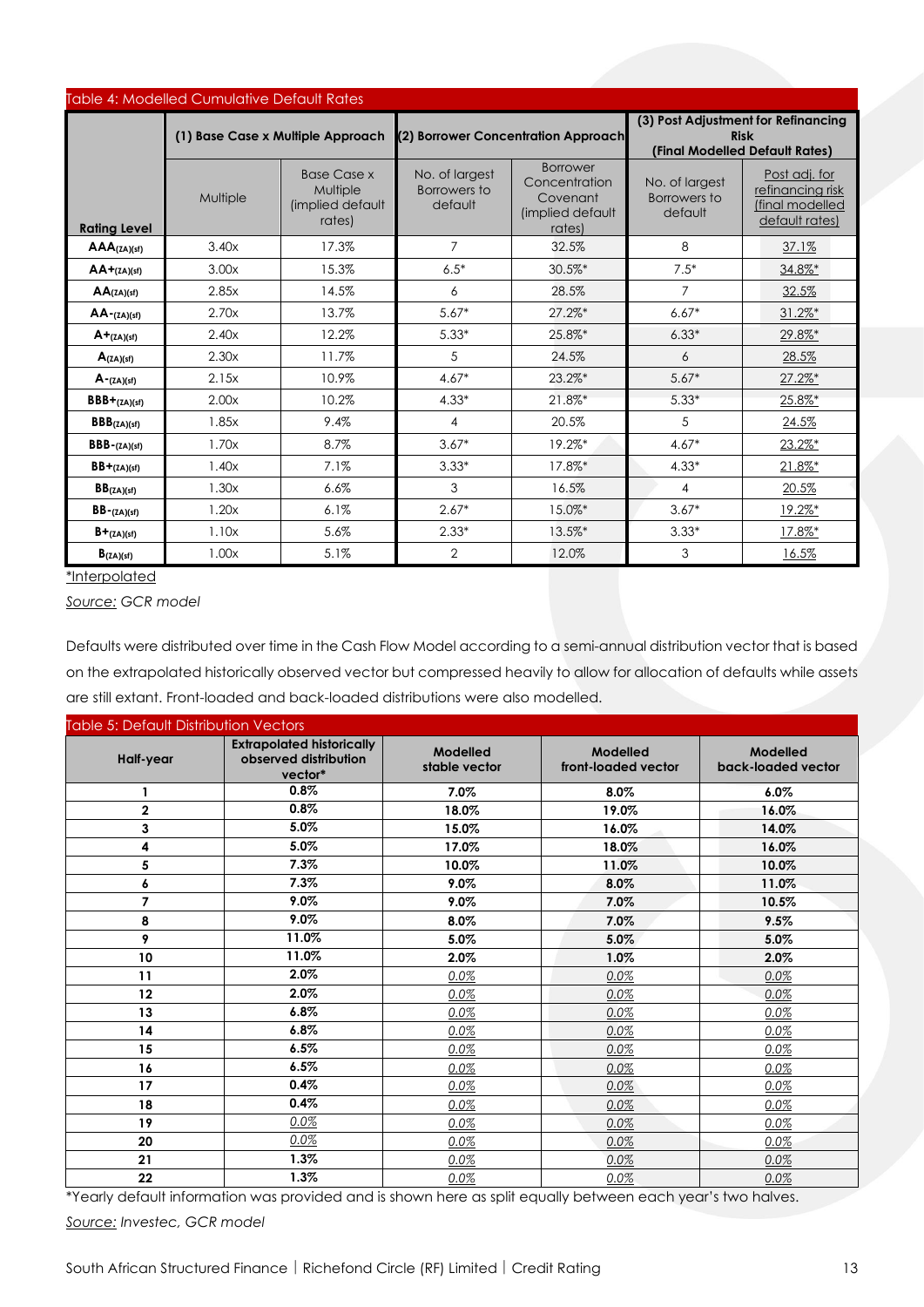#### **Recoveries**

Recoveries were modelled based on GCR's approach towards modelling recoveries for Residential Mortgage Backed transactions, whereby indexed latest property values are "haircut" according to stresses that may differ by rating level.

| <b>Table 6: Recovery Haircuts</b>                                                                                                                                                |                                                                                  |                                   |                             |                                      |  |
|----------------------------------------------------------------------------------------------------------------------------------------------------------------------------------|----------------------------------------------------------------------------------|-----------------------------------|-----------------------------|--------------------------------------|--|
|                                                                                                                                                                                  | Applied Indexation: 100% of decrease from Latest Property Value; 75% of increase |                                   |                             |                                      |  |
| Stress 1:<br>Market Value Decline ("MVD") by<br>rating level, adjusted for portfolio<br>provincial concentration*<br>(% of GCR-adjusted indexed Latest<br><b>Property Value)</b> | <b>MVD</b><br>Gauteng                                                            | <b>MVD</b><br><b>Western Cape</b> | <b>MVD</b><br>Kwazulu-Natal | <b>MVD</b><br><b>Other Provinces</b> |  |
| $AAA$ (ZA)(sf)                                                                                                                                                                   | 36.4%                                                                            | 36.9%                             | 36.4%                       | 35.1%                                |  |
| $AA + (ZA)(sf)$                                                                                                                                                                  | 33.7%                                                                            | 34.1%                             | 33.7%                       | 32.5%                                |  |
| $AA$ (ZA)(sf)                                                                                                                                                                    | 31.0%                                                                            | 31.4%                             | 31.0%                       | 29.9%                                |  |
| $AA$ - $(ZA)(sf)$                                                                                                                                                                | 29.2%                                                                            | 29.6%                             | 29.2%                       | 28.2%                                |  |
| $A + (ZA)(sf)$                                                                                                                                                                   | 27.4%                                                                            | 27.8%                             | 27.4%                       | 26.4%                                |  |
| $A(z_A)(sf)$                                                                                                                                                                     | 25.6%                                                                            | 25.9%                             | 25.6%                       | 24.7%                                |  |
| $A - (ZA)(sf)$                                                                                                                                                                   | 24.7%                                                                            | 25.0%                             | 24.7%                       | 23.8%                                |  |
| $BBB+(ZA)(sf)$                                                                                                                                                                   | 23.8%                                                                            | 24.1%                             | 23.8%                       | 23.0%                                |  |
| BBB(ZA)(sf)                                                                                                                                                                      | 22.9%                                                                            | 23.2%                             | 22.9%                       | 22.1%                                |  |
| $BBB - (ZA)(sf)$                                                                                                                                                                 | 22.0%                                                                            | 22.3%                             | 22.0%                       | 21.2%                                |  |
| $BB + (ZA)(sf)$                                                                                                                                                                  | 21.1%                                                                            | 21.4%                             | 21.1%                       | 20.4%                                |  |
| BB <sub>(ZA)(sf)</sub>                                                                                                                                                           | 20.2%                                                                            | 20.5%                             | 20.2%                       | 19.5%                                |  |
| $BB - (ZA)(sf)$                                                                                                                                                                  | 18.9%                                                                            | 19.1%                             | 18.9%                       | 18.2%                                |  |
| $B+_{(ZA)(sf)}$                                                                                                                                                                  | 17.5%                                                                            | 17.7%                             | 17.5%                       | 16.9%                                |  |
| $B_{(ZA)(sf)}$                                                                                                                                                                   | 16.2%                                                                            | 16.4%                             | 16.2%                       | 15.6%                                |  |
| Stress 2:<br>Illiquidity Stress, varying by GCR-adj. indexed Latest Property Value                                                                                               |                                                                                  |                                   |                             |                                      |  |
| $<$ R25,000,000                                                                                                                                                                  |                                                                                  | 25.0%                             |                             |                                      |  |
| $\geq$ R25,000,000; < R50,000,000                                                                                                                                                | 27.5%                                                                            |                                   |                             |                                      |  |
| $\geq$ R50,000,000; < R75,000,000                                                                                                                                                | 30.0%                                                                            |                                   |                             |                                      |  |
| $\geq$ R75,000,000; < R100,000,000                                                                                                                                               | 32.5%                                                                            |                                   |                             |                                      |  |
| $\geq$ R100,000,000; < R125,000,000                                                                                                                                              |                                                                                  | 35.0%                             |                             |                                      |  |
| $\geq$ R125,000,000; < R150,000,000                                                                                                                                              |                                                                                  | 37.5%                             |                             |                                      |  |
| $\geq 150,000,000$                                                                                                                                                               |                                                                                  | 40.0%                             |                             |                                      |  |
| Stress 3:<br><b>Foreclosure Cost</b>                                                                                                                                             |                                                                                  | 5.5%                              |                             |                                      |  |

\*The MVD provincial concentration adjustment is based on percentage of outstanding loan balance in province that exceeds provincial share of GDP times a stress multiple of 15%. *Source: GCR model*

The value remaining after the application of all the above property value haircut stresses for a given loan as a percentage of the outstanding loan balance adjusted for the Portfolio Covenant Weighted Average Current Loan to Value Ratio (as a proxy for loan balance at default) is the modelled recovery rate of that loan. Recoveries were capped at 120% of loan balance as 20% is the accrued interest that is feasible in the time between default and realisation of recovery in GCR's most conservative modelled interest rate scenario.

The base case recovery rate was corroborated by analysis of Investec IPRE liquidation-type recovery data.

Loan-by-loan recovery rates were aggregated to a portfolio recovery rate.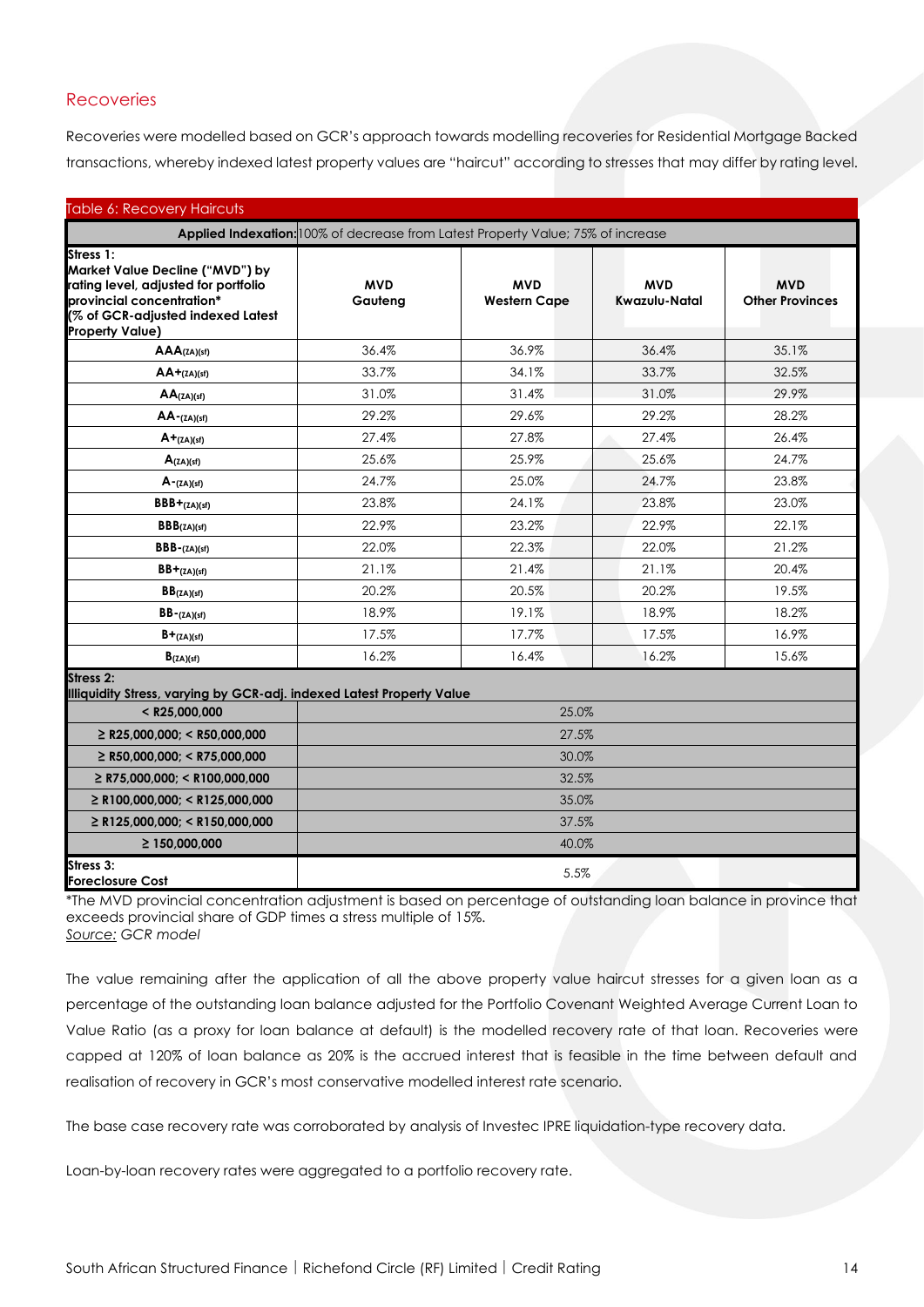| Table 7: Modelled Portfolio Recovery Rates, by Rating Level |        |  |  |  |  |
|-------------------------------------------------------------|--------|--|--|--|--|
| $AAA$ (ZA)(sf)                                              | 78.70% |  |  |  |  |
| $AA+_{(ZA)(sf)}$                                            | 81.18% |  |  |  |  |
| $AA$ (ZA)(sf)                                               | 83.57% |  |  |  |  |
| $AA$ - $(ZA)(sf)$                                           | 85.15% |  |  |  |  |
| $A + (ZA)(sf)$                                              | 86.74% |  |  |  |  |
| A(ZA)(sf)                                                   | 88.33% |  |  |  |  |
| $A - (ZA)(sf)$                                              | 89.12% |  |  |  |  |
| $BBB + (ZA)(sf)$                                            | 89.87% |  |  |  |  |
| $BBB_{(ZA)(sf)}$                                            | 90.55% |  |  |  |  |
| $BBB - (ZA)(sf)$                                            | 91.22% |  |  |  |  |
| $BB + (ZA)(sf)$                                             | 91.90% |  |  |  |  |
| BB <sub>(ZA)(sf)</sub>                                      | 92.57% |  |  |  |  |
| $BB - (ZA)(sf)$                                             | 93.55% |  |  |  |  |
| $B+_{(ZA)(sf)}$                                             | 94.49% |  |  |  |  |
| $B_{(ZA)(sf)}$                                              | 95.43% |  |  |  |  |

*Source: GCR model*

Recoveries are realised in the Cash Flow Model after a uniform 45 months, which is the average period to recovery according to Investec IPRE data.

#### **Prepayments**

GCR received prepayments data of Investec's IPRE portfolio over the years 2017 to 2021. Gross prepayments are high, but offset by Redraws and Further Advances. GCR elected to allow for much of this offsetting effect in its Cash Flow Model by reducing average gross prepayments by 75% of average Redraws and Further Advances. This approach is necessary for full allocation of defaults in the model. A volatility factor of 0.25 times standard deviation was then added to obtain a base case prepayment rate.

| Table 8: Prepayment Rates, Investec IPRE, 2017 to 2021 Q3; GCR Base Case |        |
|--------------------------------------------------------------------------|--------|
| Average annualised quarterly prepayments<br>(% of opening balance)<br>Ά  | 23.73% |
| Average Redraws plus Further Advances<br>(% of opening balance)<br>ΙB.   | 16.19% |
| $[C = A - 75%xB]$                                                        | 11.58% |
| Std deviation of C                                                       | 5.90%  |
| Base case prepayments<br>$IC + 0.25xDI$                                  | 13.06% |

*Source: Investec, GCR calculations*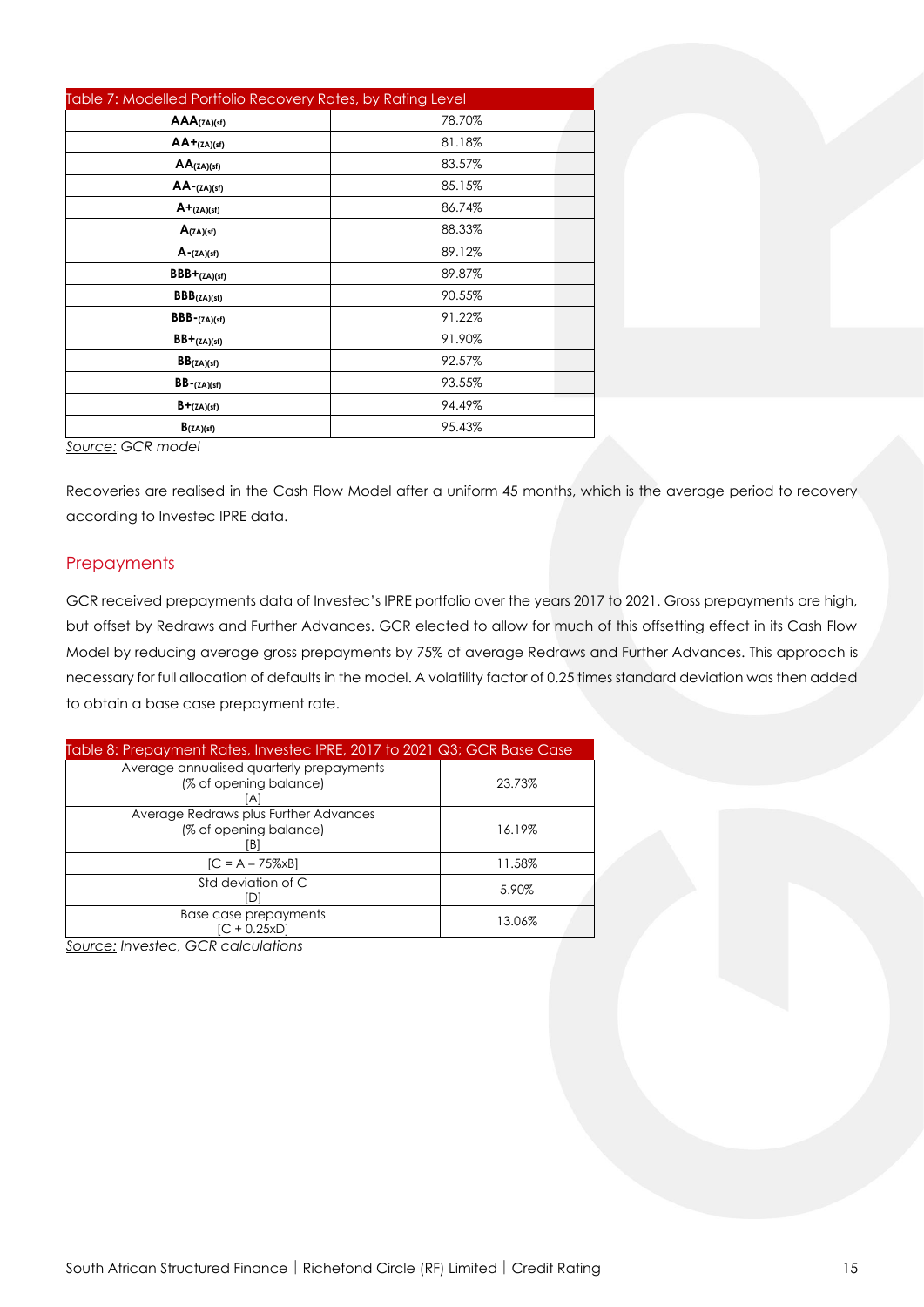Base case prepayments are stressed up and down by a factor that increases by rating level in the Cash Flow Model.

| Table 9: Modelled Prepayment Rates |                                                        |                                  |                                 |  |  |
|------------------------------------|--------------------------------------------------------|----------------------------------|---------------------------------|--|--|
| <b>Rating Level</b>                | <b>Stress (increase or decrease</b><br>from Base Case) | <b>Modelled High Prepayments</b> | <b>Modelled Low Prepayments</b> |  |  |
| $AAA$ (ZA)(sf)                     | 35%                                                    | 17.6%                            | 8.5%                            |  |  |
| $AA+_{(ZA)(sf)}$                   | 30%                                                    | 17.0%                            | 9.1%                            |  |  |
| $AA$ (ZA)(sf)                      | 27%                                                    | 16.6%                            | 9.5%                            |  |  |
| $AA$ - $(ZA)(sf)$                  | 24%                                                    | 16.2%                            | 9.9%                            |  |  |
| $A + (ZA)(sf)$                     | 20%                                                    | 15.7%                            | 10.4%                           |  |  |
| $A_{(ZA)(sf)}$                     | 18%                                                    | 15.4%                            | 10.7%                           |  |  |
| $A - (ZA)(sf)$                     | 16%                                                    | 15.1%                            | 11.0%                           |  |  |
| $BBB+(ZA)(sf)$                     | 14%                                                    | 14.9%                            | 11.2%                           |  |  |
| $BBB_{(ZA)(sf)}$                   | 12%                                                    | 14.6%                            | 11.5%                           |  |  |
| $BBB - (ZA)(sf)$                   | 10%                                                    | 14.4%                            | 11.8%                           |  |  |
| $BB + (ZA)(sf)$                    | 7%                                                     | 14.0%                            | 12.1%                           |  |  |
| BB(ZA)(sf)                         | 6%                                                     | 13.8%                            | 12.3%                           |  |  |
| $BB - (ZA)(sf)$                    | 5%                                                     | 13.7%                            | 12.4%                           |  |  |
| $B+_{(ZA)(sf)}$                    | $3\%$                                                  | 13.4%                            | 12.7%                           |  |  |
| B(ZA)(sf)                          | 0%                                                     | 13.1%                            | 13.1%                           |  |  |

*Source: GCR model*

#### **Arrears**

Arrears are modelled as a multiple of modelled defaults and as rehabilitating in full after three months.

| Table 10: Arrears Multiple of Defaults      |       |  |
|---------------------------------------------|-------|--|
| $AAA$ (ZA)(sf)                              | 1.10x |  |
| $AA+_{(ZA)(sf)}$                            | 0.99x |  |
| $AA$ (ZA)(sf)                               | 0.89x |  |
| $AA$ - $(ZA)(sf)$                           | 0.80x |  |
| $A + (ZA)(sf)$                              | 0.72x |  |
| $A_{(ZA)(sf)}$                              | 0.65x |  |
| $A - (ZA)(sf)$                              | 0.58x |  |
| $BBB+(ZA)(sf)$                              | 0.53x |  |
| $\mathsf{BBB}_{(\mathsf{ZA})(\mathsf{sf})}$ | 0.47x |  |
| $BBB - (ZA)(sf)$                            | 0.43x |  |
| $BB + (ZA)(sf)$                             | 0.38x |  |
| $BB$ (ZA)(sf)                               | 0.35x |  |
| $BB - (ZA)(sf)$                             | 0.31x |  |
| $B+_{(ZA)(sf)}$                             | 0.28x |  |
| $B_{(ZA)(sf)}$                              | 0.25x |  |

*Source: GCR model*

#### Modelled Capital Structure

GCR modelled the final capital structure with the Asset Acquisition Pre-Funding Amount having been utilised in full. Additionally, GCR modelled the Redraw Facility as fully drawn to its limit of R175m in order to account for the fact that the credit enhancement though subordination available to each Class of Notes may be compromised through the seniority of both interest and principal payments on the Redraw Facility's drawn amount to those on the Notes. GCR understands that the interest rate on the Redraw Facility will not be higher than that on the Class A Notes and thus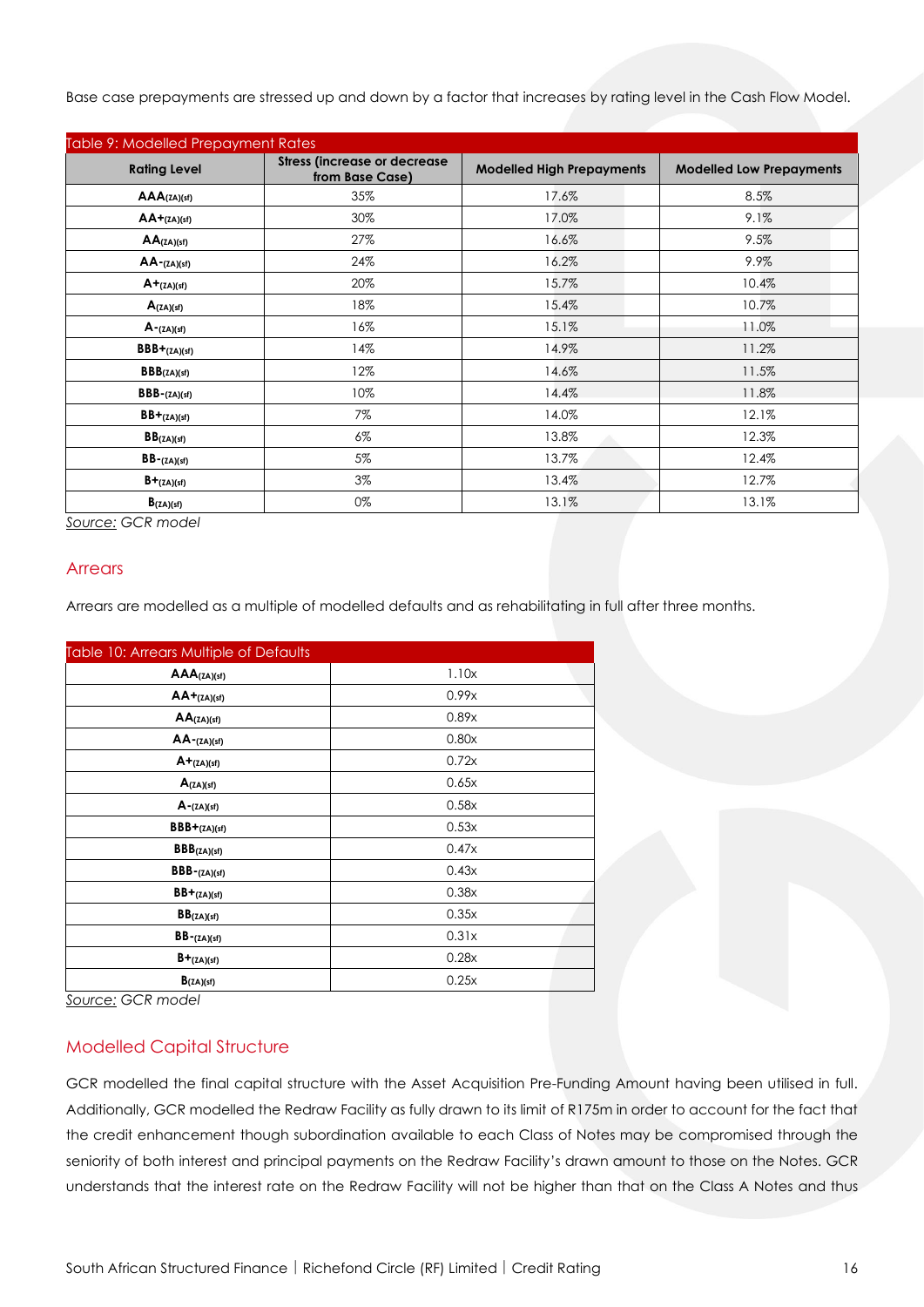modelled these to be identical. GCR added a commensurate amount of Participating Assets to represent the Redraws and Further Advances extended using the full amount modelled as drawn under the Redraw Facility.

| <b>Table 11: Modelled Capital Structure</b> |                                     |                                               |                                                      |  |  |
|---------------------------------------------|-------------------------------------|-----------------------------------------------|------------------------------------------------------|--|--|
|                                             | <b>Outstanding Balance</b><br>(ZAR) | <b>Step-Up Date</b><br>(months from issuance) | <b>Final Maturity Date</b><br>(months from issuance) |  |  |
| <b>Redraw Facility</b>                      | 175,000,000                         | 57                                            | 144                                                  |  |  |
| <b>Class A Notes</b>                        | 825,000,000                         | 57                                            | 144                                                  |  |  |
| <b>Class B Notes</b>                        | 125,000,000                         | 57                                            | 144                                                  |  |  |
| <b>Class C Notes</b>                        | 57,000,000                          | 57                                            | 144                                                  |  |  |
| <b>Class D Notes</b>                        | 50,000,000                          | 57                                            | 144                                                  |  |  |
| <b>Subordinated Loan</b>                    | 57,000,000                          | N.A.                                          | 144                                                  |  |  |

*Source: GCR model*

The Reserves were modelled at their Required Amounts.

| Table 12: Modelled Assets vs Liabilities                   |                |                                                              |                                          |                |
|------------------------------------------------------------|----------------|--------------------------------------------------------------|------------------------------------------|----------------|
| <b>ASSETS</b>                                              |                | <b>LIABILITIES</b>                                           |                                          |                |
|                                                            | Amount (ZAR)   | Calculation                                                  |                                          | Amount (ZAR)   |
| <b>Participating Assets</b>                                | 1,232,000,000  | R1,057,000,000 current<br>balance + R175,000,000             | <b>Redraw Facility</b><br>(drawn amount) | 175,000,000    |
|                                                            |                | Redraws                                                      | <b>Total Notes</b>                       | 1,057,000,000  |
| <b>Redraw Reserve</b>                                      | 23,309,440     | .892% x Participating<br>Assets                              |                                          |                |
| <b>Mortgage Bonds</b><br><b>Registration Costs Reserve</b> | 50,000         | Fixed                                                        | Subordinated Loan                        | 57,000,000     |
| <b>Liquidity Reserve</b>                                   | 33,640,560     | Balancing figure,<br>deemed equivalent to<br>Required Amount |                                          |                |
| Total                                                      | R1,289,000,000 |                                                              | <b>Total</b>                             | R1,289,000,000 |
| $l$ auraa: $CCD$ madal                                     |                |                                                              |                                          |                |

*Source: GCR model*

See Appendix A and Appendix B for the actual capital structure and assets vs liabilities on Initial Issue Date.

#### Asset Margin

As mentioned, the Participating Assets' margin over 3-month JIBAR was adjusted by a constant factor for each loan to reduce aggregate asset margin to covenant level. The resulting adjusted portfolio was then divided into margin buckets to allow for margin compression in the Cash Flow Model. Margin compression simulates the allocation of 100% of defaults and 50% of prepayments to buckets of assets by descending order of margin.

| Table 13: Asset Margin Buckets for Margin Compression |                   |  |  |  |
|-------------------------------------------------------|-------------------|--|--|--|
| Weighted Average Margin to 3-month JIBAR              | % of pool balance |  |  |  |
| $-0.3%$                                               | 32.5%             |  |  |  |
| $-0.4%$                                               | 7.8%              |  |  |  |
| $-0.5%$                                               | 1.3%              |  |  |  |
| $-0.6%$                                               | 35.6%             |  |  |  |
| $-0.7%$                                               | 15.6%             |  |  |  |
| $-0.8%$                                               | 7.2%              |  |  |  |
| $-0.5%$                                               | 100.0%            |  |  |  |

*Source: GCR model*

#### Priority of Payments

All the relevant items of the Priority of Payments, including interest deferral as directed by the PDL, were modelled in the sequence provided for in draft Transaction documentation according to the Pre-Enforcement Priority of Payments applicable post the Revolving Period End Date.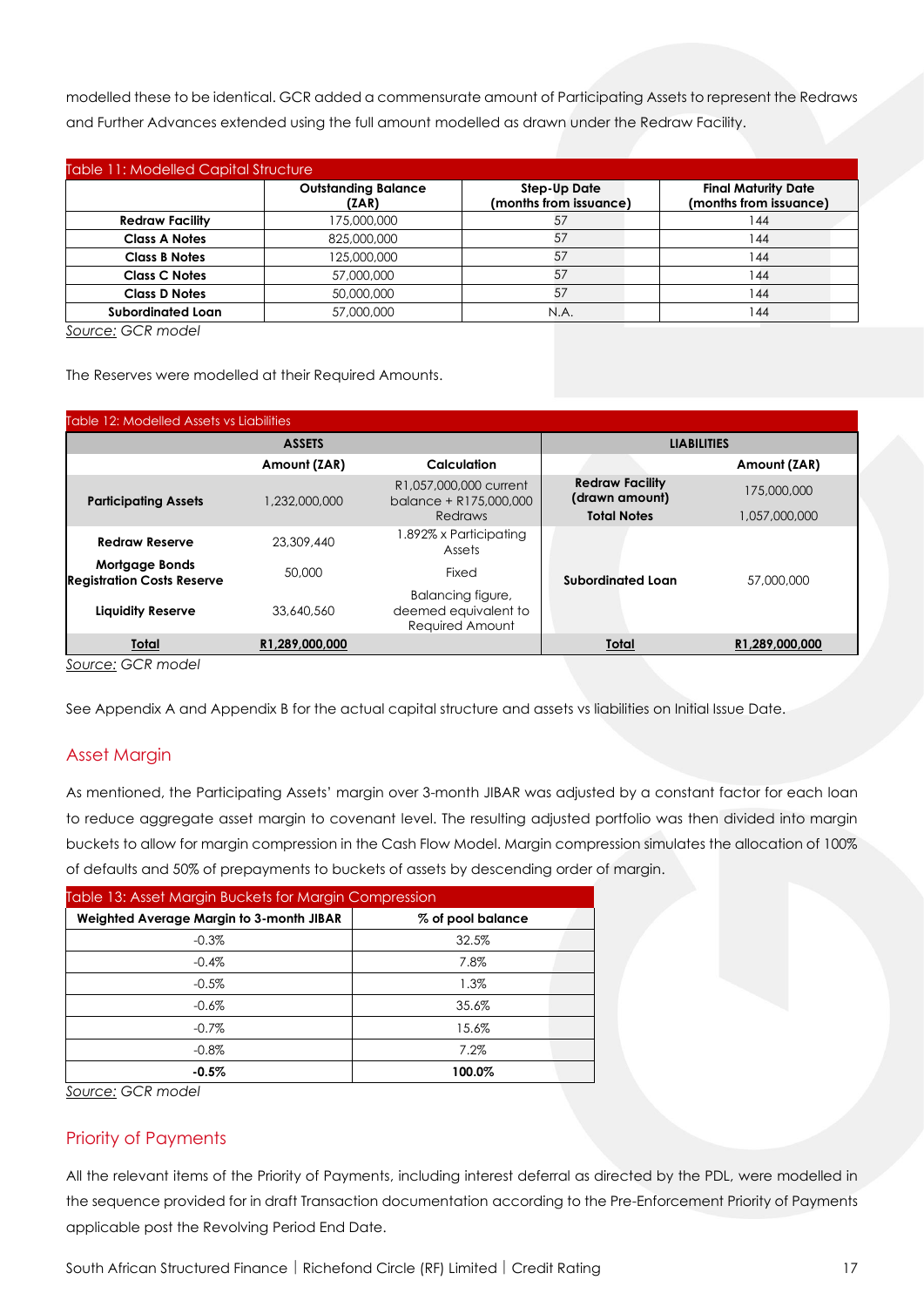#### Senior Expenses

Expected senior expenses, which are to be paid prior to Notes interest, were modelled in their fixed and variable components separately. A buffer of 10% for unexpected costs was added to the aggregate amount of expected fixed expenses. Annual inflation of 6% was imposed on both fixed and variable expenses.

#### Swap

GCR incorporated the swap agreement in it model. GCR understands that the swap agreement will contain minimum required ratings, replacement provisions and/or posting of collateral to satisfy its Criteria. The result of the covenanted asset yield (Prime less 0.50%) and the swap gives the Issuer an effective yield of 3-month JIBAR plus 2.70% when asset margin is at its minimum covenanted level.

#### Return on Cash

Despite the fact that a GIC will be in place, with Investec, as GIC Provider, agreeing to pay a guaranteed return on cash in the Transaction Account and the Reserve Account, GCR did not model such return on the cash on hand in its Cash Flow Model. This is due to the lack of a provision in the GIC that would ensure that, in the event of Investec's ceasing to provide the GIC, a replacement GIC Provider would provide at least the same GIC rate, or, were it to offer a lower GIC rate, Investec, as current GIC Provider, would post collateral equal to the present value of the difference between the original GIC rate and the new one. Rather, GCR modelled an overnight rate of 3-month JIBAR less 0.50% as the return on cash earned in its Cash Flow Model.

#### Servicing Interruption

Transaction documentation provides for replacement of the Servicer with a Standby Servicer that has the Required Credit Rating (at least BBB-(ZA)) upon the occurrence of a Servicer Event of Default. The search for a Standby Servicer to be in place to take over on a Servicer Event of Default is to begin upon the Servicer ceasing to hold the Standby Servicer Facilitator Rating, also BBB-<sub>(ZA)</sub>. (Investec is currently rated AA<sub>(ZA)</sub>.) According to GCR's Criteria for Rating Structured Finance Transactions, in order to avoid servicing interruption, replacement should take place immediately upon the Servicer's downgrade to a rating below BBB-<sub>(ZA)</sub>, and not only upon an actual Servicer Event of Default. Therefore, GCR modelled an event of servicing disruption by removing the first month of cash receipts from its Cash Flow Model.

#### Cash Flow Model Results

While modelled default rates are relatively high, these are counteracted to some degree by relatively high modelled recoveries and ample time to realise recoveries, with the weighted average remaining term to maturity of the asset portfolio at its covenant level of 3.5 years and the Notes' final maturity at twelve years. Additionally, the injection of available cash into the model through the immediate release of the Reserves that coincides with the end of the Revolving Period is beneficial. Also, the aggressive PDL Percentage provides for interest deferral that ensures that available cash is not expended on junior Notes' interest at the expense of Notes amortisation. Finally, the fact that, after the Revolving Period has ended, all cash - from sources that are both principal and interest in nature - is allocated towards Notes redemption at the relevant point in the Priority of Payments ensures relatively fast redemption of outstanding Notes.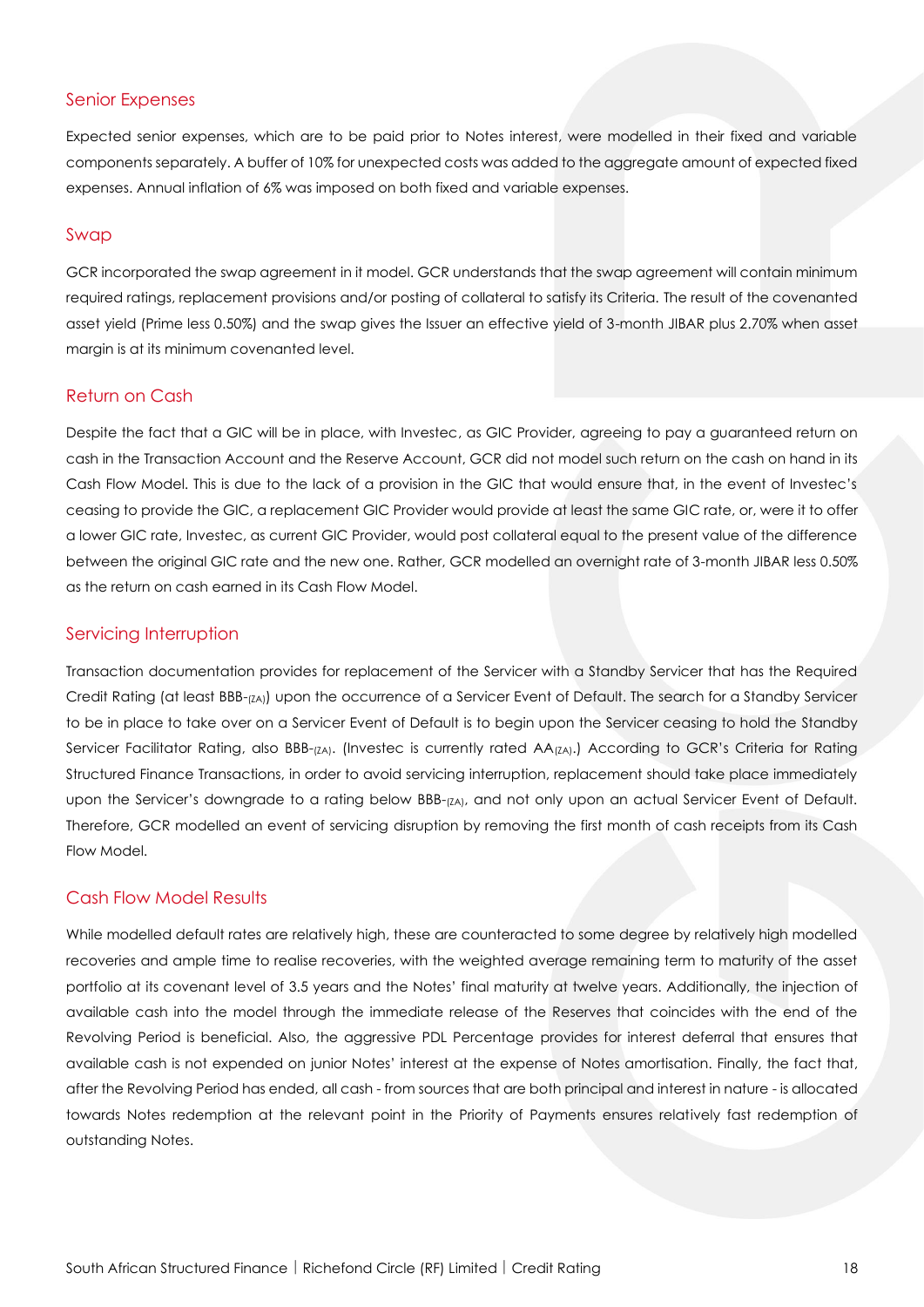The output of the cash flow model leads directly to the ratings assigned to each Class of Notes. The rating of each respective Class of Notes indicates the highest rating level at which the various Classes of Notes' interest and principal is paid in full in all modelled scenarios that relate to such rating.

#### Legal Opinion

GCR received a legal opinion that relates to the Transaction. The Opinion confirms that all legal provisions necessary are complied with, including, *inter alia*:

- The Issuer, Security SPV, Owner Trust and Security SPV Owner Trust are duly incorporated and have legal capacity and power to execute the Transaction documents, which constitute legal, valid and binding obligations of the abovementioned parties.
- The Transaction Documents constitute legal valid and binding obligations to, amongst others, the Issuer, Security SPV and Investec.
- The Issuer and Security SPV are "insolvency remote".
- The provisions of the Sale Agreement and the Pre-Issue Sale Agreement will be effective to transfer legal and beneficial ownership of the Participating Assets to the Issuer and comply with requirements of the Securitisation regulations for divestiture.
- The Cession of the mortgage bonds by the Issuer to the Security SPV is only perfected on registration thereof at the Deeds Office. The Transaction documents provide for such registration upon the occurrence of any of the Issuer Trigger Events.
- The underlying Commercial Property Loan Agreements constitute legal, valid, binding and enforceable obligations of the Borrower.

#### Tax Opinion

The Tax Opinion states, *inter alia*:

- The interest payable by the Issuer on the Notes and Subordinated Loan should be deductible for tax purposes, seeing as: the Issuer is carrying on a trade, the interest is incurred in the production of income from that trade and hybrid debt and hybrid interest rules are not applicable. Lost accrued interest should also be deductible.
- The Notes will attract no additional taxes, such as Securities Transfer Tax or Withholding Tax.

### Pool Audit

KPMG Inc. is the auditor of the Issuer and has performed a pool audit on a representative number of the loans in the earmarked asset pool. The pool audit showed no significant findings.

#### **Disclaimer**

Note that GCR is not a legal, tax or financial adviser, and only provides a credit opinion of the rated securities. For example, a rating does not cover a potential change in laws nor can it be regarded as an audit. Moreover, GCR is not a party to the transaction documents. Users of GCR's credit ratings should familiarise themselves with all aspects of the transaction (including the legal opinion(s)), and should form their own views in this respect. Users should not rely on GCR for legal, tax or financial advice and are encouraged to contact relevant advisers.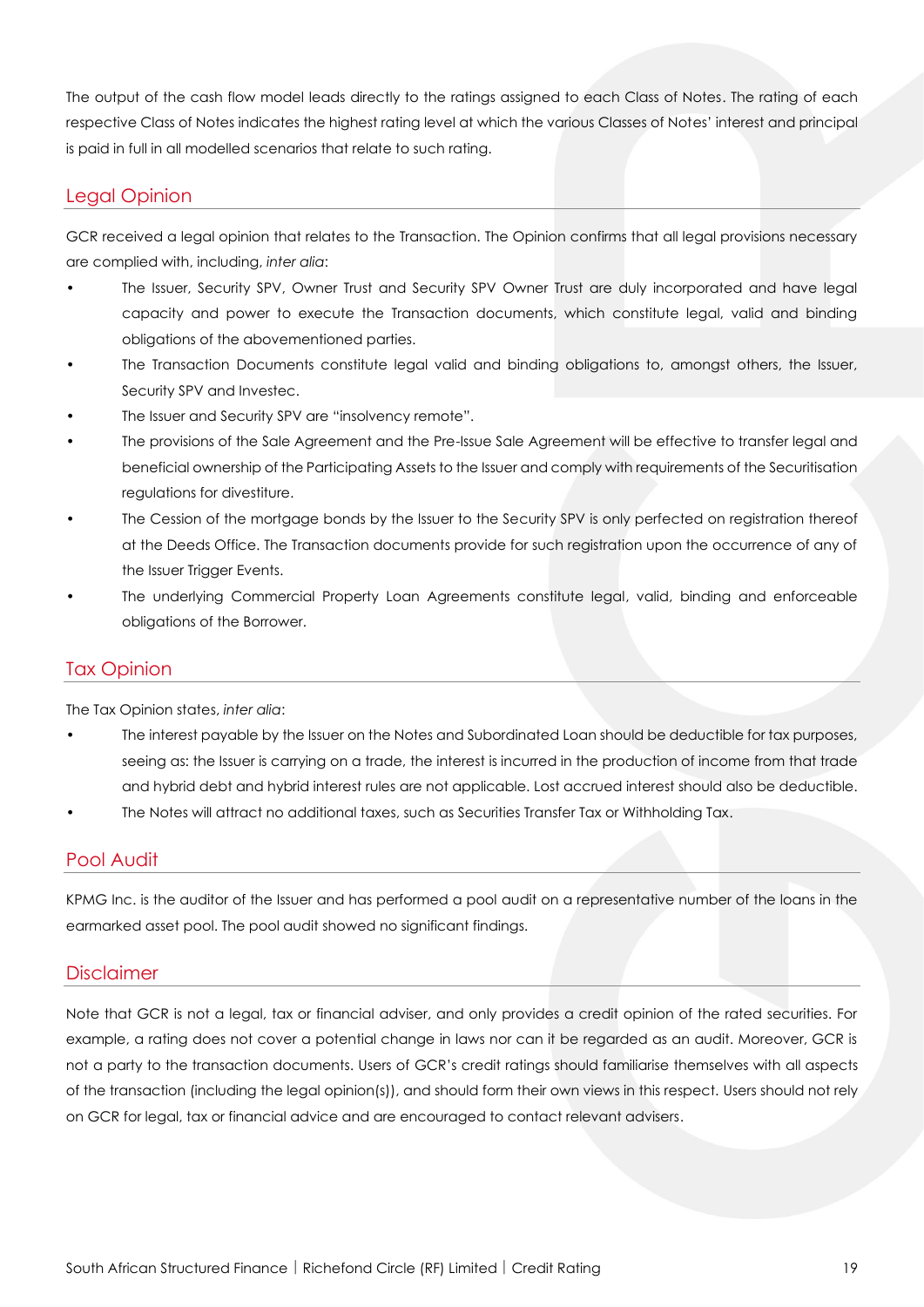# Analytical Contacts

**Primary analyst** Yehuda Markovitz **Senior Structured Finance Analyst** Senior Structured Finance Analyst Johannesburg, ZA YehudaM@GCRratings.com +27 11 784 1771 **Secondary analyst** Kyle Bales **Kyle Bales** Structured Finance Analyst Johannesburg, ZA KyleB@GCRratings.com +27 11 784 1771

Johannesburg, ZA Yohan@GCRratings.com +27 11 784 1771

**Committee chair** Yohan Assous Sector Head: Structured Finance and Securitisation Ratings

# Related Criteria and Research

Criteria for the GCR Ratings Framework Rating Scales, Symbols & Definitions, May 2019 Criteria for Rating Structured Finance Transactions, Sep 2018 Criteria for Rating Residential Mortgage Backed Transactions, Sep 2018 Criteria for Rating Consumer Asset Backed Securities, Sep 2018 Criteria for Rating Financial Institutions, May 2019 Rating Announcement – Investec Bank Limited, July 2021 Asset-Backed Securities Cash Flow Model, Sep 2018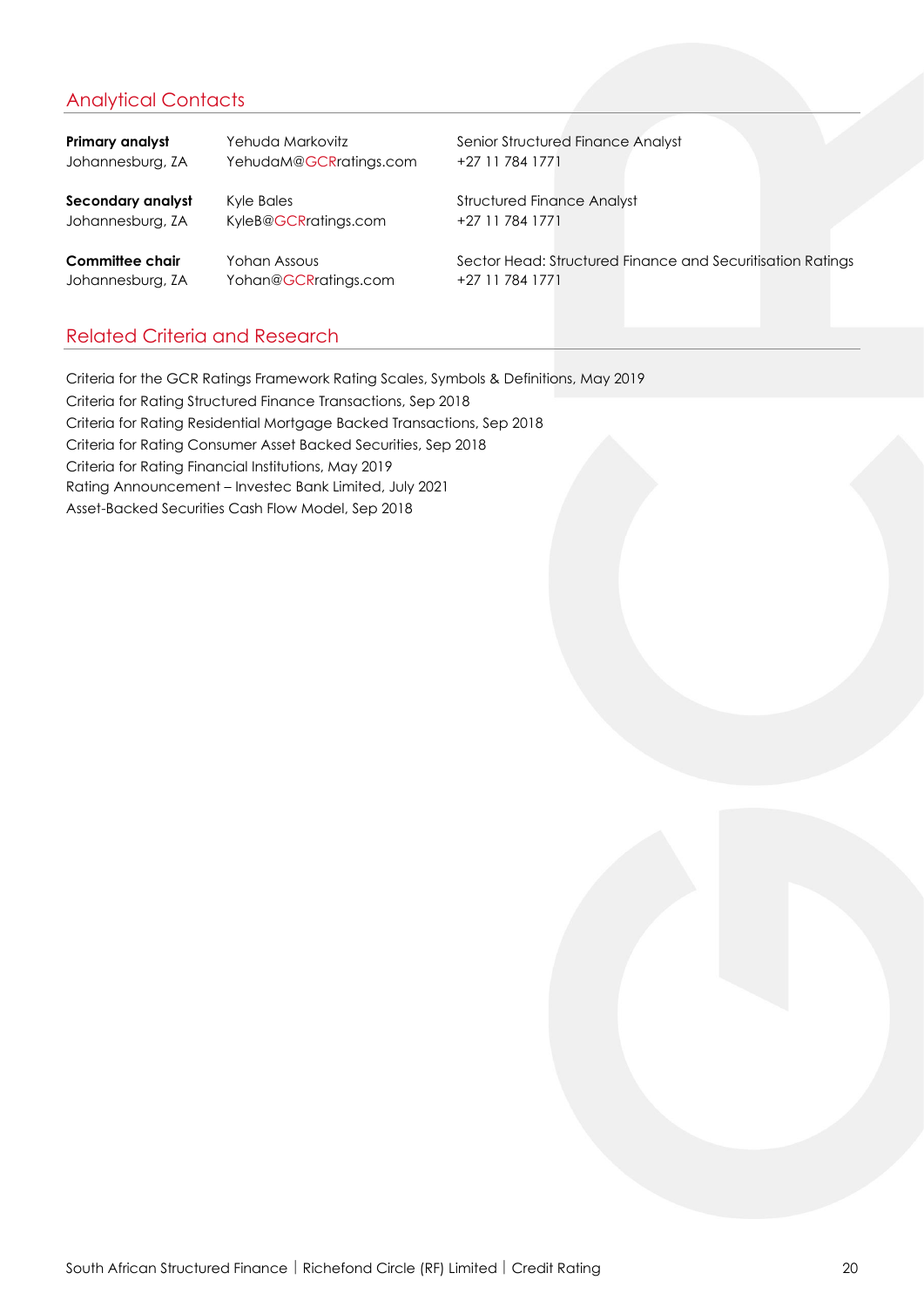# APPENDIX A: Final Capital Structure

| <b>Security Class</b> | Rating                     | Outlook /<br>Watch | Amount (ZAR)    | Credit<br>Enhancement <sup>*</sup> | % of Total | Legal Maturity<br><b>Years</b> |
|-----------------------|----------------------------|--------------------|-----------------|------------------------------------|------------|--------------------------------|
| Class A               | $AAA$ <sub>(ZA)</sub> (sf) | Stable             | 825m            | 25.9%                              | 74.1%      | 12                             |
| Class B               | $AA$ -(ZA)(sf)             | Stable             | 125m            | 14.7%                              | 11.2%      | 12                             |
| Class C               | $A$ -(ZA)(sf)              | Stable             | 57 <sub>m</sub> | 9.6%                               | 5.1%       | 12                             |
| Class D               | Unrated                    | N.A.               | 50 <sub>m</sub> | 5.1%                               | 4.5%       | 12                             |
| Subordinated<br>Loan  | Unrated                    | N.A.               | 57 <sub>m</sub> | 0%                                 | $5.1\%$    | 12                             |

\* Credit Enhancement calculated as subordinated liabilities as a percentage of the Notes plus the Subordinated Loan.

# APPENDIX B: Assets vs Liabilities on Issuance

| <b>ASSETS</b>                                                                                       | <b>ZAR</b>    | <b>LIABILITIES</b> | <b>ZAR</b>    |
|-----------------------------------------------------------------------------------------------------|---------------|--------------------|---------------|
| <b>Earmarked Participating Asset Pool</b>                                                           | 1,044,913,727 |                    |               |
| <b>Asset Acquisition</b><br>Pre-Funding Amount<br>excess over Earmarked Participating<br>Asset Pool | 12,086,273    | <b>Total Notes</b> | 1,057,000,000 |
| <b>Redraw Reserve</b>                                                                               | 20,000,000    |                    |               |
| Mortgage Bonds Registration Costs<br>Reserve                                                        | 50,000        | Subordinated Loan  | 57,000,000    |
| Liquidity Reserve                                                                                   | 36,950,000    |                    |               |
| Total                                                                                               | 1,114,000,000 | Total              | 1,114,000,000 |

# APPENDIX C: Stop Purchase Events

- (1) A Servicer Event of Default occurs; or
- (2) an Issuer Trigger Event\* occurs; or
- (3) a Tranche of Notes is not redeemed on its Scheduled Maturity Date; or
- (4) an Enforcement Notice is delivered; or

(5) an unremedied Portfolio Delinquency Trigger Event (at least 10% of the Participating Asset portfolio is in arrears of less than three months) occurs and is continuing; or

(6) an unremedied Portfolio Default Trigger Event (at least 10% of the Participating Asset portfolio is in arrears of more than three months) occurs and is continuing; or

(7) the interest rate payable in respect of amounts standing to the credit of the Bank Accounts is less than the Required Weighted Average Discount to Prime Rate Ratio.

**\***An Issuer Trigger Event is defined as an Issuer Insolvency Event or an Event of Default under the Notes.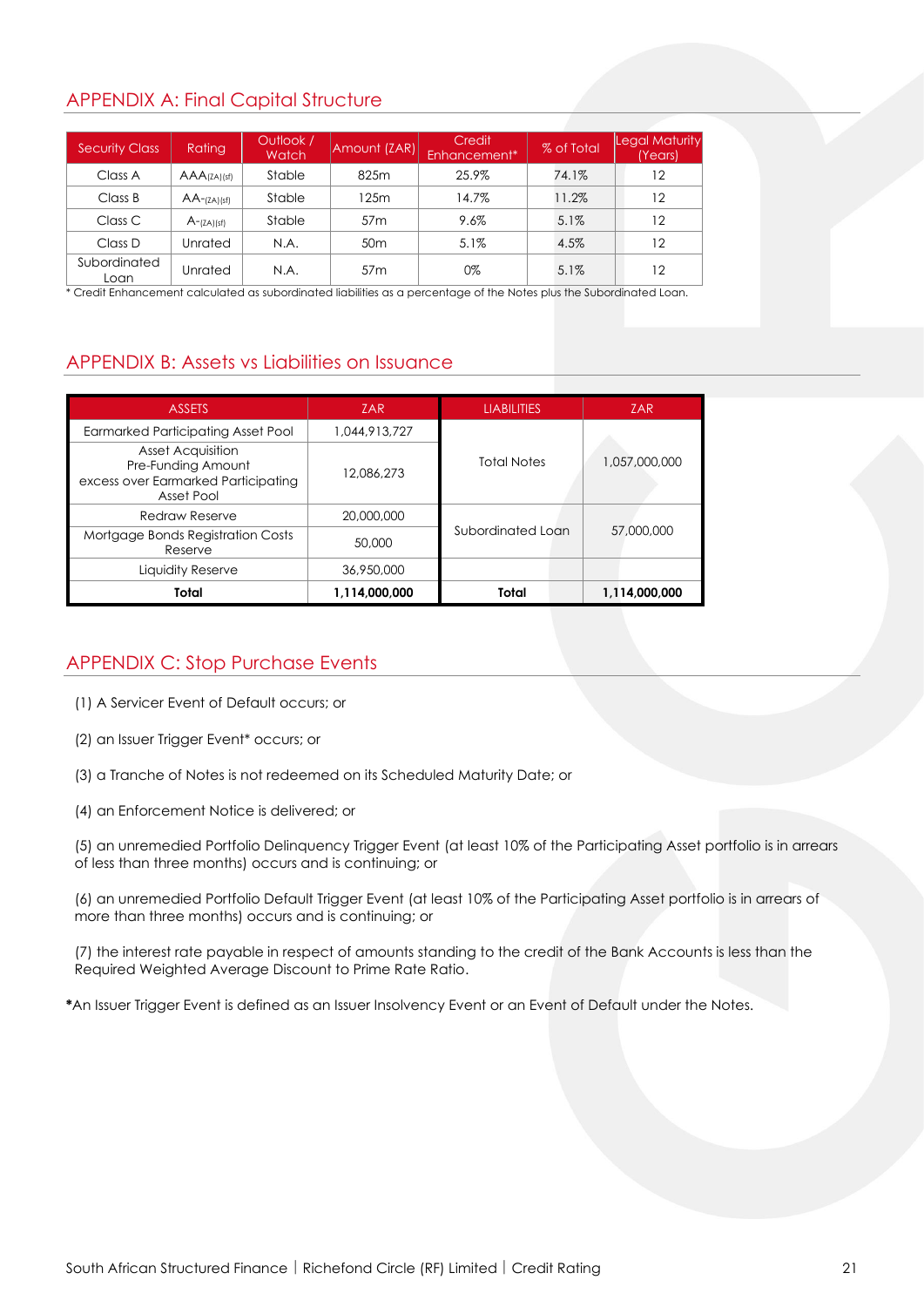# APPENDIX D – Portfolio Stratification (as at 31 January 2022)

| Province   | Number | Principal<br>Amount<br>(ZAR)<br>[a] | $\lceil \alpha \rceil \%$ |
|------------|--------|-------------------------------------|---------------------------|
| GP         | 18     | 479,648,363                         | 45.9%                     |
| <b>KZN</b> | 13     | 220, 183, 755                       | 21.1%                     |
| <b>WC</b>  | 10     | 213,701,126                         | 20.5%                     |
| EC         | 3      | 60.169.888                          | 5.8%                      |
| <b>NW</b>  | 1      | 41,333,182                          | 4.0%                      |
| <b>FS</b>  | 1      | 27,365,644                          | 2.6%                      |
| <b>MP</b>  |        | 2.511.770                           | $0.2\%$                   |
| Total      | 47     | 1,044,913,727                       | 100%                      |

| Province  | Principal<br>Amount<br>(ZAR)<br>ſal | <b>Latest Property</b><br>Value<br>(ZAR)<br>ſbl | $[b]/[a]\%$ |
|-----------|-------------------------------------|-------------------------------------------------|-------------|
| GP        | 479,648,363                         | 946.094.000                                     | 197.2%      |
| K7N       | 220.183.755                         | 663,140,000                                     | 301.2%      |
| WC.       | 213,701,126                         | 729.267.500                                     | 341.3%      |
| FC.       | 60.169.888                          | 243,100,000                                     | 404.0%      |
| <b>NW</b> | 41,333,182                          | 88,500,000                                      | 214.1%      |
| <b>FS</b> | 27.365.644                          | 42,000,000                                      | 153.5%      |
| MP        | 2.511.770                           | 4,600,000                                       | 183.1%      |
| Total     | 1.044.913.727                       | 2.716.701.500                                   | 260.0%      |

| Sector         | Number        | Principal<br>Amount (ZAR)<br>[a] | $\lceil \alpha \rceil \%$ |
|----------------|---------------|----------------------------------|---------------------------|
| Industrial     | 20            | 324,612,409                      | 31.1%                     |
| Office         | 6             | 167.415.711                      | 16.0%                     |
| Retail         | 10            | 223,593,826                      | 21.4%                     |
| Residential    | $\mathcal{P}$ | 88,898,871                       | 8.5%                      |
| Student Accom. | 1             | 49,642,426                       | 4.8%                      |
| Other          | 8             | 190.750.483                      | 18.3%                     |
| Total          | 47            | 1.044.913.727                    | 100.0%                    |

| <b>CLTV</b>            | <b>Number</b> | Principal<br>Amount (ZAR)<br>lal | $\lceil \alpha \rceil \%$ |
|------------------------|---------------|----------------------------------|---------------------------|
| ≤20%                   | 7             | 66,607,895                       | 6.4%                      |
| >20% to ≤40%           | 13            | 249,549,176                      | 23.9%                     |
| $>40\%$ to $\leq 60\%$ | 16            | 352.065.127                      | 33.7%                     |
| >60% to ≤80%           | 9             | 251,435,203                      | 24.1%                     |
| >80% to ≤100%          | 2             | 125.256.326                      | 12.0%                     |
| Total                  | 47            | 1.044.913.727                    | 100.0%                    |







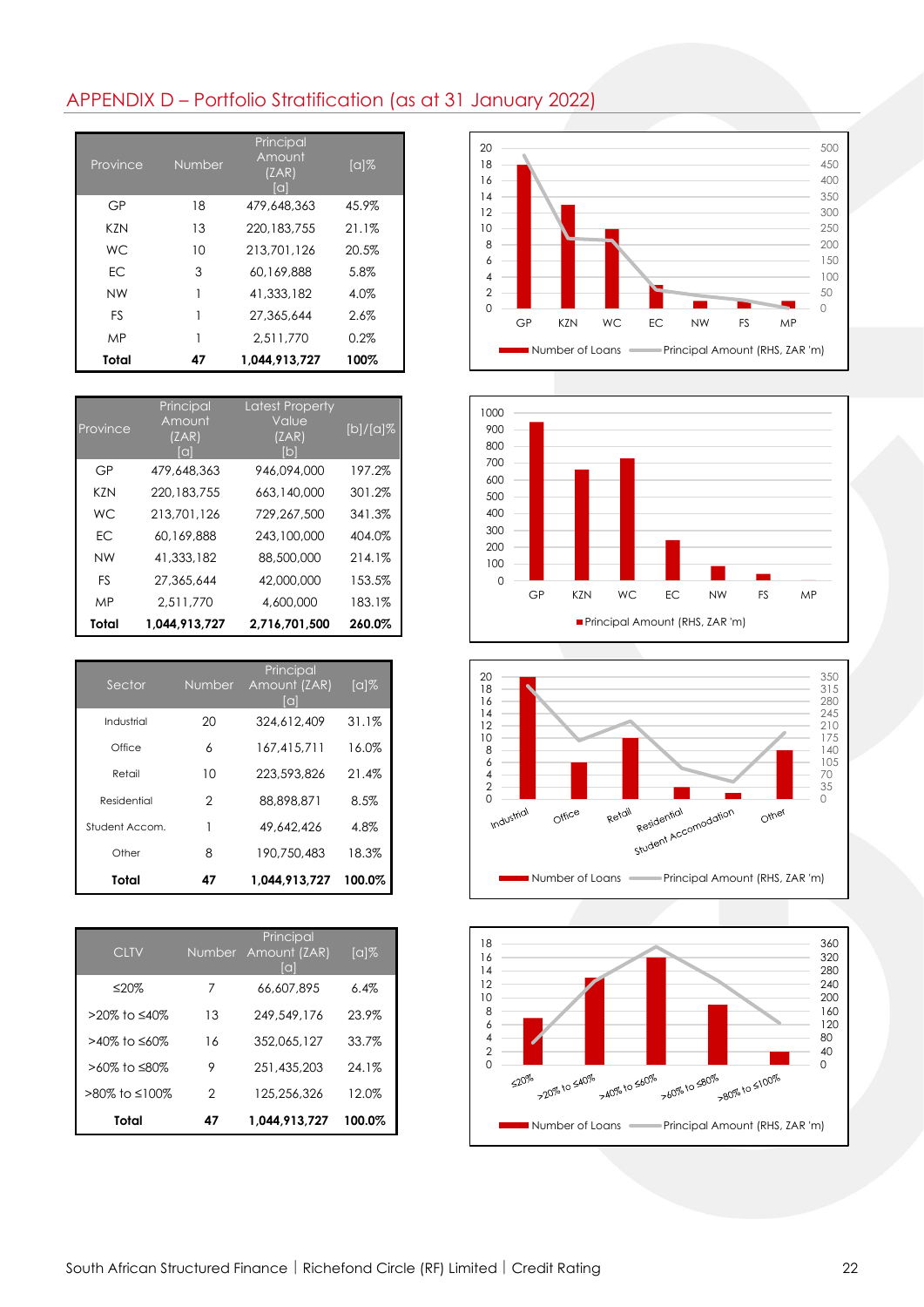| Residual<br>Amount | <b>Number</b> | Principal<br>Amount (ZAR)<br>lai | $\lceil \alpha \rceil \%$ |
|--------------------|---------------|----------------------------------|---------------------------|
| R <sub>0</sub>     | 3             | 82,264,400                       | 7.9%                      |
| >R0: ≤R15m         | 20            | 214,185,521                      | 20.5%                     |
| >R15m: ≤R30m       | 10            | 206.411.969                      | 19.8%                     |
| >R30m: ≤R45m       | 10            | 339,819,050                      | 32.5%                     |
| >R45m: ≤R60m       | 3             | 126,356,638                      | 12.1%                     |
| >R60m: ≤R75m       | O-            | Ω                                | 0.0%                      |
| $>$ R75 $m$        |               | 75,876,148                       | 7.3%                      |
| Total              | 47            | 1.044.913.727                    | 100%                      |

| Remaining Term Number Amount (ZAR) |    | Principal<br>lal | $\lceil \alpha \rceil \%$ |
|------------------------------------|----|------------------|---------------------------|
| $\leq$ 1 yr                        | 4  | 72,444,431       | $6.9\%$                   |
| $>1$ to $\leq$ 2 yrs               | 6  | 133,420,485      | 12.8%                     |
| $>2$ to $\leq$ 3 yrs               | 17 | 307,491,504      | 29.4%                     |
| $>3$ to $\leq 4$ yrs               | 6  | 103,668,214      | $9.9\%$                   |
| $>4$ to $\leq$ 5 yrs               | 14 | 427,889,093      | 40.9%                     |
| Total                              | 47 | 1.044.913.727    | 100%                      |





# APPENDIX E: Portfolio Covenants

|                                                      | Covenant  | Actual (Jan 2022) |  |
|------------------------------------------------------|-----------|-------------------|--|
| <b>Weighted Average Current LTV Ratio</b>            | 57.00%    | 52.83%            |  |
| <b>Weighted Average Investec Risk</b><br>Grade Score | 15.00     | 11.88             |  |
| Weighted Average Discount to Prime<br>Rate Ratio     | $-0.50\%$ | $-0.45%$          |  |
| <b>Weighted Average Remaining Maturity</b>           | 3.5 Years | 3.28 Years        |  |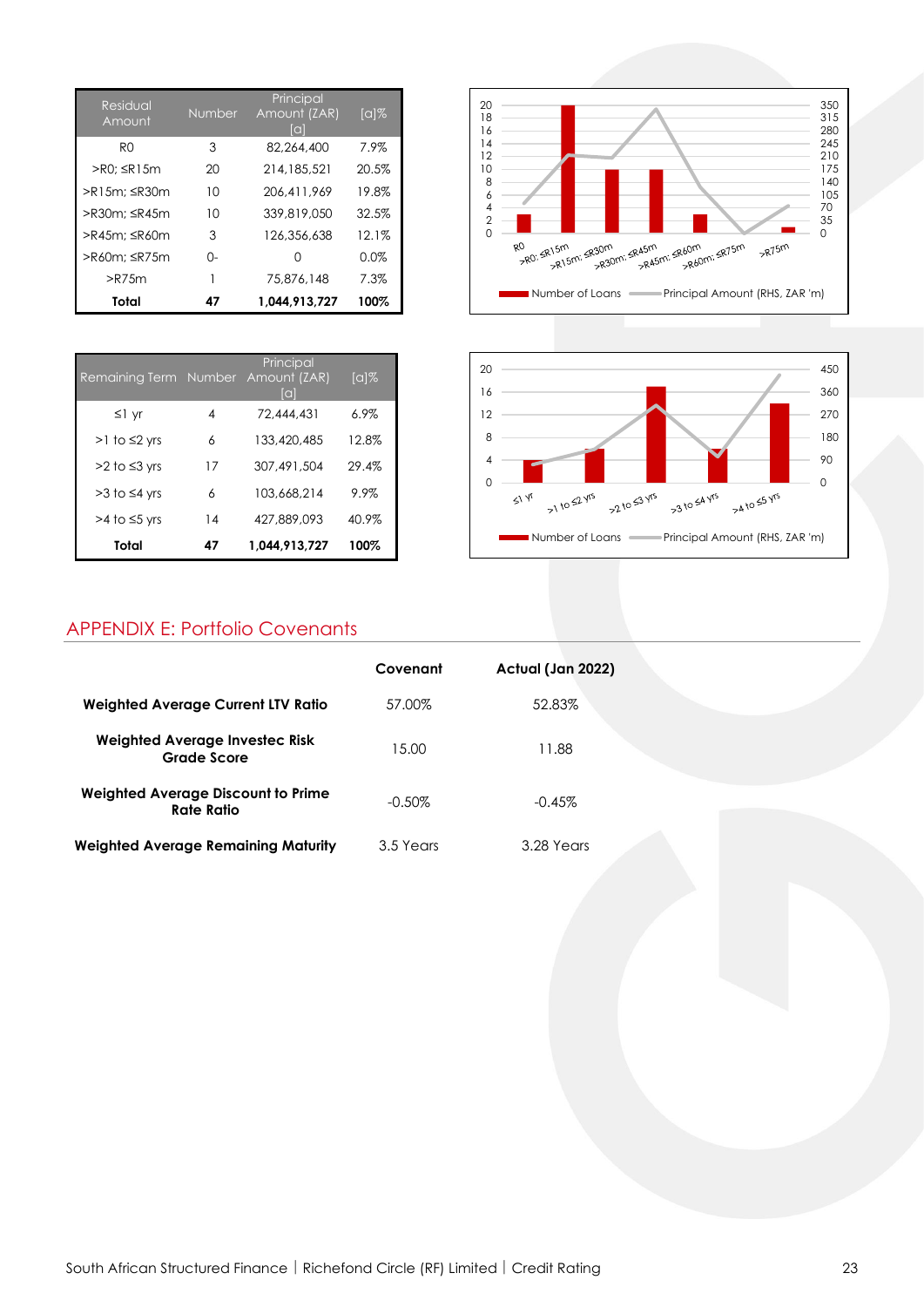# APPENDIX F: Events of Default

An Event of Default will occur should -

1 the Issuer fail to pay an amount of interest due and payable to the Class A Noteholders within 3 (three) Business Days of the Quarterly Payment Date, to the extent permitted by available funds for that purpose in terms of the applicable Priority of Payments or principal due and payable to the Class A Noteholders within 3 (three) Business Days of the Final Redemption Date, irrespective of whether or not there are available funds for that purpose in terms of the applicable Priority of Payments; or

2 the Issuer fail to pay any amount whether in respect of interest, principal or otherwise, due and payable in respect of any other Class of Notes within 10 (ten) Business Days of the due date for the payment in question, to the extent permitted by available funds for that purpose in terms of the applicable Priority of Payments; or

3 the Issuer fail duly to perform or observe any other obligation binding on it under the Notes, these Terms and Conditions or any of the other Transaction Documents (irrespective of the materiality of such breach or obligation), which breach is not remedied within 30 (thirty) days after receiving written notice from either the Security SPV or the counterparty to the relevant agreement requiring such breach to be remedied and the Security SPV has certified to the Issuer that such event is, in its opinion, materially prejudicial to the interests of the Noteholders; or

4 the Issuer cease to be wholly owned by the Owner Trust without the prior written consent of the Security SPV; or

5 an Issuer Insolvency Event occur; or

6 any procedural step be taken by the Issuer (including application, proposal or convening a meeting) with a view to a compromise or arrangement with any creditors generally or any significant class of creditors; or

7 the Security Interests in favour of the Security SPV pursuant to any of the Security Agreements become unenforceable for any reason whatsoever (or be reasonably claimed by the Security SPV not to be in full force or effect) or should the grant to the Security SPV of a first priority Security Interest in respect of the assets cease or should the Guarantee be or become unenforceable; or

8 it be or become unlawful for the Issuer to perform any of its obligations under the Transaction Documents and the Security SPV has certified to the Issuer that such event is, in its opinion, materially prejudicial to the interests of the Noteholders; or

9 any consent, license, permit or authorisation required by the Issuer for the conduct of its business be revoked, withdrawn, materially altered or not renewed and such situation not be remedied within 14 (fourteen) days after the Issuer and/or Administrator have been given written notice requiring the applicable consent, licence, permit or authorisation to be obtained; or

10 the Issuer alienate or Encumber any of its assets (other than as provided for in the Transaction Documents) without the prior written consent of the Security SPV; or

11 the Issuer cease to carry on its business in a normal and regular manner or materially change the nature of its business, or through an official act of the board of directors of the Issuer, threaten to cease to carry on business.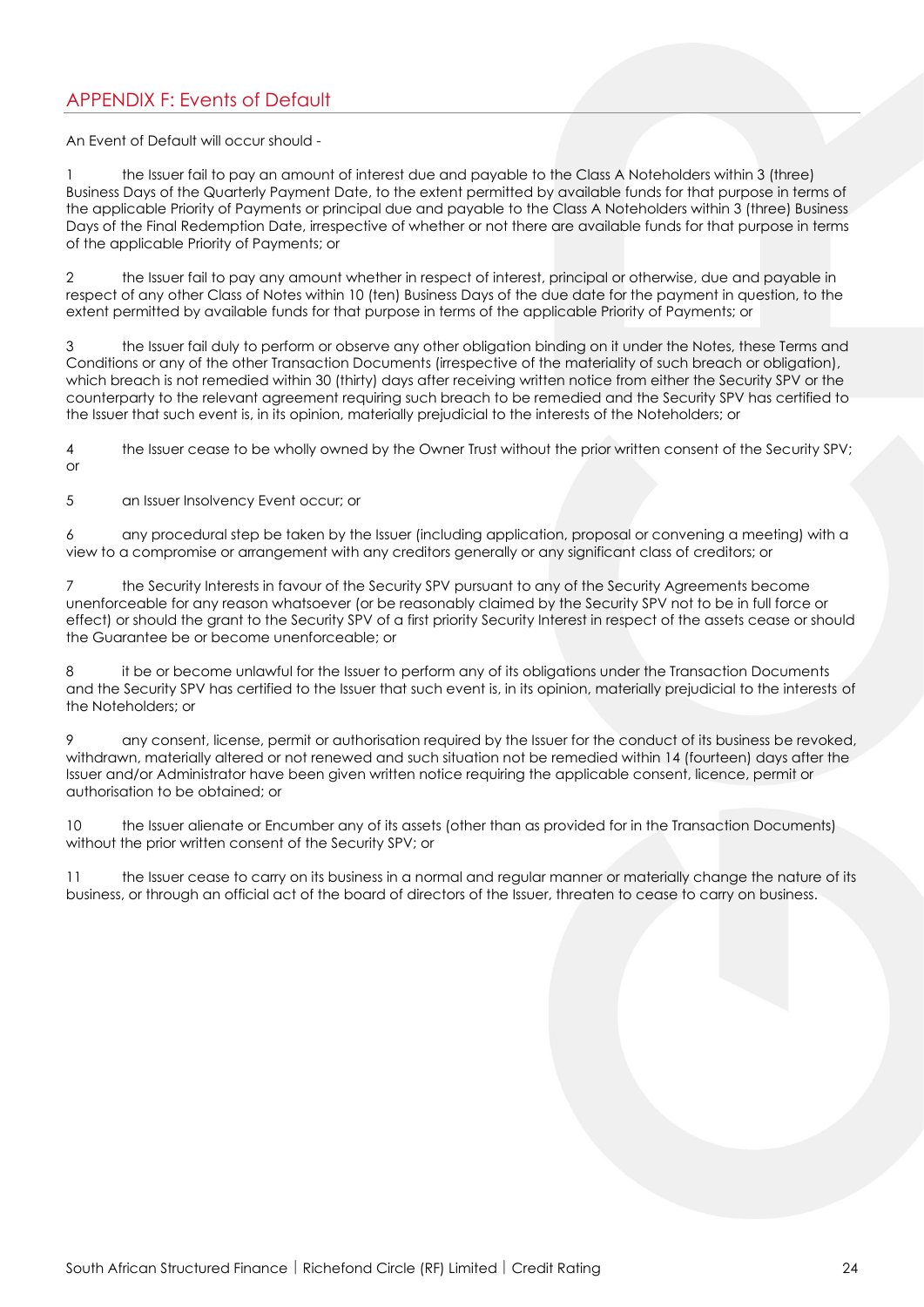# APPENDIX G: Priorities of Payments

# Pre-Enforcement Priority of Payments (Simplified)

| $\mathbf{1}$      | Tax and statutory expenses                                                                                                                                                                                                     |  |  |  |
|-------------------|--------------------------------------------------------------------------------------------------------------------------------------------------------------------------------------------------------------------------------|--|--|--|
| $\mathbf{2}$      | Trustees, directors and third-party service provider fees                                                                                                                                                                      |  |  |  |
| 3                 | Servicer fee and Administrator fee                                                                                                                                                                                             |  |  |  |
| 4                 | Derivative settlements and Derivative Termination Amounts if the Derivative Counterparty is not in<br>default                                                                                                                  |  |  |  |
| 5                 | Redraw Facility Provider interest and fees                                                                                                                                                                                     |  |  |  |
| 6                 | <b>Class A Notes interest</b>                                                                                                                                                                                                  |  |  |  |
| 7                 | Class B Notes interest, unless a Class B Interest Deferral Event is applicable                                                                                                                                                 |  |  |  |
| 8                 | Class C Notes interest, unless a Class C Interest Deferral Event is applicable                                                                                                                                                 |  |  |  |
| 9                 | Class D Notes interest, unless a Class D Interest Deferral Event is applicable                                                                                                                                                 |  |  |  |
| 10                | Class E Notes interest, unless a Class E Interest Deferral Event is applicable                                                                                                                                                 |  |  |  |
| 11                | Replenishment of the Liquidity Reserve up to its Required Amount, subject to an unremedied Stop-<br>Purchase Event not having occurred                                                                                         |  |  |  |
| $12 \overline{ }$ | Replenishment of the Redraw Reserve up to its Required Amount, subject to an unremedied Stop-<br>Purchase Event not having occurred                                                                                            |  |  |  |
| 13                | Replenishment of the Capital Reserve up to its Required Amount, subject to an unremedied Stop-<br>Purchase Event not having occurred                                                                                           |  |  |  |
| 14                | Allocation to and clearing of the Principal Deficiency, subject to an unremedied Stop-Purchase Event<br>not having occurred                                                                                                    |  |  |  |
| 15                | Acquisition of additional commercial property loans up to the aggregate sum of the Quarterly<br>Purchase target amount plus the amount allocated under item 14, subject to an unremedied Stop-<br>Purchase event not occurring |  |  |  |
| 16                | Principal due and payable to Redraw Facility Provider                                                                                                                                                                          |  |  |  |
| 17                | Class A notes principal, subject to an unremedied Stop-Purchase Event occurring                                                                                                                                                |  |  |  |
| 18                | Class B notes principal, subject to an unremedied Stop-Purchase Event occurring                                                                                                                                                |  |  |  |
| 19                | Class C notes principal, subject to an unremedied Stop-Purchase Event occurring                                                                                                                                                |  |  |  |
| 20                | Class D notes principal, subject to an unremedied Stop-Purchase Event occurring                                                                                                                                                |  |  |  |
| 21                | Class E notes principal, subject to an unremedied Stop-Purchase Event occurring                                                                                                                                                |  |  |  |
| 22                | Derivate Termination Amounts when Derivative Counterparty is in default                                                                                                                                                        |  |  |  |
| 23                | Interest and Fees on the Subordinated Loan, subject to a Subordinated Loan Interest Deferral Event<br>not occurring                                                                                                            |  |  |  |
| 24                | Principal on the Subordinated Loan, provided that all Notes have been repaid in full.                                                                                                                                          |  |  |  |
| 25                | Dividends payable to the Preference Shareholders                                                                                                                                                                               |  |  |  |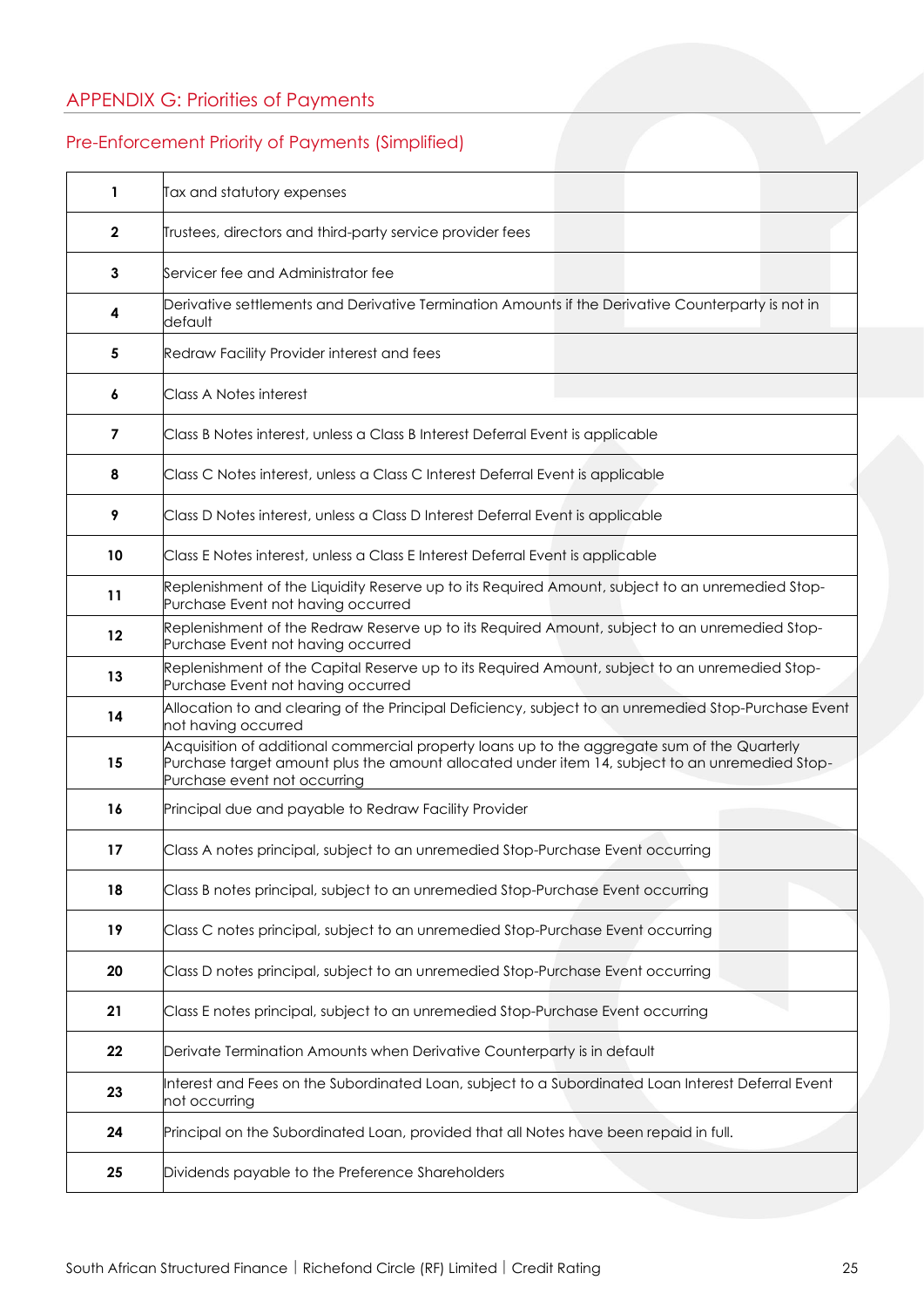# Post-Enforcement Priority of Payments

|              | Tax and statutory expenses                                                                                                       |
|--------------|----------------------------------------------------------------------------------------------------------------------------------|
| $\mathbf{2}$ | Trustees, directors and third-party service provider fees                                                                        |
| 3            | Servicer fee and Administrator fee                                                                                               |
| 4            | Derivative settlements and Derivative Termination Amounts if the Derivative Counterparty is not in<br>default                    |
| 5            | Interest, fees and principal payable to the Redraw Facility Provider                                                             |
| 6            | Interest, fees and principal payable on the Class A notes                                                                        |
| 7            | Interest, fees and principal payable on the Class B notes                                                                        |
| 8            | Interest, fees and principal payable on the Class C notes                                                                        |
| 9            | Interest, fees and principal payable Payable on the Class D notes                                                                |
| 10           | Interest, fees and principal payable on the Class E notes                                                                        |
| 11           | Derivative Termination Amounts due and payable to the Derivative Counterparty where the Derivative<br>Counterparty is in default |
| 12           | Interest, fees and principal payable to the Subordinated Loan Provider                                                           |
| 13           | Dividends payable to the Preference Shareholders                                                                                 |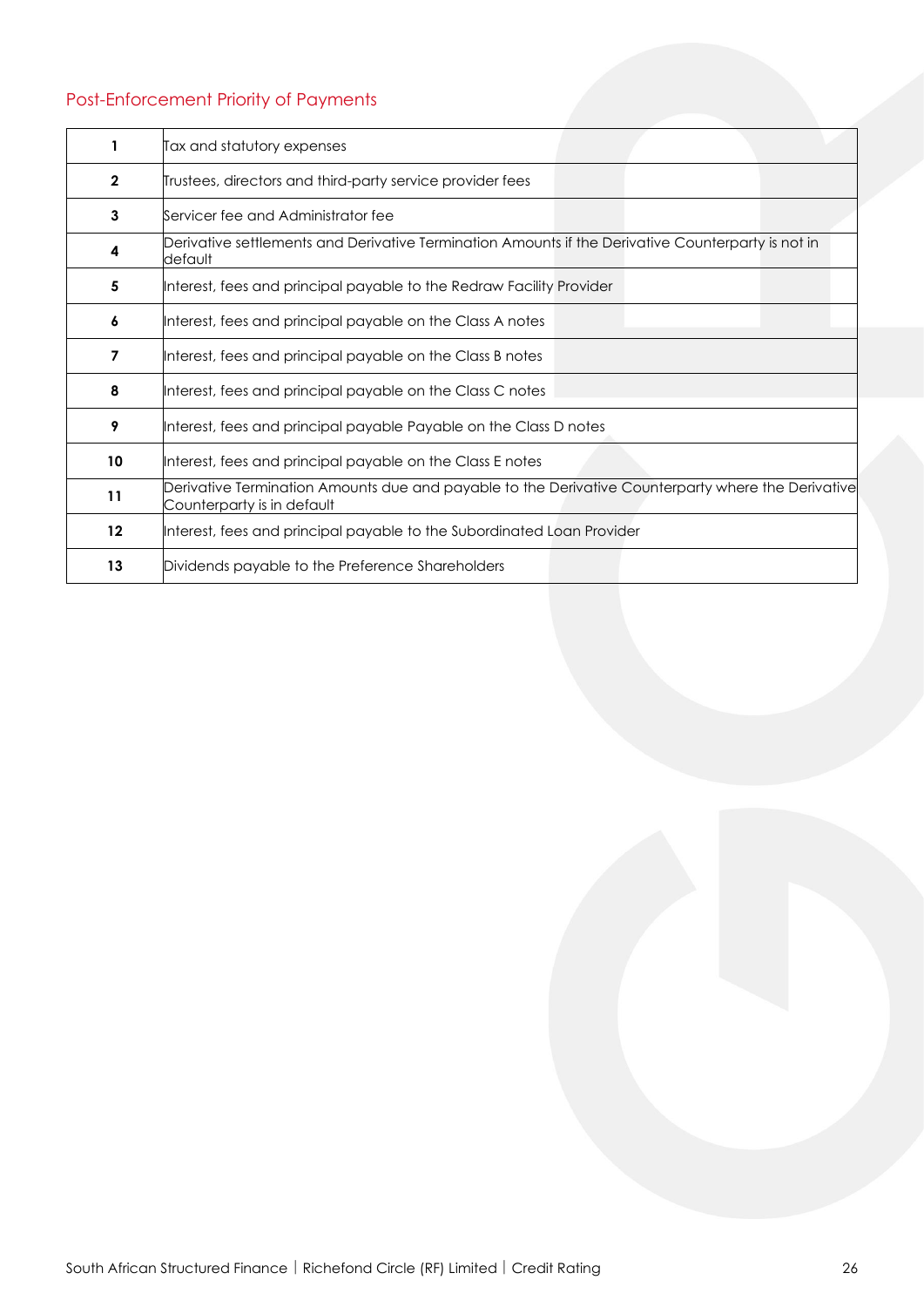# APPENDIX H: Eligibility Criteria

The criteria that each Participating Asset must satisfy in order to qualify for acquisition by the Issuer include the following, at the relevant Transfer Date -

1 the Property in respect of such Commercial Property Loan Agreement is a fixed, immovable property (including sectional title property and properties in respect of which there is consent for business use) situated in South Africa and excluding without limitation, vacant plots, incomplete buildings, farms, small holdings and time-share properties;

2 the Commercial Property Loan Agreement bears interest at a variable rate linked to the Prime Rate;

3 the Principal Balance of the Commercial Property Loan is denominated in Rand;

4 the minimum Principal Balance of the Commercial Property Loan at the date of sale is equal to or greater than the amount specified in the most recent Applicable Pricing Supplement;

5 the maximum Principal Balance of the Commercial Property Loan at the date of sale is equal to or less than the amount specified in the most recent Applicable Pricing Supplement;

6 the maximum Investec Risk Grade Score in respect of the Borrower at the date of sale does not exceed a score equal to the number specified in the most recent Applicable Pricing Supplement;

7 the maximum remaining term of the Commercial Property Loan Agreement is equal to or less than the number of months specified in the most recent Applicable Pricing Supplement from the date of the first advance of funds to a Borrower in terms of the relevant Commercial Property Loan Agreement;

8 the Commercial Property Loan Agreement, or in case of Cross Collateralised Commercial Property Loan Agreements (if applicable) the loan agreements that share the same security combined, has/have a Current LTV Ratio of less than or equal to the percentage specified in the most recent Applicable Pricing Supplement, based on the latest Property valuation (as determined in accordance with the Servicer's customary procedures);

9 prior to making an advance to a Borrower, Investec applied all of its Credit Criteria relevant to the granting of the Commercial Property Loan (i.e. regardless of the Seller, the loan was initially originated by Investec, applying Investec's Credit Criteria);

10 prior to advancing the Commercial Property Loan, a valuation of the relevant Property was undertaken in accordance with Investec's customary procedures from time to time;

11 to the best of the Originator's knowledge and belief, the Commercial Property Loan Agreement is not subject to any dispute, counterclaim, enforcement or set off;

12 as determined in accordance with the Originator's customary processes, the Commercial Property Loan Agreement constitutes legal, valid, binding and enforceable obligations of the relevant Borrower and Commercial Property Loan Lender;

13 the Commercial Property Loan Agreement is Fully Performing;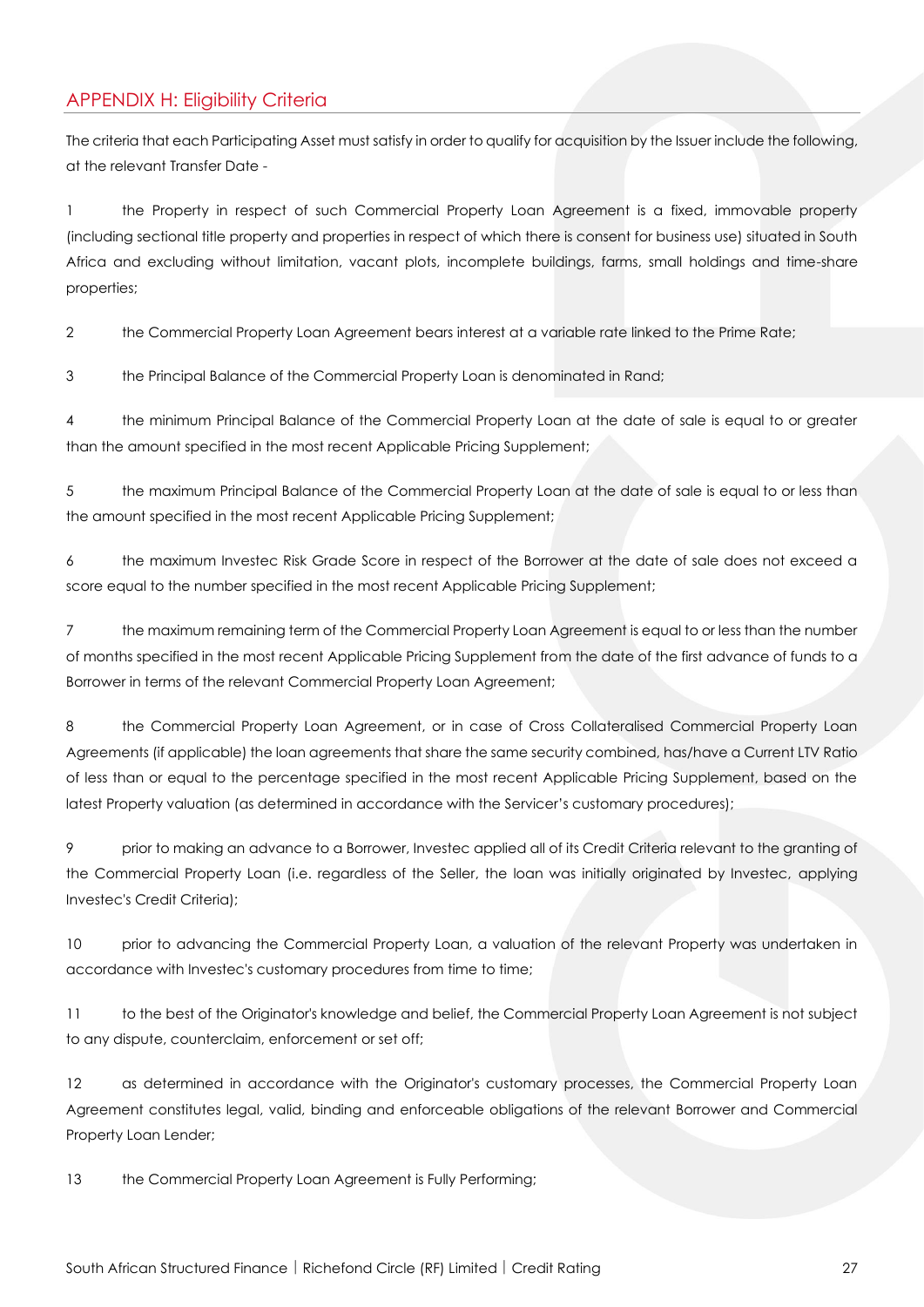14 the Commercial Property Loan Agreement imposes an obligation on the Borrower to ensure that the relevant Property is insured under an Insurance Policy in the name of the Borrower or alternatively in the name of a third party with the Borrower's interest noted, the interests in respect of which are ceded to the Commercial Property Loan Lender and its assigns as holders of the Mortgage Bond, or, in the case of sectional title property, the Commercial Property Loan Agreement imposes an obligation on the Borrower to ensure that the relevant Property is insured under an Insurance Policy in the name of the body corporate, with the interests of Commercial Property Loan Lender as holder of the Mortgage Bond and its assigns endorsed thereon, in each case with an accredited insurer approved by the Commercial Property Loan Lender against all risks usually covered by commercial property loan lenders in South Africa advancing money on the security of commercial property of the same nature to an amount not less than the full reinstatement value;

15 the Commercial Property Loan Agreement is capable of assignment to the Issuer without the further consent of, or notice to, the relevant Borrower;

16 the Commercial Property Loan Agreement is secured by a first-ranking Mortgage Bond and, if applicable, by additional Mortgage Bonds in reducing order of rank, for at least the committed capital amount under the Commercial Property Loan Agreement and, as determined in accordance with the Originator's standard processes, the Mortgage Bond constitutes legal, valid, enforceable and continuing security in respect of the Commercial Property Loan Agreement; or

17 the Borrower is obliged to pay periodic (interest) instalments in respect of a Commercial Property Loan Agreement;

18 the Commercial Property Loan Agreement allows the Commercial Property Loan Lender to accelerate payments in the event of default by the Borrower;

19 the Borrower is a company, close corporation, trust, partnership, firm, association, corporation or other juristic person established under the laws of South Africa (excluding, for the avoidance of doubt, any natural person); and

20 any other eligibility criterion that will apply, will be specified in the most recent Applicable Pricing Supplement.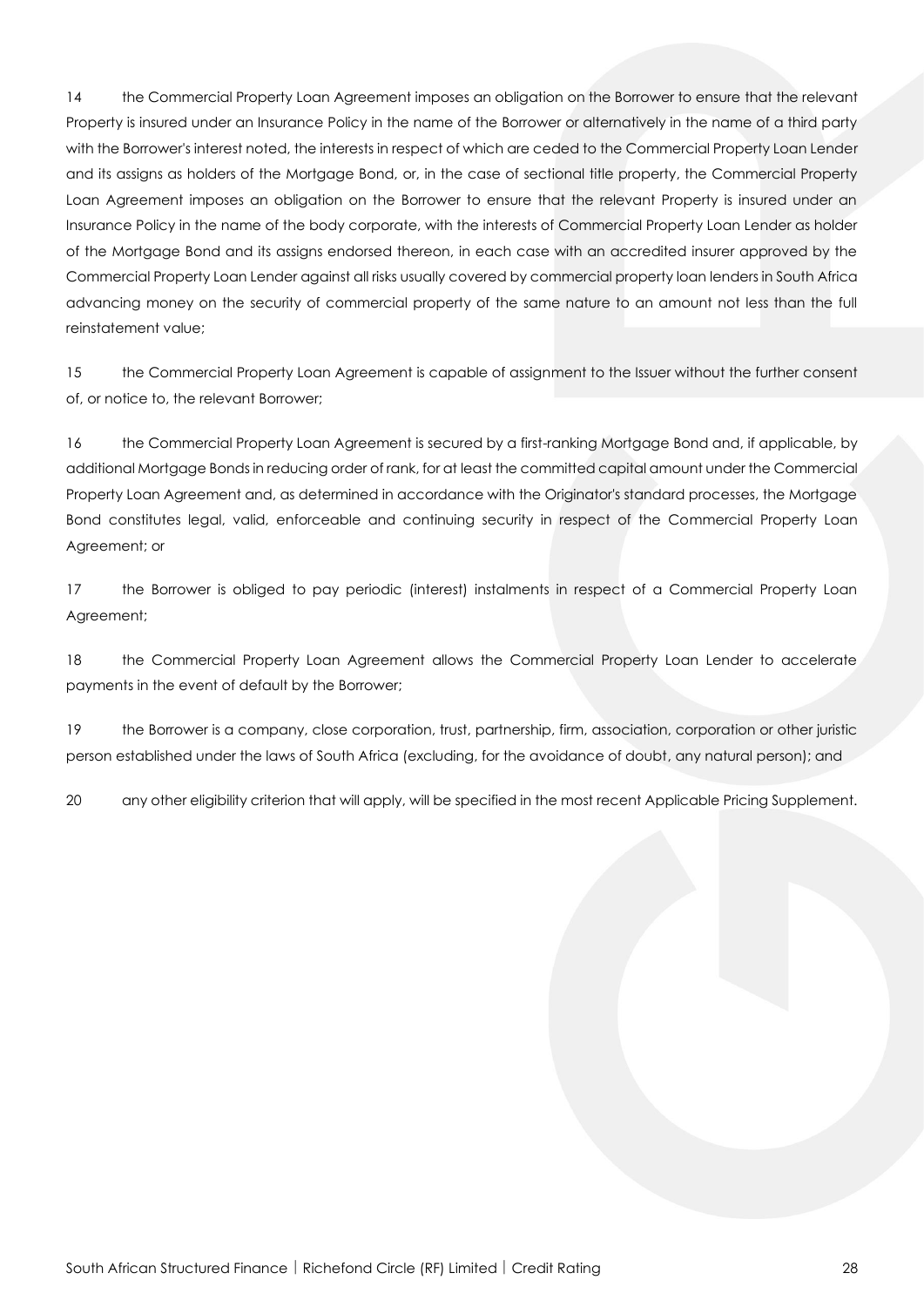# APPENDIX I: Ratings Sensitivities\*

| <b>Security Class</b> | Rating          | 15% Increase<br>of Default<br>Rate | 30% Increase l<br>of Default<br>Rate | of Recovery<br>Rate | of Recovery<br>Rate     | 15% Increase<br>of Default<br>15% Decrease 30% Decrease Rate and 15% Rate and 30%<br>Decrease of<br>Recovery<br>Rate | 30% Increase<br>of Default<br>Decrease of<br>Recovery<br>Rate |
|-----------------------|-----------------|------------------------------------|--------------------------------------|---------------------|-------------------------|----------------------------------------------------------------------------------------------------------------------|---------------------------------------------------------------|
| <b>Class A</b>        | $AAA$ (ZA)(sf)  | $AA$ <sub>(ZA)</sub> (sf)          | $A_{(ZA)(sf)}$                       | $AA+_{(ZA)(sf)}$    | $AA$ (ZA)(sf)           | $AA$ <sub>(ZA)</sub> (sf)                                                                                            | $BBB+(ZA)(sf)$                                                |
| <b>Class B</b>        | $AA$ - (ZA)(sf) | $A_{(ZA)(sf)}$                     | $BBB+(ZA)(sf)$                       | $A_{(ZA)(sf)}$      | BBB <sub>(ZA)(sf)</sub> | $BBB+(ZA)(sf)$                                                                                                       | $BB$ - $(ZA)(sf)$                                             |
| Class C               | $A$ – (ZA)(sf)  | BBB <sub>(ZA)(sf)</sub>            | $BB+_{(ZA)(sf)}$                     | $BBB$ - $(ZA)(sf)$  | $B+_{(ZA)(sf)}$         | BB <sub>(ZA)(sf)</sub>                                                                                               | Unrated                                                       |

\*Further compression of the default distribution vectors in the Cash Flow Model was necessary to test rating sensitivities.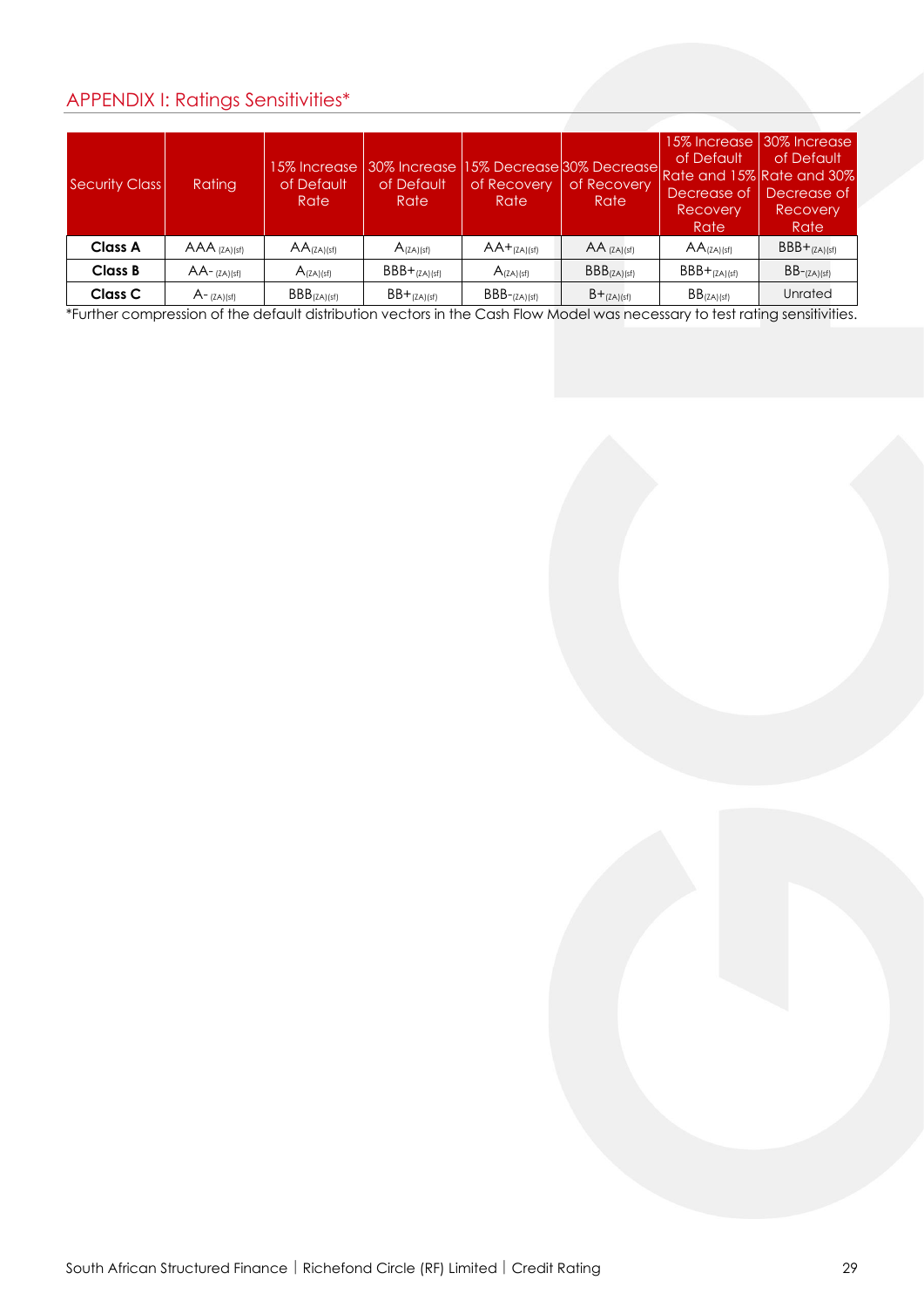# GLOSSARY OF TERMS/ACRONYMS USED IN THIS DOCUMENT AS PER GCR'S GLOSSARY

| <b>Account Bank</b>                  | A bank where the transaction account is held.                                                                                                                                                                                                                                                                                                                                                                                                                   |  |  |  |  |  |
|--------------------------------------|-----------------------------------------------------------------------------------------------------------------------------------------------------------------------------------------------------------------------------------------------------------------------------------------------------------------------------------------------------------------------------------------------------------------------------------------------------------------|--|--|--|--|--|
| Administrator                        | A transaction appointed agent responsible for the managing of a Conduit or a Special Purpose Vehicle, The<br>responsibilities may include maintaining the bank accounts, making payments and monitoring the transaction<br>performance.                                                                                                                                                                                                                         |  |  |  |  |  |
| Advance                              | A lending term, to transfer funds from the creditor to the debtor.                                                                                                                                                                                                                                                                                                                                                                                              |  |  |  |  |  |
| Agent                                | An agreement where one party (agent) concludes a juristic act on behalf of the other (principal). The agent undertakes<br>to perform a task or mandate on behalf of the principal.                                                                                                                                                                                                                                                                              |  |  |  |  |  |
| Agreement                            | A negotiated and usually legally enforceable understanding between two or more legally competent parties.                                                                                                                                                                                                                                                                                                                                                       |  |  |  |  |  |
| Amortisation                         | From a liability perspective, the paying off of debt in a series of instalments over a period of time. From an asset<br>perspective, the spreading of capital expenses for intangible assets over a specific period of time (usually over the<br>asset's useful life).                                                                                                                                                                                          |  |  |  |  |  |
|                                      | Applicable Pricing $\vert$ a transaction document that describes the particulars of notes issued.                                                                                                                                                                                                                                                                                                                                                               |  |  |  |  |  |
| Arrears                              | An overdue debt, liability or obligation. An account is said to be 'in arrears' if one or more payments have been missed in<br>transactions where regular payments are contractually required.                                                                                                                                                                                                                                                                  |  |  |  |  |  |
| <b>Asset Backed</b><br>Securities    | Securitisation: debt securities issued that are backed or covered by a pool of assets or receivables (Auto loans and<br>leases, consumer loans, commercial assets, credit cards, mortgage loans).                                                                                                                                                                                                                                                               |  |  |  |  |  |
| Asset                                | A resource with economic value that a company owns or controls with the expectation that it will provide future benefit.                                                                                                                                                                                                                                                                                                                                        |  |  |  |  |  |
| Audit Report                         | A written opinion of an auditor (attesting to the financial statements' fairness and compliance with generally accepted<br>accounting principles).                                                                                                                                                                                                                                                                                                              |  |  |  |  |  |
| Bond                                 | A long term debt instrument issued by either a company, institution or the government to raise funds.                                                                                                                                                                                                                                                                                                                                                           |  |  |  |  |  |
| Borrower                             | The party indebted or the person making repayments for its borrowings.                                                                                                                                                                                                                                                                                                                                                                                          |  |  |  |  |  |
| <b>Calculation Agent</b>             | An agent appointed by the Issuer to calculate the: 1.) Coupon in accordance with the Applicable Pricing Supplement;<br>2.) Other related fees and expenses and Priority of Payments; and 3.) Transaction covenants.                                                                                                                                                                                                                                             |  |  |  |  |  |
| Capital                              | The sum of money that is invested to generate proceeds.                                                                                                                                                                                                                                                                                                                                                                                                         |  |  |  |  |  |
| Cash Flow                            | The inflow and outflow of cash and cash equivalents. Such flows arise from operating, investing and financing activities.                                                                                                                                                                                                                                                                                                                                       |  |  |  |  |  |
| Cash                                 | Funds that can be readily spent or used to meet current obligations.                                                                                                                                                                                                                                                                                                                                                                                            |  |  |  |  |  |
| Collateral                           | Asset provided to a creditor as security for a loan or performance.                                                                                                                                                                                                                                                                                                                                                                                             |  |  |  |  |  |
| Covenant                             | A provision that is indicative of performance. Covenants are either positive or negative. Positive covenants are activities<br>that the borrower commits to, typically in its normal course of business. Negative covenants are certain limits and<br>estrictions on the borrowers' activities.                                                                                                                                                                 |  |  |  |  |  |
| Credit<br>Enhancement                | Limited protection to a transaction against losses arising from the assets. The credit enhancement can be either internal<br>or external. Internal credit enhancement may include: Subordination; over-collateralisation; excess spread; security<br>package; arrears reserve; reserve fund and hedging. External credit enhancement may include: Guarantees; Letters of<br>Credit and hedging.                                                                 |  |  |  |  |  |
| Creditor                             | A credit provider that is owed debt obligations by a debtor.                                                                                                                                                                                                                                                                                                                                                                                                    |  |  |  |  |  |
| Default                              | A default occurs when: 1.) The Borrower is unable to repay its debt obligations in full; 2.) A credit-loss event such as<br>charge-off, specific provision or distressed restructuring involving the forgiveness or postponement of obligations occurs;<br>3.) The Borrower is past due more than 90 days on any debt obligations as defined in the transaction documents; or 4.)<br>The obligor has filed for bankruptcy or similar protection from creditors. |  |  |  |  |  |
| Delinquency                          | When a receivable is overdue and not paid on its payment due date.                                                                                                                                                                                                                                                                                                                                                                                              |  |  |  |  |  |
| Derivative                           | A financial instrument that offers a return based on the return of another underlying asset.                                                                                                                                                                                                                                                                                                                                                                    |  |  |  |  |  |
| Downgrade                            | The rating has been lowered on its specific scale.                                                                                                                                                                                                                                                                                                                                                                                                              |  |  |  |  |  |
| Eligibility Criteria                 | Limitations imposed on the type and quality of assets that can be sold by the Originator / Servicer into the Securitisation<br>vehicle which ensure the transaction will track the performance of historical data analysed as closely as possible.                                                                                                                                                                                                              |  |  |  |  |  |
| Environment                          | The surroundings or conditions in which an entity operates (Economic, Financial, Natural).                                                                                                                                                                                                                                                                                                                                                                      |  |  |  |  |  |
| <b>Excess Spread</b>                 | The net weighted average interest rate receivable on a pool of assets being greater than the weighted average interest<br>rate payable for the debt securities.                                                                                                                                                                                                                                                                                                 |  |  |  |  |  |
| Facility                             | The grant of availability of money at some future date in return for a fee.                                                                                                                                                                                                                                                                                                                                                                                     |  |  |  |  |  |
| Foreclosure                          | egal proceedings initiated by a creditor to repossess the collateral for obligations that have defaulted.                                                                                                                                                                                                                                                                                                                                                       |  |  |  |  |  |
| Guarantee                            | An undertaking in writing by one person (the guarantor) given to another, usually a bank (the creditor) to be answerable<br>for the debt of a third person (the debtor) to the creditor, upon default of the debtor.                                                                                                                                                                                                                                            |  |  |  |  |  |
| Guaranteed<br>Investment<br>Contract | A contract that guarantees the principal and interest repayment over a period of time. Typically GIC are used in relation<br>to a bank account.                                                                                                                                                                                                                                                                                                                 |  |  |  |  |  |
| Haircut                              | The percentage by which the market value of an asset is reduced. The size of the haircut reflects the expected ease of<br>selling the asset and the likely reduction necessary to realised value relative to the fair value.                                                                                                                                                                                                                                    |  |  |  |  |  |
| Hedge                                | A form of risk management aimed at mitigating financial loss or other adverse circumstances. May include taking an<br>offsetting position in addition to an existing position. The correlation between the existing and offsetting position is<br>negative.                                                                                                                                                                                                     |  |  |  |  |  |
| <b>Illiquid</b>                      | Markets or financial instruments are described as being illiquid if there are few buyers and sellers. Assets may also be<br>considered illiquid. It may be difficult, or even impossible, to find a reliable price for an illiquid security.                                                                                                                                                                                                                    |  |  |  |  |  |
| Income                               | Money received, especially on a regular basis, for work or through investments.                                                                                                                                                                                                                                                                                                                                                                                 |  |  |  |  |  |
| Indemnity                            | A security or protection against a loss or other financial burden.                                                                                                                                                                                                                                                                                                                                                                                              |  |  |  |  |  |
| Index                                | An assessment of the property value, with the value being compared to similar properties in the area.                                                                                                                                                                                                                                                                                                                                                           |  |  |  |  |  |
| Insolvency                           | A feature, through real security and guarantees that reduces the enforceability of a creditor against a Special Purpose                                                                                                                                                                                                                                                                                                                                         |  |  |  |  |  |
| Remote                               | Vehicle. Typically, a Security Special Purpose Vehicle should be bankruptcy remote.                                                                                                                                                                                                                                                                                                                                                                             |  |  |  |  |  |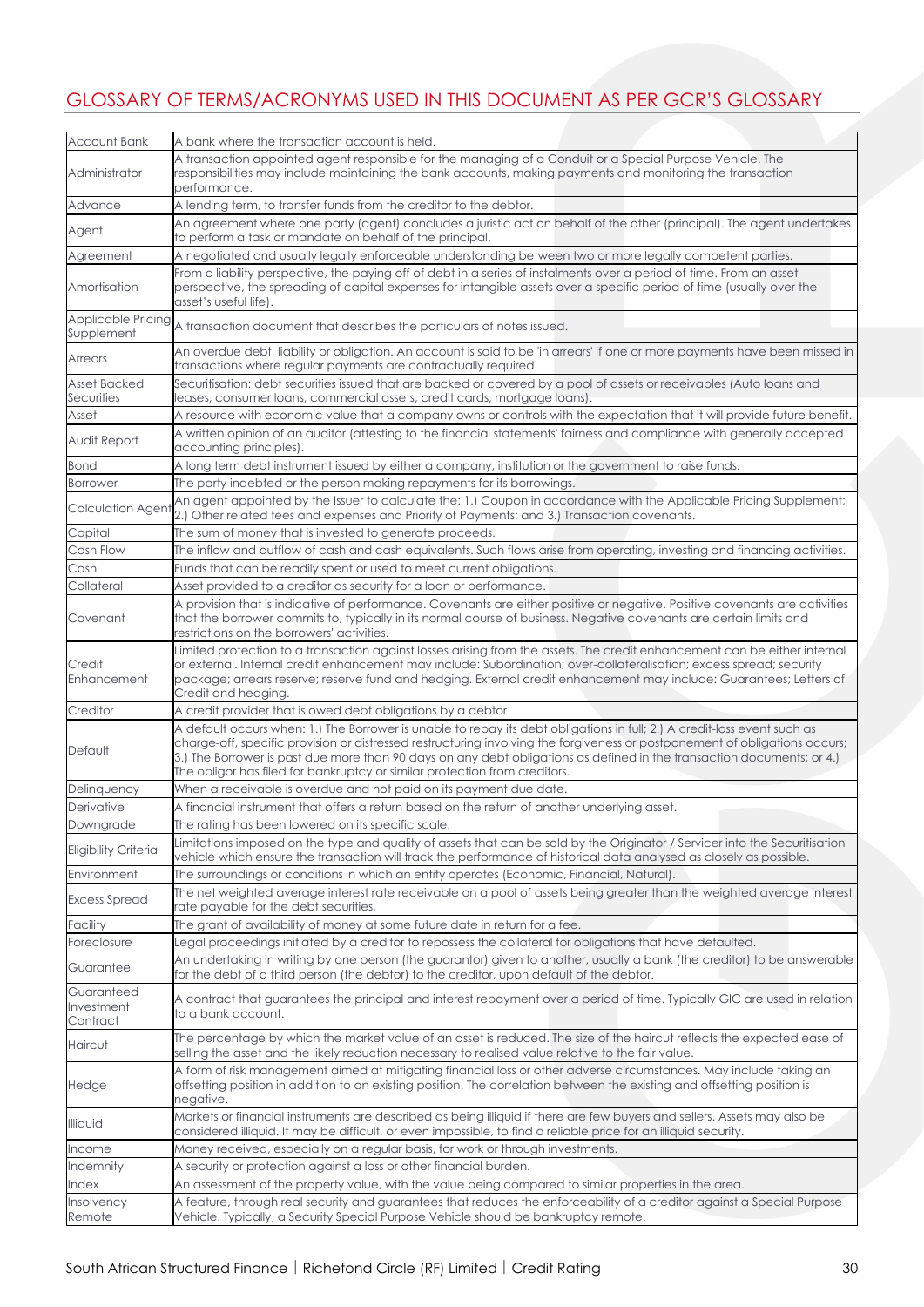| Insolvency                         | When an entity's liabilities exceed its assets.                                                                                                                                                                                                                                                                                                                                                                                                                                                                                           |  |  |  |  |  |
|------------------------------------|-------------------------------------------------------------------------------------------------------------------------------------------------------------------------------------------------------------------------------------------------------------------------------------------------------------------------------------------------------------------------------------------------------------------------------------------------------------------------------------------------------------------------------------------|--|--|--|--|--|
| Insurance                          | Provides protection against a possible eventuality.                                                                                                                                                                                                                                                                                                                                                                                                                                                                                       |  |  |  |  |  |
| Interest Rate Risk                 | The potential for losses or reduced income arising from adverse movements in interest rates.                                                                                                                                                                                                                                                                                                                                                                                                                                              |  |  |  |  |  |
| <b>Interest Rate</b>               | The charge or the return on an asset or debt expressed as a percentage of the price or size of the asset or debt. It is<br>usually expressed on an annual basis.                                                                                                                                                                                                                                                                                                                                                                          |  |  |  |  |  |
| <b>Interest</b>                    | Scheduled payments made to a creditor in return for the use of borrowed money. The size of the payments will be<br>determined by the interest rate, the amount borrowed or principal and the duration of the loan.                                                                                                                                                                                                                                                                                                                        |  |  |  |  |  |
| <b>Issue Date</b>                  | The date of issue of a new security. Often used as the date from which interest begins to accrue.                                                                                                                                                                                                                                                                                                                                                                                                                                         |  |  |  |  |  |
| Issuer                             | The party indebted or the person making repayments for its borrowings.                                                                                                                                                                                                                                                                                                                                                                                                                                                                    |  |  |  |  |  |
| Junior                             | A security that has a lower repayment priority than senior securities.                                                                                                                                                                                                                                                                                                                                                                                                                                                                    |  |  |  |  |  |
| Lease                              | Conveyance of land, buildings, equipment or other assets from one person (lessor) to another (lessee) for a specific<br>period of time for monetary or other consideration, usually in the form of rent.                                                                                                                                                                                                                                                                                                                                  |  |  |  |  |  |
| Legal Opinion                      | An opinion regarding the validity and enforceable of a transaction's legal documents.                                                                                                                                                                                                                                                                                                                                                                                                                                                     |  |  |  |  |  |
| Legal Risk                         | legal risk arises from the necessity that the bank or group conducts its activities in conformity with the business and<br>contractual legal principles applicable in each of the jurisdictions where it conducts its business. It is the possibility that a<br>failure to meet these legal requirements may result in unenforceable contracts, litigation, fines, penalties or claims for<br>damages or other adverse consequences.                                                                                                      |  |  |  |  |  |
| Liability                          | All financial claims, debts or potential losses incurred by an individual or an organisation.                                                                                                                                                                                                                                                                                                                                                                                                                                             |  |  |  |  |  |
| Liquidation                        | Liquidation is the process by which a company is wound up and its assets distributed. It can be either compulsory or<br>voluntary. It can also refer to the selling of securities or the closing out of a long or short market position.                                                                                                                                                                                                                                                                                                  |  |  |  |  |  |
| Liquidity                          | The speed at which assets can be converted to cash. It can also refer to the ability of a company to service its debt<br>obligations due to the presence of liquid assets such as cash and its equivalents. Market liquidity refers to the ease with<br>which a security can be bought or sold quickly and in large volumes without substantially affecting the market price.                                                                                                                                                             |  |  |  |  |  |
| Loan To Value                      | Principal balance of a loan divided by the value of the property that it funds. LTVs can be computed as the loan<br>balance to most recent property market value, or relative to the original property market value.                                                                                                                                                                                                                                                                                                                      |  |  |  |  |  |
| Loan                               | A sum of money borrowed by a debtor that is expected to be paid back with interest to the creditor. A debt instrument<br>where immovable property is the collateral for the loan. A mortgage gives the lender a right to take possession of the<br>property if the borrower fails to repay the loan. Registration is a prerequisite for the existence of any mortgage loan. A<br>mortgage can be registered over either a corporeal or incorporeal property, even if it does not belong to the<br>mortgagee. Also called a Mortgage bond. |  |  |  |  |  |
| Margin                             | A term whose meaning depends on the context. In the widest sense, it means the difference between two values.                                                                                                                                                                                                                                                                                                                                                                                                                             |  |  |  |  |  |
| Market Value<br>Decline            | A decline in the market value of properties.                                                                                                                                                                                                                                                                                                                                                                                                                                                                                              |  |  |  |  |  |
| Maturity                           | The length of time between the issue of a bond or other security and the date on which it becomes payable in full.                                                                                                                                                                                                                                                                                                                                                                                                                        |  |  |  |  |  |
| Noteholder                         | Investor of capital market securities.                                                                                                                                                                                                                                                                                                                                                                                                                                                                                                    |  |  |  |  |  |
| Obligation                         | The title given to the legal relationship that exists between parties to an agreement when they acquire personal rights<br>against each other for entitlement to perform.                                                                                                                                                                                                                                                                                                                                                                 |  |  |  |  |  |
| Origination                        | A process of creating assets.                                                                                                                                                                                                                                                                                                                                                                                                                                                                                                             |  |  |  |  |  |
| Originator                         | An entity that created assets and hold on balance sheet for securitisation purposes.                                                                                                                                                                                                                                                                                                                                                                                                                                                      |  |  |  |  |  |
| Overnight Rate                     | The overnight rate is the interest rate at which money due to be returned the next day is lent by one bank to another.                                                                                                                                                                                                                                                                                                                                                                                                                    |  |  |  |  |  |
| Owner Trust                        | Owner of a securitisation vehicle that acts in the best interest of the Noteholders.                                                                                                                                                                                                                                                                                                                                                                                                                                                      |  |  |  |  |  |
| Payment Date                       | The date on which the payment of a coupon or dividend is made.                                                                                                                                                                                                                                                                                                                                                                                                                                                                            |  |  |  |  |  |
| erforming                          | An obligation that performs according to its contractual obligations.                                                                                                                                                                                                                                                                                                                                                                                                                                                                     |  |  |  |  |  |
| Portfolio                          | A collection of investments held by an individual investor or financial institution. They may include stocks,<br>bonds, futures contracts, options, real estate investments or any item that the holder believes will retain its value.                                                                                                                                                                                                                                                                                                   |  |  |  |  |  |
| Preference Share                   | Preference or preferred shares entitle a holder to a first claim on any dividend paid by the company before payment is<br>made on ordinary shares. Such dividends are normally linked to an interest rate and not determined by company profits.<br>Preference shares are normally repayable at par value in the event of liquidation. They do not usually carry voting or pre-<br>emptive rights. Preference shares can be redeemable or perpetual.                                                                                      |  |  |  |  |  |
| Prepayment Rate                    | The rate of prepayment in relation to the pool of obligations. Also called prepayment speed.                                                                                                                                                                                                                                                                                                                                                                                                                                              |  |  |  |  |  |
| Prepayment                         | Any unscheduled or early repayment of the principal of a loan.                                                                                                                                                                                                                                                                                                                                                                                                                                                                            |  |  |  |  |  |
| Pricing                            | A process of determining the price of a debt security.                                                                                                                                                                                                                                                                                                                                                                                                                                                                                    |  |  |  |  |  |
| Principal                          | The total amount borrowed or lent, e.g. the face value of a bond, excluding interest.                                                                                                                                                                                                                                                                                                                                                                                                                                                     |  |  |  |  |  |
| Proceeds                           | Funds from issuance of debt securities or sale of assets.                                                                                                                                                                                                                                                                                                                                                                                                                                                                                 |  |  |  |  |  |
|                                    | Movable or immovable asset.                                                                                                                                                                                                                                                                                                                                                                                                                                                                                                               |  |  |  |  |  |
| Property<br>Public Ratings         | See GCR Rating Scales, Symbols and Definitions.                                                                                                                                                                                                                                                                                                                                                                                                                                                                                           |  |  |  |  |  |
|                                    |                                                                                                                                                                                                                                                                                                                                                                                                                                                                                                                                           |  |  |  |  |  |
| Ranking<br><b>Rated Securities</b> | A priority applied to obligations in order of seniority.<br>Debt securities that have been accorded a credit rating.                                                                                                                                                                                                                                                                                                                                                                                                                      |  |  |  |  |  |
| Rating Outlook                     | See GCR Rating Scales, Symbols and Definitions.                                                                                                                                                                                                                                                                                                                                                                                                                                                                                           |  |  |  |  |  |
|                                    |                                                                                                                                                                                                                                                                                                                                                                                                                                                                                                                                           |  |  |  |  |  |
| <b>Real Estate</b>                 | Property that consists of land and / or buildings.<br>The action or process of regaining possession or control of something lost. To recoup losses.                                                                                                                                                                                                                                                                                                                                                                                       |  |  |  |  |  |
| Recovery<br>Reference Rate         | A rate that is the basis of the calculation such as JIBAR.                                                                                                                                                                                                                                                                                                                                                                                                                                                                                |  |  |  |  |  |
| Refinancing                        | The issue of new debt to replace maturing debt. New debt may be provided by existing or new lenders, with a new set                                                                                                                                                                                                                                                                                                                                                                                                                       |  |  |  |  |  |
|                                    | of terms in place.                                                                                                                                                                                                                                                                                                                                                                                                                                                                                                                        |  |  |  |  |  |
| Release                            | An agreement between the creditor and debtor, in terms of which the creditor release the debtor from its obligations.                                                                                                                                                                                                                                                                                                                                                                                                                     |  |  |  |  |  |
| Replacement<br>Servicer            | A Servicer that would replace the existing Servicer in event of default or non-performance. An entity that is retained to<br>stand ready to assume servicing responsibilities upon the termination of the initial servicer. A backup servicer is generally<br>required to maintain a complete set of servicing records and systems for the related financial assets permitting it to<br>assume servicing within a short period after termination of the servicer.                                                                         |  |  |  |  |  |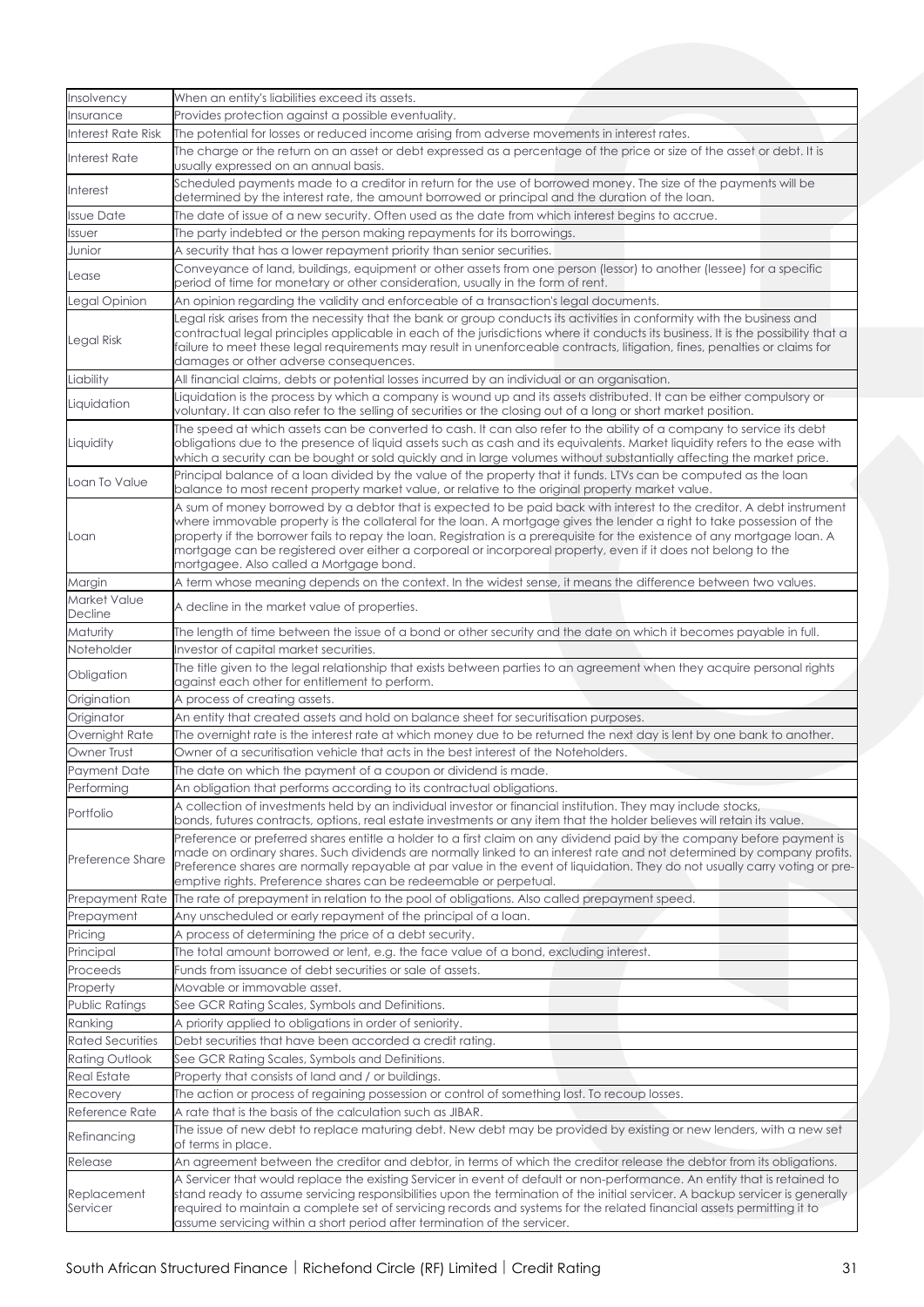| <b>Risk</b>                         | The chance of future uncertainty (i.e. deviation from expected earnings or an expected outcome) that will have an<br>impact on objectives.                                                                                                                            |  |  |  |
|-------------------------------------|-----------------------------------------------------------------------------------------------------------------------------------------------------------------------------------------------------------------------------------------------------------------------|--|--|--|
| Secured Creditor                    | A creditor that has specific assets pledged as collateral that will receive the proceeds in the event of default.                                                                                                                                                     |  |  |  |
| Securities                          | Various instruments used in the capital market to raise funds.                                                                                                                                                                                                        |  |  |  |
| Securitisation                      | A process of repackaging portfolios of cash-flow producing financial instruments into securities for sale to third parties.                                                                                                                                           |  |  |  |
| Security<br>Agreement               | A negotiated and usually legally enforceable understanding between two or more legally competent parties that<br>specifies the collateral held as security.                                                                                                           |  |  |  |
| Security Special<br>Purpose Vehicle | A Special Purpose Vehicle that has been created to realise and hold the security of the performance of the obligations<br>of the Issuer that sold its assets to the Security SPV.                                                                                     |  |  |  |
| Security                            | One of various instruments used in the capital market to raise funds.                                                                                                                                                                                                 |  |  |  |
| Senior                              | A security that has a higher repayment priority than junior securities.                                                                                                                                                                                               |  |  |  |
| Servicer                            | A transaction appointed agent that performs the servicing of mortgage loans, loan or obligations.                                                                                                                                                                     |  |  |  |
| Short Term                          | Current; ordinarily less than one year.                                                                                                                                                                                                                               |  |  |  |
| <b>Special Purpose</b><br>Vehicle   | An entity that is created to fulfil specific objectives. An SPV is normally bankruptcy/insolvency remote and created to<br>isolate financial risk.                                                                                                                    |  |  |  |
| Spread                              | The interest rate that is paid in addition to the reference rate for debt securities.                                                                                                                                                                                 |  |  |  |
| Standard<br>Deviation               | An indication of risk amongst the dispersion of values. Higher value indicates greater risk.                                                                                                                                                                          |  |  |  |
| <b>Stop Purchase</b><br>Event       | An event caused by deteriorating performance of a transaction or environmental changes that would stop the<br>purchasing of new assets into the transaction.                                                                                                          |  |  |  |
| Structured<br>Finance               | A method of raising funds in the capital markets. A Structured Finance transaction is established to accomplish certain<br>funding objectives whist reducing risk.                                                                                                    |  |  |  |
| Subordinated<br>Loan                | A loan typically given by the Issuer to the securitisation vehicle that is more junior than a junior tranche.                                                                                                                                                         |  |  |  |
| Subordination                       | The prioritising of the payment of interest and principal payments to tranches (senior, junior etc. Senior tranches are paid<br>before junior tranches.                                                                                                               |  |  |  |
| Swap                                | An exchange of payment streams between two parties for their mutual benefit. Swaps can involve an exchange of debt<br>obligations, interest payments or currencies, with a commitment to re-exchange them at a specified time.                                        |  |  |  |
| Tenor                               | The time from the value date until the expiry date of an instrument, typically a loan or option.                                                                                                                                                                      |  |  |  |
| <b>Timely Payment</b>               | The principal debt, interest, fees and expenses being repaid promptly in accordance with the contractual obligation.                                                                                                                                                  |  |  |  |
| Transaction                         | A transaction that enables an Issuer to issue debt securities in the capital markets. A debt issuance programme that<br>allows an Issuer the continued and flexible issuance of several types of securities in accordance with the programme<br>terms and conditions. |  |  |  |
| Trust                               | A third party that acts in the best interest of another party, according to the trust deed, usually the investors. Owner of a<br>securitisation vehicle that acts in the best interest of the Noteholders.                                                            |  |  |  |
| Valuation                           | An assessment of the property value, with the value being compared to similar properties in the area.                                                                                                                                                                 |  |  |  |
| Weighted<br>Average                 | An average resulting from the multiplication of each component by a factor reflecting its importance or, relative size to<br>a pool of assets or liabilities.                                                                                                         |  |  |  |
| Yield                               | Percentage return on an investment or security, usually calculated at an annual rate.                                                                                                                                                                                 |  |  |  |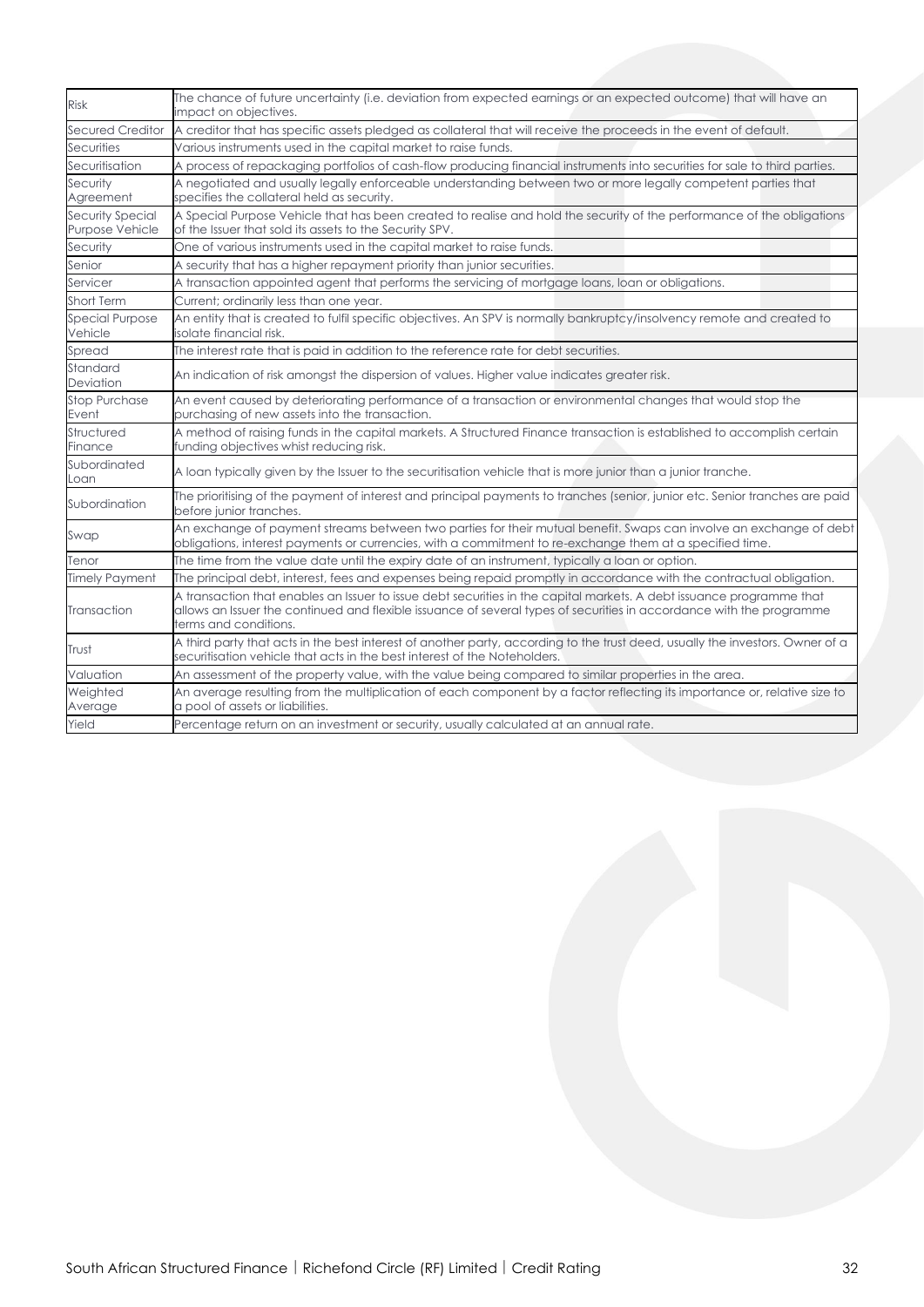## SALIENT POINTS OF ACCORDED RATINGS

GCR affirms that a.) no part of the ratings was influenced by any other business activities of the credit rating agency; b.) the ratings were based solely on the merits of the rated entity, securities or financial instruments being rated; c.) such ratings were an independent evaluation of the risks and merits of the rated entity, securities or financial instruments; and d.) the validity of the ratings is for a maximum of 12 months, or earlier as indicated by the applicable credit rating document.

The credit ratings have been disclosed to the Arranger. The ratings above were solicited by, or on behalf of, the Issuer and therefore, GCR is compensated for the provision of the ratings.

Investec participated in the rating process via face-to-face management meetings, teleconferences and other written correspondence. Furthermore, the quality of information received was considered adequate and has been independently verified where possible. The information received from Investec and other reliable third parties to accord the credit rating included:

- Final pool cut dated 31 Jan 2022
- Final capital structure
- Historical performance data Investec IPRE
- Payment data Investec IPRE
- Final Transaction documentation